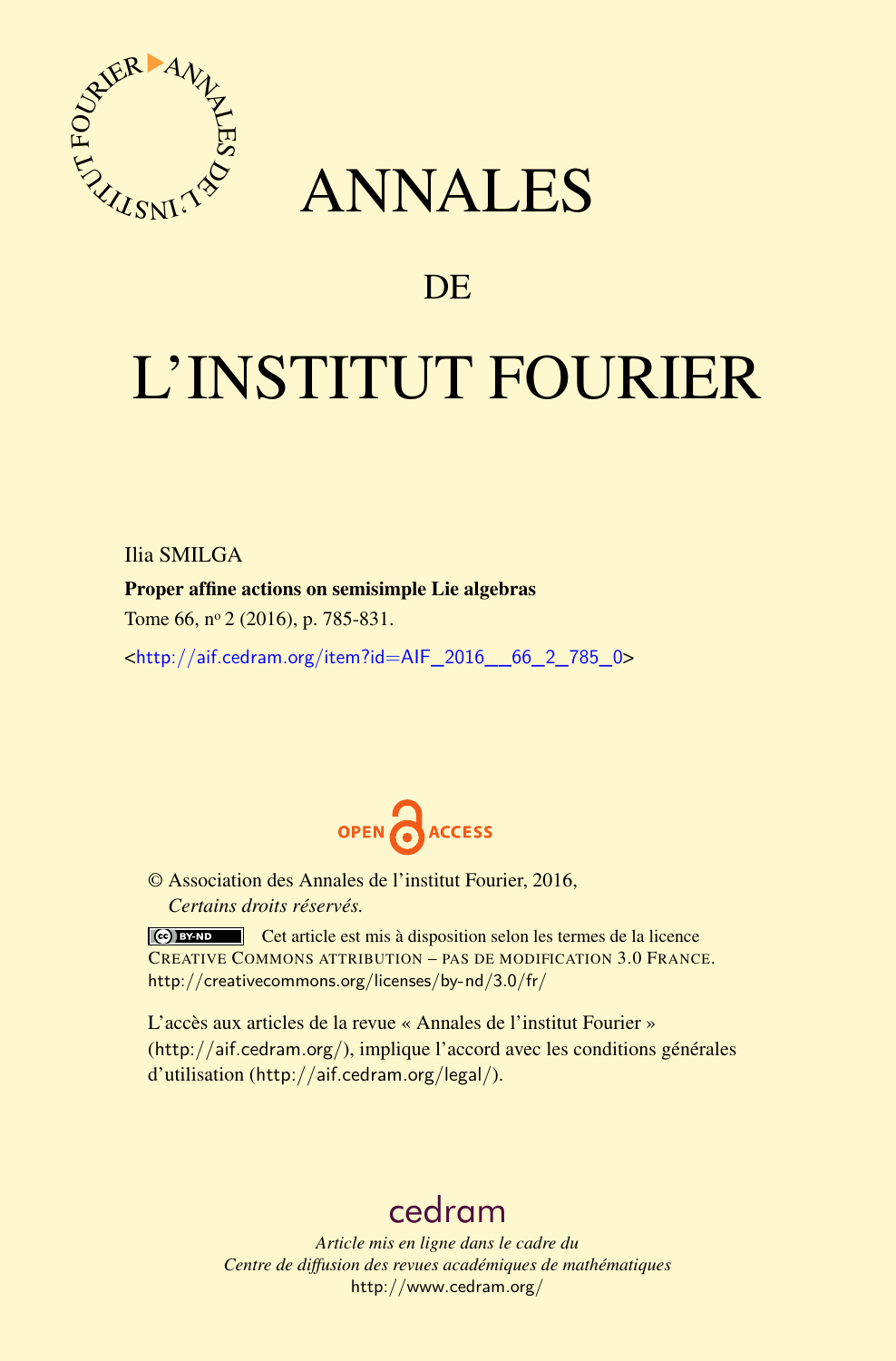Ann. Inst. Fourier, Grenoble **66**, 2 (2016) 785-831

#### PROPER AFFINE ACTIONS ON SEMISIMPLE LIE ALGEBRAS

#### **by Ilia SMILGA**

ABSTRACT. — For any noncompact semisimple real Lie group  $G$ , we construct a group of affine transformations of its Lie algebra g whose linear part is Zariskidense in Ad *G* and which is free, nonabelian and acts properly discontinuously on g.

Résumé. — Pour tout groupe de Lie réel semisimple non compact *G*, on construit un groupe discret de transformations affines de son algèbre de Lie g dont la partie linéaire est Zariski-dense dans Ad *G* et qui est libre, non abélien et agit proprement sur g.

#### **1. Introduction**

#### **1.1. Background and motivation**

The present paper is part of a larger effort to understand discrete groups Γ of affine transformations (subgroups of the affine group  $GL_n(\mathbb{R}) \ltimes \mathbb{R}^n$ ) acting properly discontinuously on the affine space R *<sup>n</sup>*. The case where Γ consists of isometries (in other words,  $\Gamma \subset O_n(\mathbb{R}) \ltimes \mathbb{R}^n$ ) is well-understood: a classical theorem by Bieberbach says that such a group always has an abelian subgroup of finite index.

We say that a group *G* acts properly discontinuously on a topological space *X* if for every compact  $K \subset X$ , the set  $\{g \in G \mid gK \cap K \neq \emptyset\}$  is finite. We define a crystallographic group to be a discrete group  $\Gamma \subset GL_n(\mathbb{R}) \ltimes \mathbb{R}^n$ acting properly discontinuously and such that the quotient space R *<sup>n</sup>/*Γ is

Math. classification: 20G20, 22E40, 20H15.

Keywords: Discrete subgroups of Lie groups, Affine groups, Auslander conjecture, Milnor conjecture, Flat affine manifolds, Adjoint representation, Margulis invariant, Quasitranslation, Free group, Schottky group.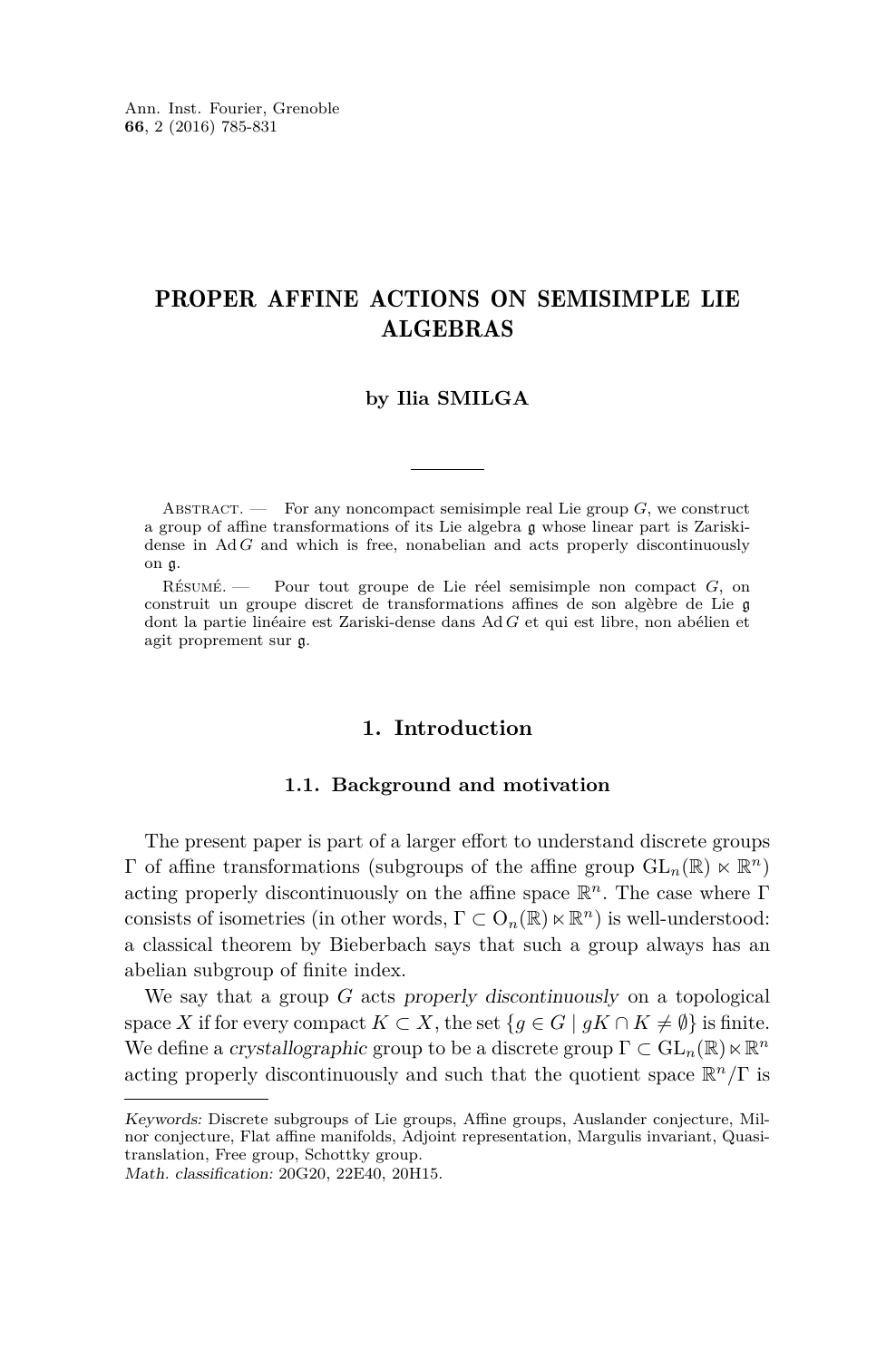compact. In [\[5\]](#page-47-0), Auslander conjectured that any crystallographic group is virtually solvable, that is, contains a solvable subgroup of finite index. Later, Milnor [\[16\]](#page-47-1) asked whether this statement is actually true for any affine group acting properly discontinuously. The answer turned out to be negative: Margulis [\[14,](#page-47-2) [15\]](#page-47-3) gave a nonabelian free group of affine transformations with linear part Zariski-dense in SO(2*,* 1), acting properly discontinuously on  $\mathbb{R}^3$ . On the other hand, Fried and Goldman [\[12\]](#page-47-4) proved the Auslander conjecture in dimension 3 (the cases  $n = 1$  and 2 are easy). Re-cently, Abels, Margulis and Soifer [\[3\]](#page-47-5) proved it in dimension  $n \leq 6$ . See [\[4\]](#page-47-6) for a survey of already known results.

Margulis's counterexample was also generalized by Abels et al. in [\[1\]](#page-47-7) to subgroups of  $SO(2n+2, 2n+1)$  for all values of *n*. The author improved this result in [\[17\]](#page-47-8) by giving an explicit construction of associated fundamental domains. (For Margulis's original counterexample, this had been done by Drumm in  $[9, 10]$  $[9, 10]$  $[9, 10]$ .) However, as far as I know, no other counterexamples to the Milnor conjecture were known until today. In this paper, we construct another family of counterexamples. Here is the result we prove:

MAIN THEOREM.  $\qquad$  Let *G* be any noncompact semisimple real Lie group. Consider the "affine group"  $G \ltimes \mathfrak{g}$ , for the adjoint action of G on its Lie algebra g. Then there is a subgroup  $\Gamma \subset G \ltimes g$  whose linear part is Zariski-dense in *G* and that is free, nonabelian and acts properly discontinuously on the affine space corresponding to g.

The general strategy of the proof comes from Margulis's original paper [\[15\]](#page-47-3); some ideas were also inspired by [\[2\]](#page-47-11). (Since the neutral component of  $SO(2, 1)$  acting on  $\mathbb{R}^3$  is isomorphic to  $PSL_2(\mathbb{R})$  acting on  $\mathfrak{sl}_2(\mathbb{R})$ , Margulis's first example is indeed a particular case of this theorem.) Like Margulis, we introduce for some affine maps *g* an invariant that measures the translation part of *g* along its neutral space  $A_g^=$  (defined later). The key part of our argument, just as in [\[15\]](#page-47-3), it to show that under some conditions, the invariant of the product of two maps is roughly equal to the sum of their invariants (Proposition [4.1\)](#page-30-0). There are two difficulties that were not present in [\[15\]](#page-47-3).

First, while the original Margulis invariant was a scalar, our invariant is a vector. To define it properly, we need to introduce some canonical identifications between different spaces  $A_g^=$ , and then follow the transformations of the canonical representative of some vector living in one of these spaces as it gets projected to other spaces.

Second, it turns out that in the general case,  $g$  restricted to  $A_g^-$  is not always a pure translation. It sometimes has a rotation part, but that part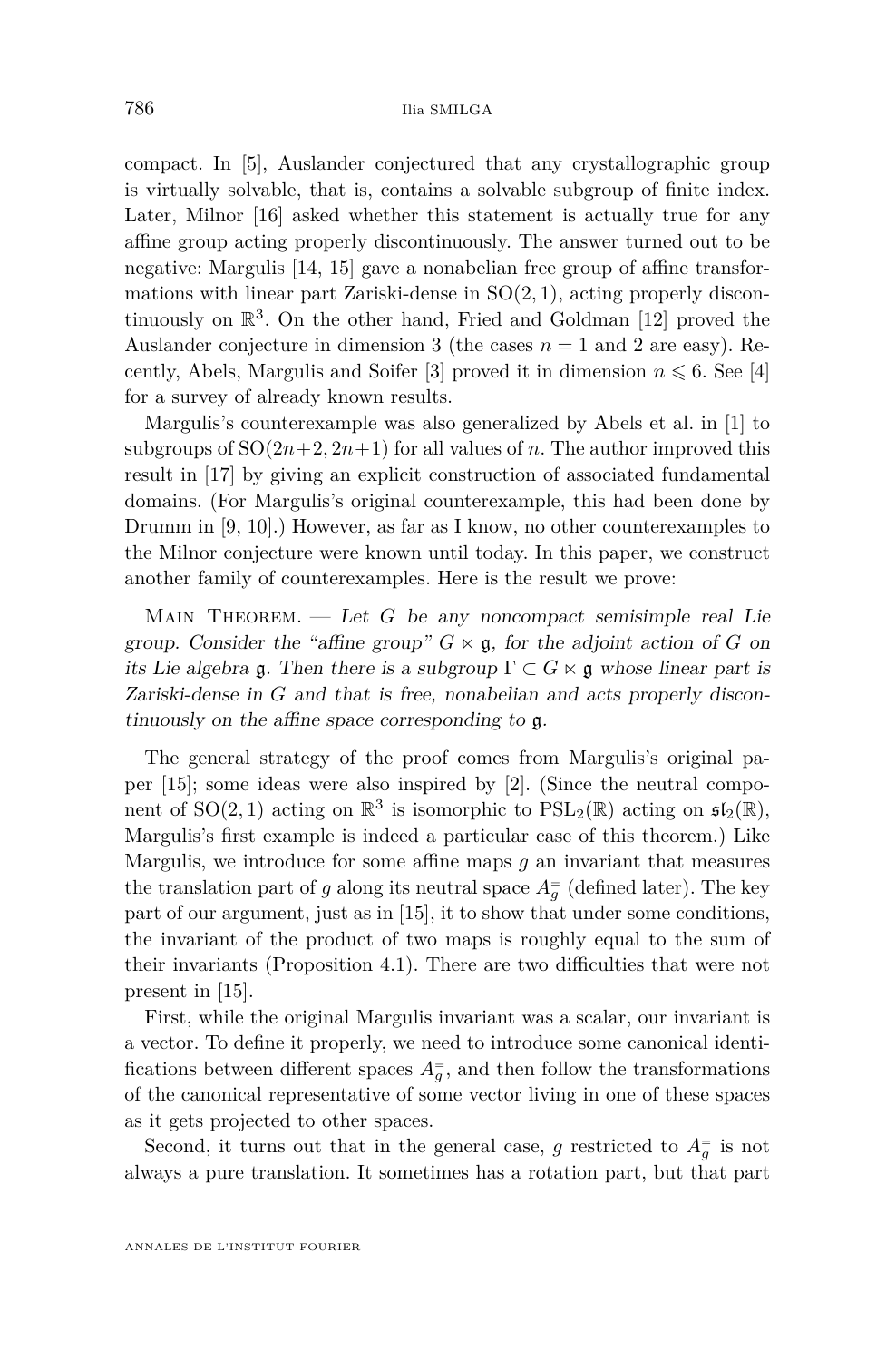is always confined to a proper vector subspace of  $A_{\overline{g}}$ . The argument still works, but becomes more complicated.

Another novelty of this paper is the notion of a *C*-non-degenerate pair of spaces, which, in the case of affine spaces, encompasses both a quantitative measure of transversality and an upper bound on the distance of these spaces from the origin. It makes the proofs somewhat clearer and simpler.

#### **1.2. Plan of the paper**

In Section [2,](#page-4-0) we give some definitions and basic algebraic and metric properties. In Subsection [2.1,](#page-4-1) we replace the affine space by a linear space  $\hat{\mathfrak{g}}$  with one more dimension, more practical to work with; and we define, for every element of the group  $G \ltimes \mathfrak{g}$ , a family of "dynamical" vector and affine subspaces. In Subsection [2.2,](#page-5-0) we define some classical subalgebras of  $\mathfrak g$ , including the centralizer l of a Cartan subspace. In Subsection [2.3,](#page-8-0) we give some basic algebraic properties: we relate the dynamical subspaces of an R-regular map (see Definition [2.2\)](#page-5-1) with the classical subalgebras, and we show that for every such map, the "geometry of the problem" is essentially given by a pair of transverse affine minimal parabolic algebras. In Subsection [2.4,](#page-10-0) we introduce an important class of automorphisms of the affine space parallel to l, called quasi-translations. In Subsection [2.5,](#page-12-0) we use the previous two subsections to identify (up to quasi-translation) different pairs of transverse affine minimal parabolic algebras, and to show that these identifications are "natural"; this allows us to define a generalized Margulis invariant (which is a vector). In Subsection [2.6,](#page-15-0) we introduce a Euclidean metric on the "extended affine space"  $\hat{\mathfrak{g}}$ , and use it to define two important things: the notion of a *C*-non-degenerate pair of transverse affine minimal parabolic algebras (which means that we may pretend that they are perpendicular and err by no more than some function of *C*), and the contraction strength of an R-regular map. In Subsection [2.7,](#page-18-0) we relate these metric properties of an element of  $G \ltimes \mathfrak{g}$  and those of its linear part.

In Section [3,](#page-21-0) we show that the product of two R-regular maps "in general position" is still R-regular, and relate the geometry and contraction strength of the product to the relative geometry and contraction strengths of the factors. We do this by examining the dynamics of these maps acting on some exterior power  $\Lambda^p\hat{\mathfrak{g}}$ . This section is more or less a generalization of Section 3 of the author's earlier paper [\[17\]](#page-47-8), with very similar proofs.

Section [4](#page-30-1) contains the key part of our argument. We show that under suitable hypotheses, the Margulis invariant of a product of two R-regular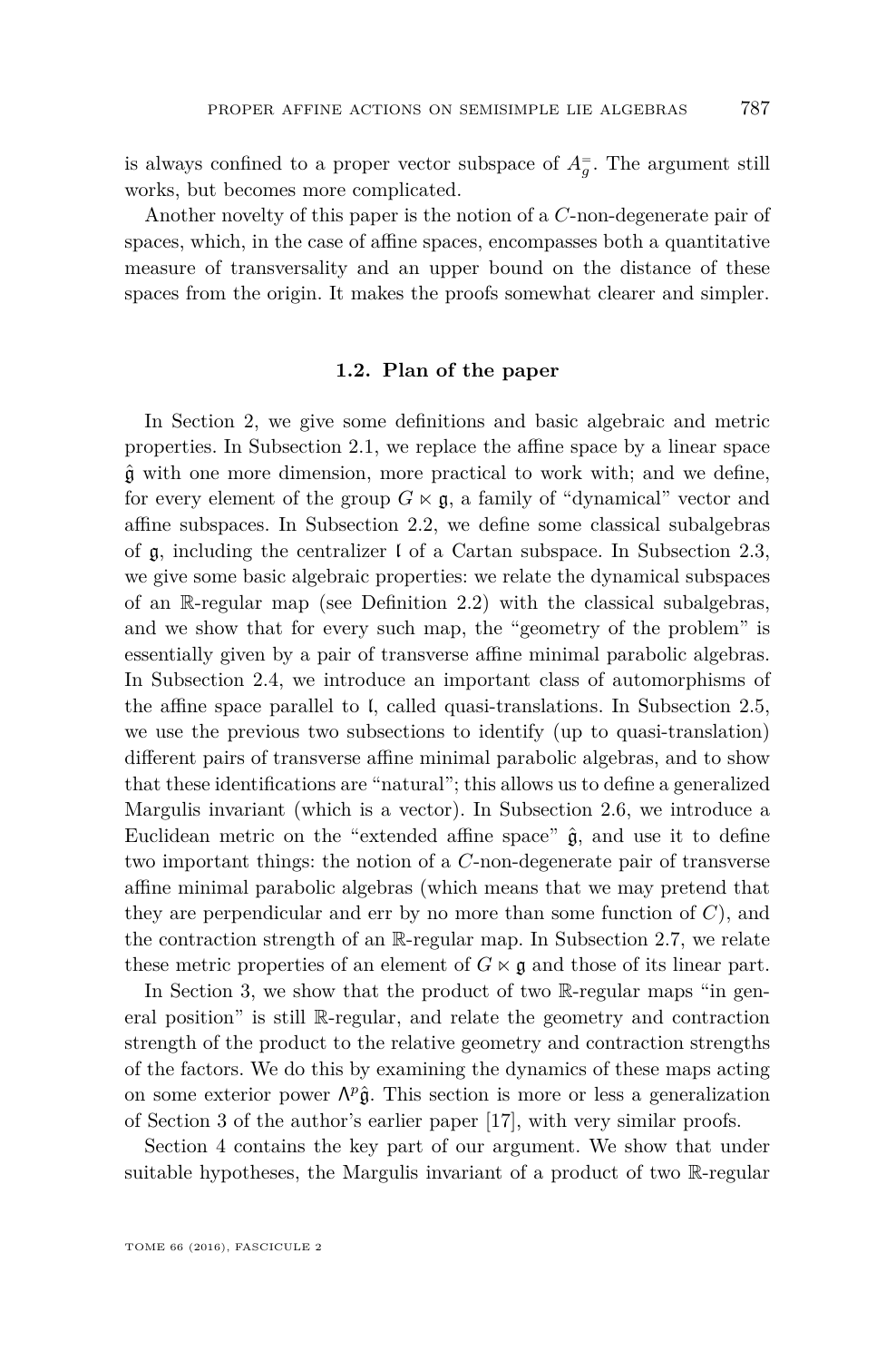maps is approximately equal to the sum of their Margulis invariants. We also relate the Margulis invariants of a map and of its inverse.

In Section [5,](#page-40-0) we use induction to show a similar result for the product of an arbitrary number of maps.

In Section [6,](#page-43-0) we construct a group satisfying the Main Theorem. As generators, we take a family of R-regular, strongly contracting maps in general position with suitable Margulis invariants. Using the result of the previous section, we show that elements of the group have Margulis invariants that grow unboundedly, which turns out (by Lemma [6.1\)](#page-44-0) to ensure a properly discontinuous action.

#### **2. Preliminary definitions and properties**

<span id="page-4-0"></span>We fix a noncompact semisimple real Lie group *G*. Without loss of generality, we may assume that *G* is connected with trivial center. We see the group  $G$  as a group of automorphisms of  $\mathfrak{g}$ , via the adjoint representation; in other words, we identify the abstract group *G* with the linear group Ad  $G \subset GL(\mathfrak{g})$ . Let  $\mathfrak{g}_{\text{Aff}}$  be the affine space corresponding to  $\mathfrak{g}$ . The group of affine transformations of  $g_{\text{Aff}}$  whose linear part lies in  $G$  may then be written  $G \ltimes \mathfrak{g}$  (where  $\mathfrak{g}$  stands for the group of translations).

Remark 2.1.  $\qquad$  As  $\mathfrak g$  is the tangent space to *G* at the neutral element, the underlying space of the group  $G \ltimes \mathfrak{g}$  is actually the tangent bundle TG. In particular, if  $\Gamma$  is some abstract group, any representation  $\rho_{\text{Aff}} : \Gamma \rightarrow$  $G \ltimes \mathfrak{g}$  can be seen as an infinitesimal deformation of the representation  $\rho : \Gamma \to G$  corresponding to its linear part. This paper makes no use of this remark; see however the work of Danciger, Guéritaud and Kassel [\[7,](#page-47-12) [8\]](#page-47-13) for a lot of interesting results derived from this idea.

#### <span id="page-4-1"></span>**2.1. Extended affine space and dynamical subspaces**

We begin with a few definitions.

We choose once and for all a point of  $g_{\text{Aff}}$  that we take as an origin; we call  $\mathbb{R}_0$  the one-dimensional vector space formally generated by this point, and we set  $\hat{\mathfrak{g}} := \mathfrak{g} \oplus \mathbb{R}_0$  the extended affine space corresponding to  $\mathfrak{g}$ . Then  $g_{\text{Aff}}$  is the affine hyperplane "at height 1" of this space, and  $g$  is the corresponding vector hyperplane:

$$
\mathfrak{g}=\mathfrak{g}\times\{0\}\subset\mathfrak{g}\times\mathbb{R}_0;\qquad\mathfrak{g}_{\rm Aff}=\mathfrak{g}\times\{1\}\subset\mathfrak{g}\times\mathbb{R}_0.
$$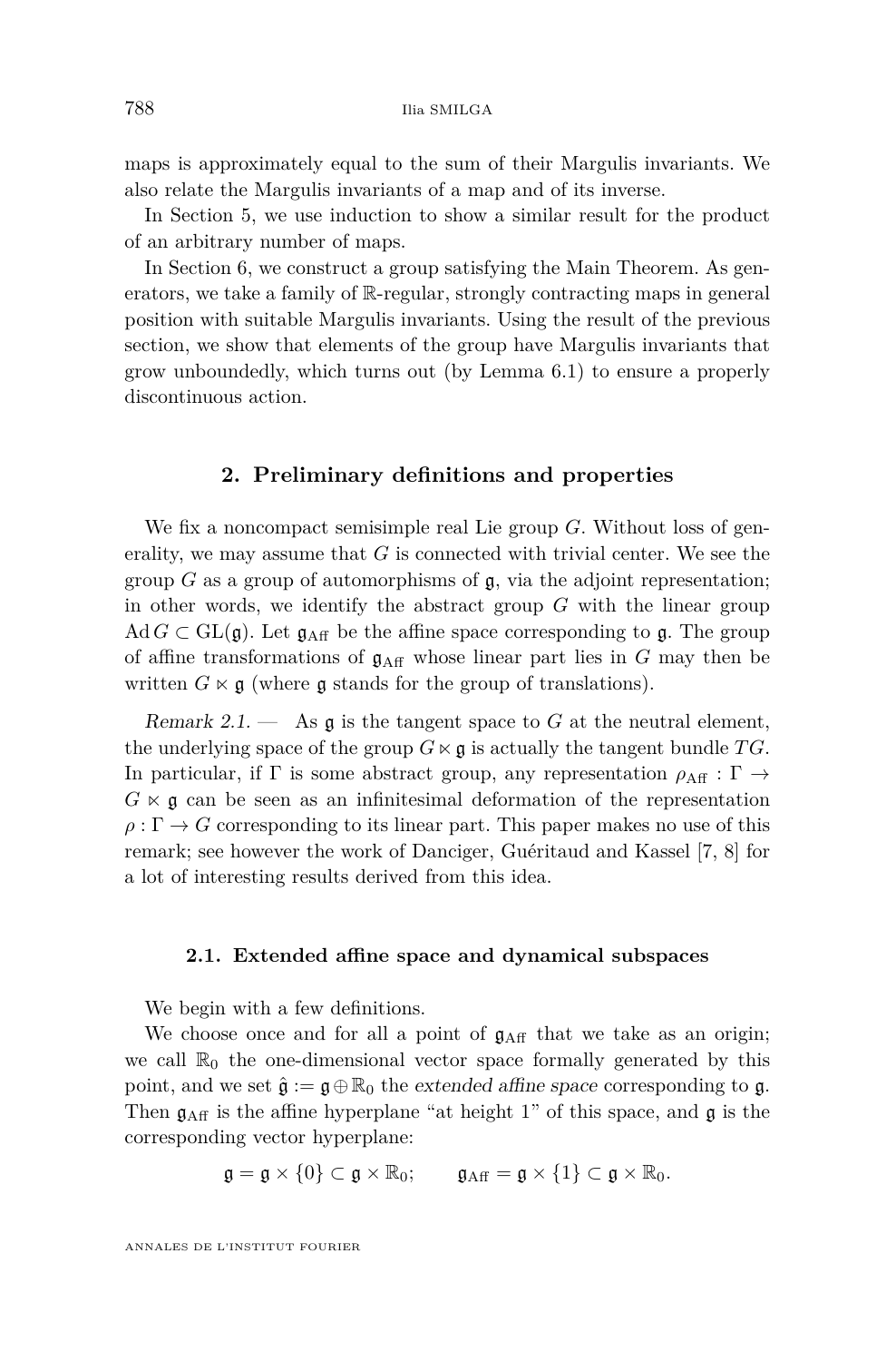Any affine map g with linear part  $\ell(g)$  and translation vector v, defined on  $g_{\text{Aff}}$  by

$$
g: x \mapsto \ell(g)(x) + v,
$$

can be extended in a unique way to a linear map defined on  $\hat{\mathfrak{g}}$ , given by the matrix

$$
\begin{pmatrix} \ell(g) & v \\ 0 & 1 \end{pmatrix}.
$$

This gives a natural action of the affine group  $G \ltimes \mathfrak{g}$  on the vector space  $\hat{\mathfrak{g}}$ .

We define an extended affine subspace of  $\hat{\mathfrak{g}}$  to be a vector subspace of  $\hat{\mathfrak{g}}$ not contained in  $\mathfrak{g}$ . There is a one-to-one correspondence between extended affine subspaces of  $\hat{g}$  and affine subspaces of  $g_{\text{Aff}}$  of dimension one less. For any extended affine subspace A (or  $A_1$ ,  $A_q$  etc.), we denote by  $V$  (or  $V_1$ ,  $V_q$ etc.) the space  $A \cap \mathfrak{g}$  (which is the linear part of the corresponding affine space  $A \cap \mathfrak{g}_{\text{Aff}}$ ).

By abuse of terminology, elements of the normal subgroup  $\mathfrak{g} \triangleleft G \ltimes \mathfrak{g}$ will still be called *translations*, even though we shall see them mostly as endomorphisms of  $\hat{\mathfrak{g}}$  (so that they are formally transvections). For any vector  $v \in \mathfrak{g}$ , we write  $\tau_v$  the corresponding translation.

For every  $g \in G \times \mathfrak{g}$ , we decompose  $\hat{\mathfrak{g}}$  into a direct sum of three spaces

$$
\hat{\mathfrak{g}} = V_g^> \oplus A_g^= \oplus V_g^<,
$$

called dynamical subspaces of *g*, that are all stable by *g* and such that all eigenvalues  $\lambda$  of the restriction of *g* to  $V_g^>$  (resp.  $A_g^=$ ,  $V_g^<$ ) satisfy  $|\lambda| > 1$  $(\text{resp. } |\lambda| = 1, |\lambda| < 1)$ . We also define  $A_g^{\geq} := V_g^{\geq} \oplus A_g^=$  and  $A_g^{\leq} := V_g^{\leq} \oplus A_g^=$ .

In this case, we have of course  $V_g^> \subset \mathfrak{g}$  and  $V_g^< \subset \mathfrak{g}$  but  $A_g^= \not\subset \mathfrak{g}$  (which justifies the choice of the letters *A* and *V* ). It follows that

$$
\mathfrak{g} = V_g^> \oplus V_g^= \oplus V_g^<,
$$

where  $V_g^=$  means  $A_g^= \cap \mathfrak{g}$  according to our convention.

<span id="page-5-1"></span>DEFINITION 2.2. — An element  $g \in G \ltimes \mathfrak{g}$  is said to be R-regular if its linear part is  $\mathbb{R}$ -regular, i.e. if the dimension of the space  $A_g^=$  (or of its linear part  $V_g^=$ ) is the lowest possible.

By contrast, when *g* is a translation, we have  $V_g^> = V_g^< = 0$  and  $A_g^-$ (resp.  $V_g^=$ ) is the whole space  $\hat{\mathfrak{g}}$  (resp.  $\mathfrak{g}$ ).

#### **2.2. Lie algebra structure**

<span id="page-5-0"></span>Now we introduce a few classical subalgebras of  $\mathfrak g$  (defined for instance in Knapp's book [\[13\]](#page-47-14), though our terminology and notation differ slightly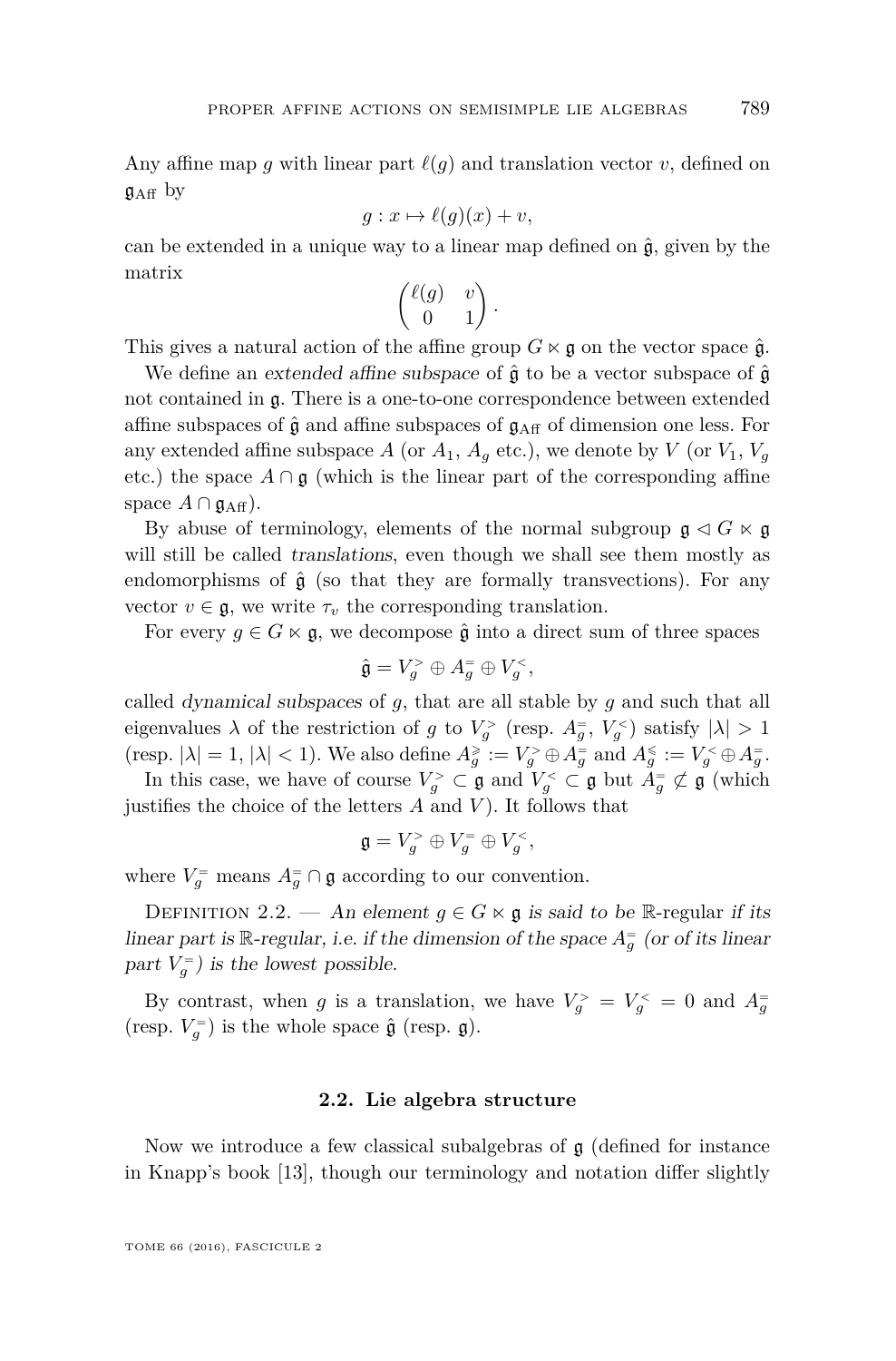from his). Their value is that if an element  $q \in G \ltimes \mathfrak{g}$  is R-regular, then its dynamical subspaces are, up to conjugacy, equal to some of these subalgebras (see Corollary [2.6\)](#page-9-0).

We choose in g:

- a Cartan involution *θ*. Then we have the corresponding Cartan decomposition  $\mathfrak{g} = \mathfrak{k} \oplus \mathfrak{q}$ , where we call  $\mathfrak{k}$  the space of fixed points of  $\theta$  and  $\phi$  the space of fixed points of  $-\theta$ . We call K the maximal compact subgroup with Lie algebra  $\mathfrak{k}$ .
- a *Cartan subspace*  $\boldsymbol{\alpha}$  compatible with  $\theta$  (that is, a maximal abelian subalgebra of  $\mathfrak a$  among those contained in  $\mathfrak a$ ). We set  $A := \exp \mathfrak a$ .
- a system  $\Sigma^+$  of positive restricted roots in  $\mathfrak{a}^*$ . Recall that a restricted root is a nonzero element  $\alpha \in \mathfrak{a}^*$  such that the root space

$$
\mathfrak{g}_{\alpha} := \{ Y \in \mathfrak{g} \mid \forall X \in \mathfrak{a}, \ [X, Y] = \alpha(X)Y \}
$$

is nontrivial. They form a root system  $\Sigma$ ; a system of positive roots  $\Sigma^+$  is a subset of  $\Sigma$  contained in a half-space and such that  $\Sigma =$  $\Sigma^+ \sqcup -\Sigma^+$ . We call

$$
\mathfrak{a}^+:=\left\{X\in\mathfrak{a}\ \big|\ \forall\alpha\in\Sigma^+,\ \alpha(X)>0\right\}
$$

the corresponding (open) Weyl chamber of a.

Then we call:

- *M* the centralizer of  $\mathfrak a$  in  $K$ ,  $\mathfrak m$  its Lie algebra.
- *L* the centralizer of  $\mathfrak a$  in *G*, l its Lie algebra. It is clear that  $\mathfrak l = \mathfrak a \oplus \mathfrak m$ , and well known (see e.g. [\[13,](#page-47-14) Proposition 7.82a]) that  $L = MA$ .
- $\mathfrak{n}^+$  (resp.  $\mathfrak{n}^-$ ) the sum of the restricted root spaces of  $\Sigma^+$  (resp. of  $-\Sigma^+$ ).
- $\mathfrak{p}^+ := \mathfrak{l} \oplus \mathfrak{n}^+$  and  $\mathfrak{p}^- := \mathfrak{l} \oplus \mathfrak{n}^-$  the corresponding minimal parabolic algebras.
- $\hat{\mathfrak{h}}$  ,  $\hat{\mathfrak{p}}^+$  and  $\hat{\mathfrak{p}}^-$  the vector extensions of the affine subspaces of  $\mathfrak{g}_{\rm Aff}$ parallel respectively to  $\mathfrak{l}$ ,  $\mathfrak{p}^+$  and  $\mathfrak{p}^-$  and passing through the origin. In other words:

$$
\hat{\mathfrak{l}} := \mathfrak{l} \oplus \mathbb{R}_0
$$
 and  $\hat{\mathfrak{p}}^{\pm} := \mathfrak{p}^{\pm} \oplus \mathbb{R}_0$ .

It is convenient for us to define a minimal parabolic algebra (abbreviated as m.p.a. in the sequel) in  $\mathfrak g$  as the image of  $\mathfrak p^+$  (or  $\mathfrak p^-$ ) by any element of *G*. Similarly, we define an affine m.p.a. in  $\hat{\mathfrak{g}}$  as the image of  $\hat{\mathfrak{p}}^+$  (or  $\hat{\mathfrak{p}}^-$ ) by any element of  $G \ltimes \mathfrak{g}$ . Equivalently, a subspace  $\hat{\mathfrak{p}}_1 \subset \hat{\mathfrak{g}}$  is an affine m.p.a. iff it is not contained in  $\mathfrak g$  and its linear part  $\hat{\mathfrak p}_1 \cap \mathfrak g$  is a m.p.a.

We say that two m.p.a.'s (resp. affine m.p.a.'s) are transverse if their intersection has the lowest possible dimension (namely dim  $\mathfrak{l}$ , resp. dim  $\mathfrak{l} + 1$ ).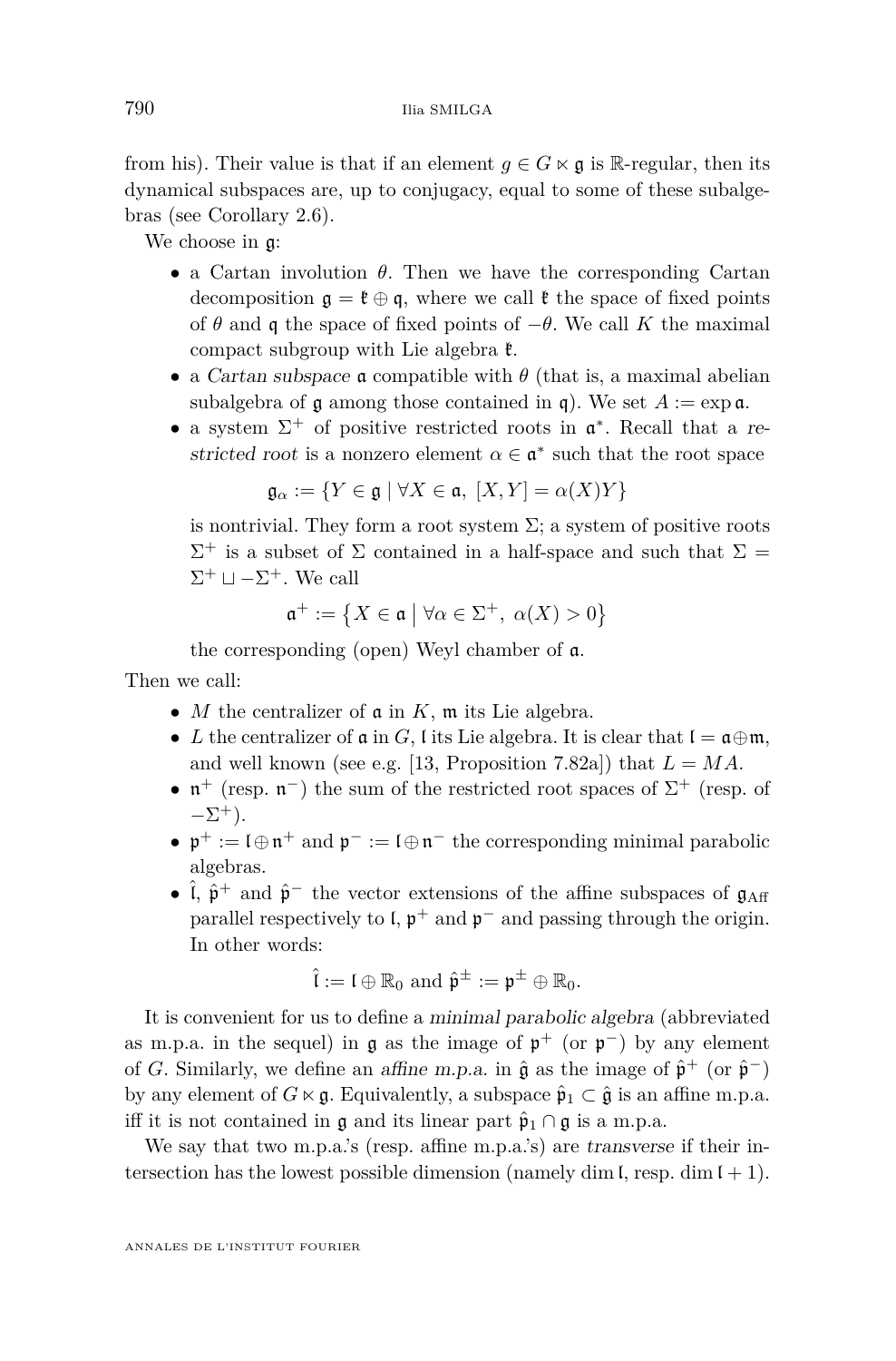Example 2.3. — An important special case is  $G = \text{PSL}_n(\mathbb{R})$ . In this case we may take as  $\theta$  the involution  $X \mapsto -X^t$ , as  $\mathfrak a$  the set of all (traceless) diagonal matrices, and as  $\Sigma^+$  the set of all roots  $e_i - e_j$  such that  $i < j$ . Then:

- $\ell$  (resp. q) is the set of traceless antisymmetric (resp. symmetric) matrices, and  $K = PSO_n(\mathbb{R})$ ;
- $\mathfrak{a}^+$  is the set of traceless matrices of the form  $Diag(\lambda_1, \ldots, \lambda_n)$  with  $\lambda_1 > \cdots > \lambda_n$ ;
- $\bullet$  **m** is trivial; *l* is equal to  $\mathfrak{a}$ ; *A* (resp. *M*, *L*) is the group of diagonal matrices with determinant 1 whose coefficients are positive (resp. equal to  $\pm 1$ , arbitrary);
- $\mathfrak{n}^+$  (resp.  $\mathfrak{n}^-$ ) is the set of traceless upper (resp. lower) triangular matrices with vanishing diagonal coefficients;
- $\mathfrak{p}^+$  (resp.  $\mathfrak{p}^-$ ) is the set of all traceless upper (resp. lower) triangular matrices.

Example 2.4. — Another interesting example is  $G = PSO^+(n, 1)$ , so that

$$
\mathfrak{g} = \mathfrak{so}(n,1) = \left\{ \left( \begin{array}{c|c} A & B \\ \hline B^\mathrm{t} & 0 \end{array} \right) \middle| B \in \mathbb{R}^n, A = -A^\mathrm{t} \right\}.
$$

In this case we may take:

• as  $\theta$  the map

$$
\theta : \left(\begin{array}{c|c} A & B \\ \hline B^t & 0 \end{array}\right) \mapsto \left(\begin{array}{c|c} A & -B \\ \hline -B^t & 0 \end{array}\right);
$$

• as <sup>a</sup> the line <sup>R</sup>*<sup>X</sup>* generated by the vector

$$
X := \begin{pmatrix} & & & 0 \\ & & 0 & & \vdots \\ & & & 0 & \\ & & & & 1 \\ \hline 0 & \dots & 0 & 1 & 0 \end{pmatrix};
$$

• as  $\Sigma^+$  the unique restricted root that is positive on *X*. With these choices:

• 
$$
\mathfrak{k} = \left\{ \left( \begin{array}{c|c} * & 0 \\ \hline 0 & 0 \end{array} \right) \right\} \cap \mathfrak{g}; \quad \mathfrak{q} = \left\{ \left( \begin{array}{c|c} 0 & * \\ \hline * & 0 \end{array} \right) \right\} \cap \mathfrak{g}; \quad K \simeq \text{PSO}_n(\mathbb{R});
$$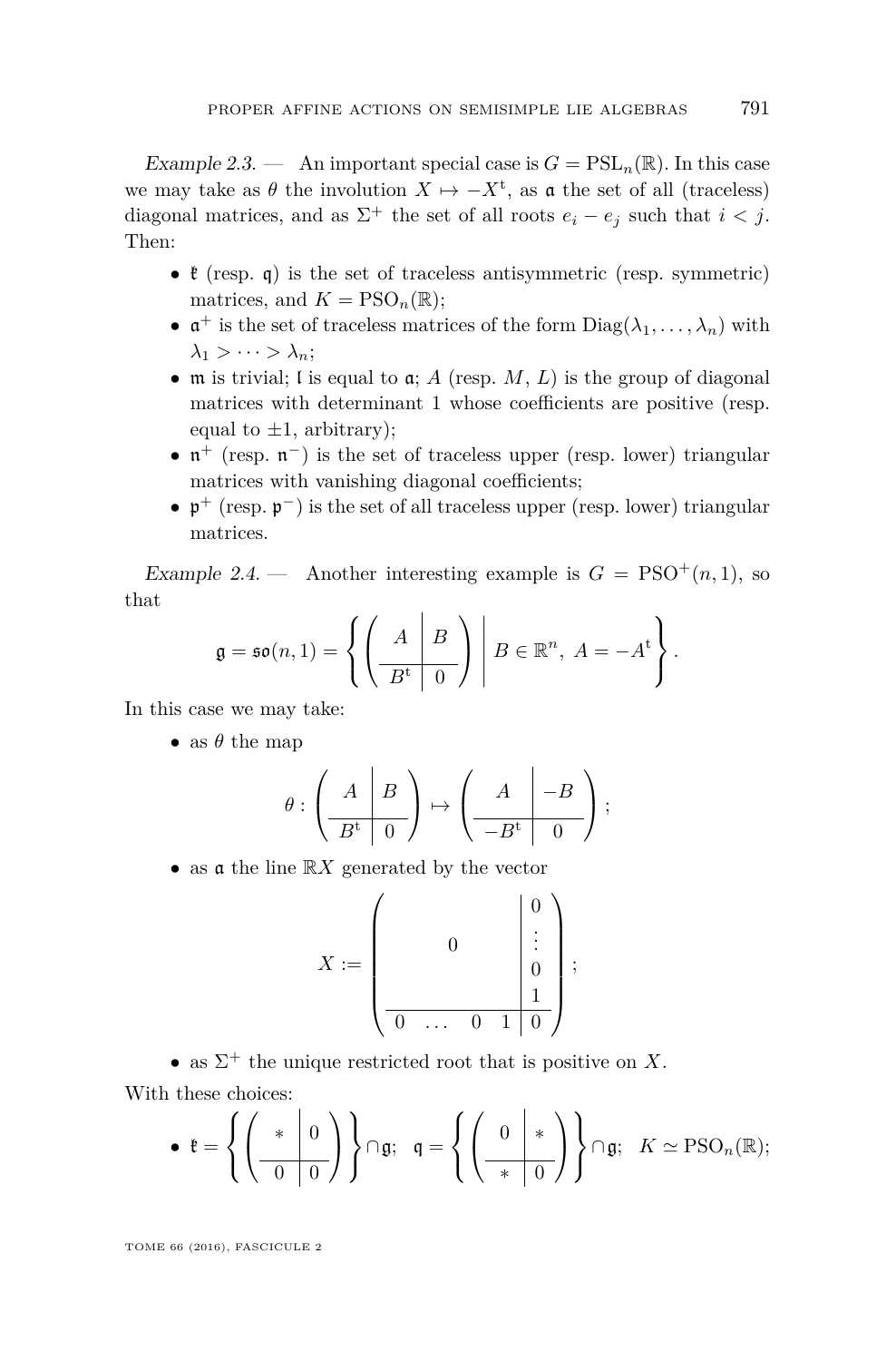•  $\mathfrak{a}^+$  is the ray formed by positive multiples of *X*;

$$
\bullet \ \mathfrak{m} = \left\{ \left( \begin{array}{c|c} & | & 0 & 0 \\ A' & | & | & | \\ \hline 0 & | & | & 0 \\ \hline 0 & | & | & 0 \\ \hline 0 & | & | & 0 \end{array} \right) \middle| A' = -(A')^{\mathsf{t}} \right\} \simeq \mathfrak{so}_{n-1}(\mathbb{R});
$$

•  $A = {\exp(tX) | t \in \mathbb{R}}$ ;  $M \simeq {\rm PSO}_{n-1}(\mathbb{R})$  turns out to be connected in this case; *L* is the direct product of *A* and *M*.

• 
$$
\mathfrak{n}^+=\left\{\left(\begin{array}{cc|c}0 & -B' & B' \\ \hline (B')^{\frac{1}{\mathfrak{t}}} & 0 & 0 \\ \hline (B')^{\frac{1}{\mathfrak{t}}} & 0 & 0 \end{array}\right) \middle| B'\in\mathbb{R}^{n-1}\right\};
$$
  
•  $\mathfrak{n}^-=\left\{\left(\begin{array}{cc|c}0 & B' & B' \\ \hline -(B')^{\frac{1}{\mathfrak{t}}} & 0 & 0 \end{array}\right) \middle| B'\in\mathbb{R}^{n-1}\right\}.$ 

Note that  $G = PSO^{+}(2, 1) = SO^{+}(2, 1) \simeq PSL_2(\mathbb{R})$  is a particular case of both examples.

#### **2.3. Basic algebraic properties**

<span id="page-8-0"></span>We have the following algebraic facts.

<span id="page-8-1"></span>CLAIM 2.5. — Let  $g \in G \ltimes \mathfrak{g}$ .

- (i) The map *g* is R-regular iff it is conjugate (by an element of  $G \ltimes \mathfrak{g}$ ) to a product  $\tau_v m \exp(a)$  with  $v \in I$ ,  $m \in M$  and  $a \in \mathfrak{a}^+$  (here we identify the subgroup of the affine group  $G \times \mathfrak{g}$  fixing the "origin"  $\mathbb{R}_0$ with the linear group *G*).
- (ii) In that case,  $A_g^{\geq}$  and  $A_g^{\leq}$  are transverse affine m.p.a.'s.
- (iii) Moreover, in that case  $V_g^>$  (resp.  $V_g^<$ ) is uniquely determined by  $A_g^>$ (resp. by  $A_g^{\leq}$ ), as the nilradical of its linear part.

Proof.

(i) Let us show that for any  $g \in G \ltimes \mathfrak{g}$ , we have dim  $A_g^= \geqslant \dim \hat{\mathfrak{l}}$ , with equality (i.e. R-regularity of *g*) iff *g* has the required form.

Using the Jordan decomposition (see e.g. [\[11,](#page-47-15) Theorem 2.19.24]), we may decompose *g* in a unique way as a product  $g = \tau_v g_h g_e g_u$ ,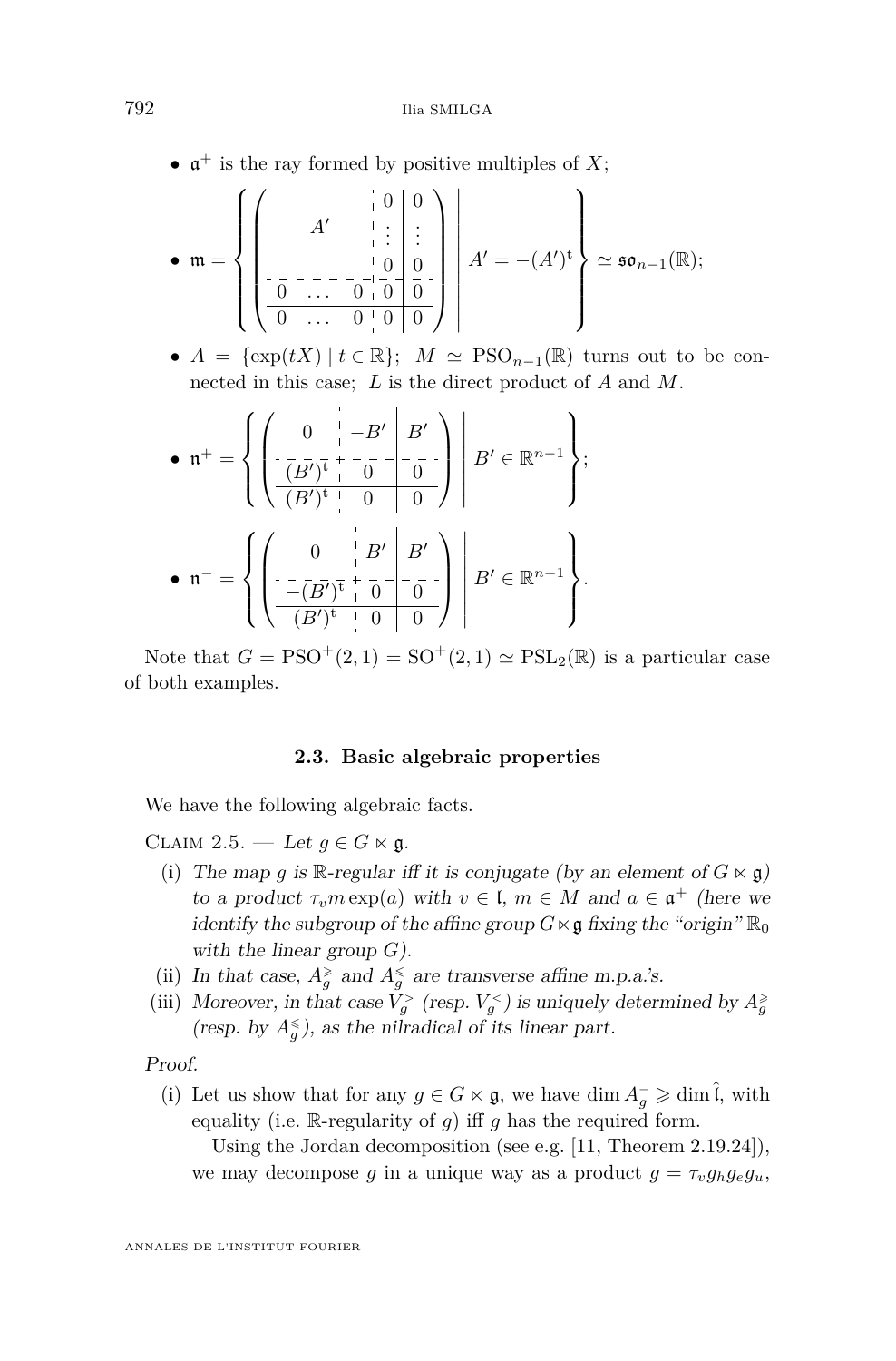where *v* is some vector in  $\mathfrak{g}, g_h \in G$  is hyperbolic (semisimple with positive real eigenvalues),  $g_e \in G$  is elliptic (semisimple with eigenvalues of modulus 1),  $g_u \in G$  is unipotent (some power of  $g<sub>u</sub>$  − Id is zero), and the last three maps commute with each other. Up to conjugation, we may suppose that  $A_g^=$  passes through the origin  $\mathbb{R}_0$ , which means that  $v \in V_g^-$  (in fact we could even assume that *v* belongs to the actual 1-eigenspace).

Since  $g_e$  and  $g_u$  have all eigenvalues of modulus 1 and commute with  $g_h$ , we have  $A_g^{\dagger} = A_{g_h}^{\dagger}$ . Up to conjugation, we may suppose that  $g_h = \exp a$  where a is an element of  $\mathfrak{a}$ , and even more specifically, of the closure of  $\mathfrak{a}^+$ . Then clearly the space  $A_{g_h}^-$  is the sum of  $\hat{\mathfrak{l}}$ and of any restricted root spaces  $\mathfrak{g}_{\alpha}$  such that the value  $\alpha(a)$  happens to vanish. This shows that  $A_{g_h}^=$  contains  $\hat{\mathfrak{l}}$ , and that equality occurs iff  $a \in \mathfrak{a}^+$ .

Clearly if *g* has the required form, then by uniqueness of the Jordan decomposition we have  $g_h = \exp a$ ,  $g_e = m$  and  $g_u = 1$ , so that  $a \in \mathfrak{a}^+$ . Conversely, suppose that  $a \in \mathfrak{a}^+$ ; let us show that  $g$ has the required form. We start with the observation that any two distinct Weyl chambers are always disjoint; thus the only conjugate of  $\mathfrak{a}^+$  containing *a* is  $\mathfrak{a}^+$  itself. It follows that  $Z_G(a) = Z_G(\mathfrak{a}) = L$ . Then  $g_e$  is an elliptic element of *L*, hence an element of *M*;  $g_u$  is a unipotent element of *L*, hence equal to 1; and  $v \in V_g^= = \mathfrak{l}$ . It follows that  $g = \tau_v g_e \exp a$  with  $v \in I$ ,  $g_e \in M$  and  $a \in \mathfrak{a}^+$ , as required.

- (ii) By the previous point, up to conjugation, we may suppose that  $g = \tau_v m \exp a$  with  $v \in I$ ,  $m \in M$  and  $a \in \mathfrak{a}^+$ . But then clearly  $A_g^{\geqslant} = A_{\exp a}^{\geqslant} = \hat{\mathfrak{p}}^+$  and similarly  $A_g^{\leqslant} = \hat{\mathfrak{p}}^-$ .
- (iii) If *g* is of the form  $\tau_v m \exp a$ , then, similarly, we have  $V_g^> = \mathfrak{n}^+$ ; and we know that  $\mathfrak{n}^+$  is the nilradical (largest nilpotent ideal) of  $\mathfrak{p}^+$ . Hence for any  $\mathbb{R}$ -regular  $g, V_g^>$  is the nilradical of  $V_g^>$ , which is the linear part of  $A_g^{\geq}$  (in other words  $V_g^{\geq} = A_g^{\geq} \cap \mathfrak{g}$ ). Similarly,  $V_g^{\lt}$  is the nilradical of the linear part of  $A_g^{\leq}$ .

<span id="page-9-0"></span>COROLLARY 2.6. — For every R-regular map  $g \in G \ltimes \mathfrak{g}$ , there is a "canonizing" map  $\phi \in G \ltimes \mathfrak{g}$  such that:

$$
\begin{aligned}\n\phi(V_g^-) &= \mathfrak{l} & \phi(A_g^-) &= \hat{\mathfrak{l}} \\
\phi(V_g^>) &= \mathfrak{n}^+ & \phi(V_g^*) &= \mathfrak{p}^+ & \phi(A_g^*) &= \hat{\mathfrak{p}}^+ \\
\phi(V_g^-) &= \mathfrak{n}^- & \phi(V_g^*) &= \mathfrak{p}^- & \phi(A_g^*) &= \hat{\mathfrak{p}}^- ;\n\end{aligned}
$$

and any map  $\phi$  satisfying the last two equalities on the right satisfies all eight of them.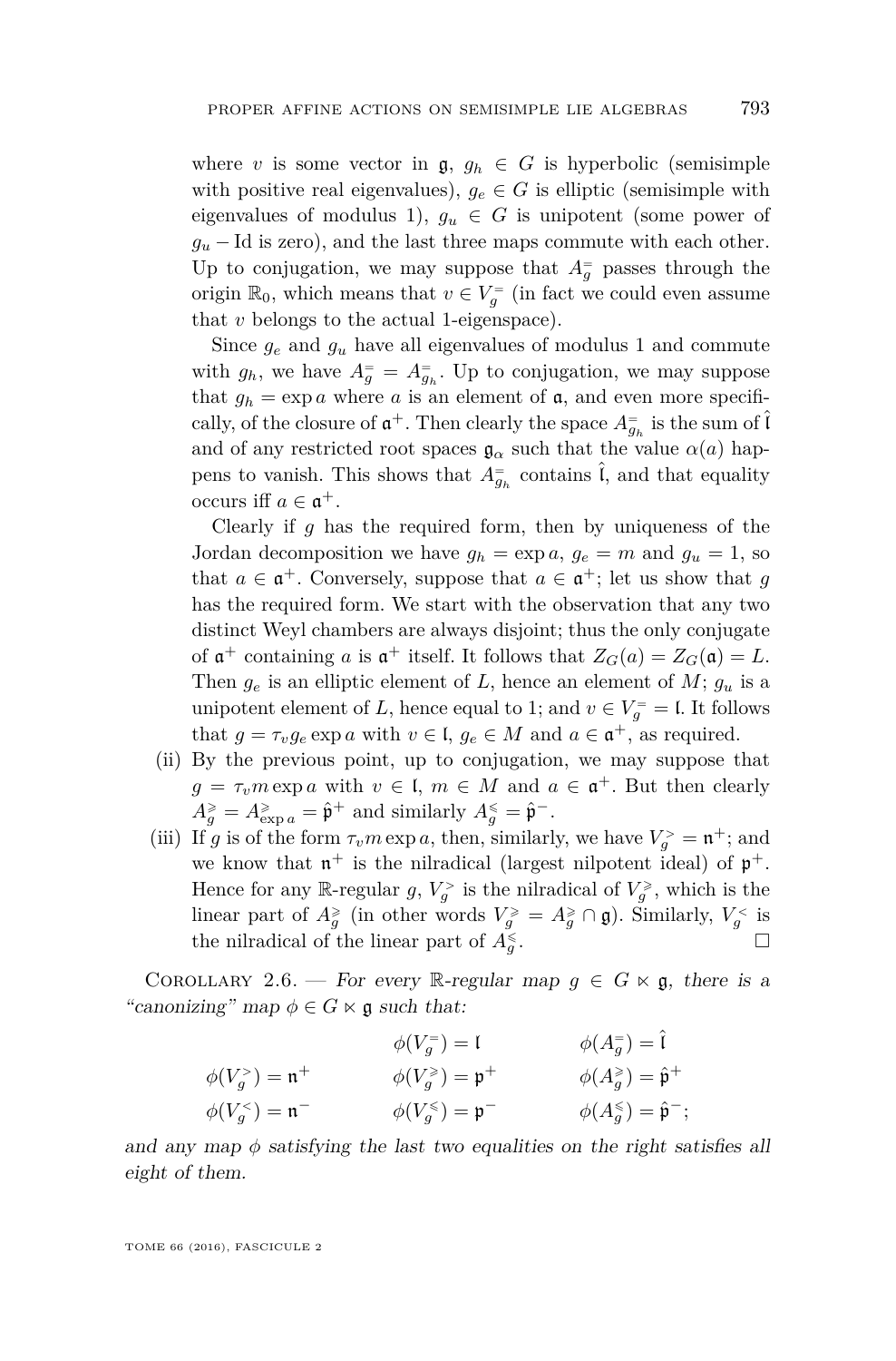Example 2.7.

- For  $G = \text{PSL}_n(\mathbb{R})$ , a map  $q \in G \ltimes \mathfrak{g}$  is R-regular iff its linear part, seen as an automorphism of R *<sup>n</sup>* (not of g as by our usual convention), has real eigenvalues with distinct absolute values.
- For  $G = PSO^+(n, 1)$ , a map  $q \in G \ltimes \mathfrak{g}$  is R-regular iff its linear part, seen as an isometry of the hyperbolic space  $\mathbb{H}^n$ , is loxodromic (acts on the ideal boundary with exactly two fixed points).

<span id="page-10-2"></span>CLAIM  $2.8.$  — Any pair of transverse m.p.a.'s (resp. transverse affine m.p.a.'s) may be sent to  $(\mathfrak{p}^+, \mathfrak{p}^-)$  (resp.  $(\hat{\mathfrak{p}}^+, \hat{\mathfrak{p}}^-)$ ) by some element of *G* (resp. of  $G \ltimes \mathfrak{g}$ ).

Proof. — Let us prove the linear version; the affine version follows immediately. Let  $(\mathfrak{p}_1, \mathfrak{p}_2)$  be such a pair. By definition, for  $i = 1, 2$ , we may write  $\mathfrak{p}_i = \phi_i(\mathfrak{p}^+)$  for some  $\phi_i \in G$ . Let us apply the Bruhat decomposition to the map  $\phi_1^{-1}\phi_2$ : we may write

$$
\phi_1^{-1} \phi_2 = p_1 w p_2,
$$

where  $p_1, p_2$  belong to the minimal parabolic subgroup  $P^+ := N_G(\mathfrak{p}^+),$ and *w* is an element of the Weyl group  $W := N_G(\mathfrak{a})/Z_G(\mathfrak{a})$  (see e.g. [\[13,](#page-47-14) Theorem 7.40]). Let  $\phi := \phi_1 p_1 = \phi_2 p_2^{-1} w^{-1}$ ; then we have

$$
\mathfrak{p}_1 = \phi(\mathfrak{p}^+)
$$
 and  $\mathfrak{p}_2 = \phi(w\mathfrak{p}^+)$ .

It follows that  $w\mathfrak{p}^+$  is transverse to  $\mathfrak{p}^+$ . This occurs iff *w* is equal to  $w_0$ , the longest element of the Weyl group; but  $w_0 \mathfrak{p}^+ = \mathfrak{p}^-$ . Thus  $\mathfrak{p}_1 = \phi(\mathfrak{p}^+)$ and  $\mathfrak{p}_2 = \phi(\mathfrak{p}^-)$  as required.

<span id="page-10-1"></span>CLAIM 2.9. — Any map  $\phi \in G \ltimes \mathfrak{g}$  leaving invariant both  $\hat{\mathfrak{p}}^+$  and  $\hat{\mathfrak{p}}^$ belongs to the group  $L \ltimes I$ .

Proof. — It is well-known (this follows for example from Lemma 7.64 in [\[13\]](#page-47-14)) that  $N_G(\mathfrak{p}^+) \cap N_G(\mathfrak{p}^-) = Z_G(\mathfrak{a}) = L$ ; so the linear part of such a map  $\phi$  must lie in *L*. Since  $\phi$  leaves invariant the space  $\hat{\mathfrak{p}}^+ \cap \hat{\mathfrak{p}}^- = \hat{\mathfrak{l}}$ , its translation part must lie in f translation part must lie in l.

#### **2.4. Quasi-translations**

<span id="page-10-0"></span>In this subsection, we develop upon Claim [2.9:](#page-10-1) we study the action of elements of  $L \ltimes I$  on the space  $\tilde{l}$ .

DEFINITION 2.10. — A quasi-translation is any affine automorphism of  $\hat{\mathfrak{l}}$ induced by an element of the group  $L \ltimes \mathfrak{l}$ .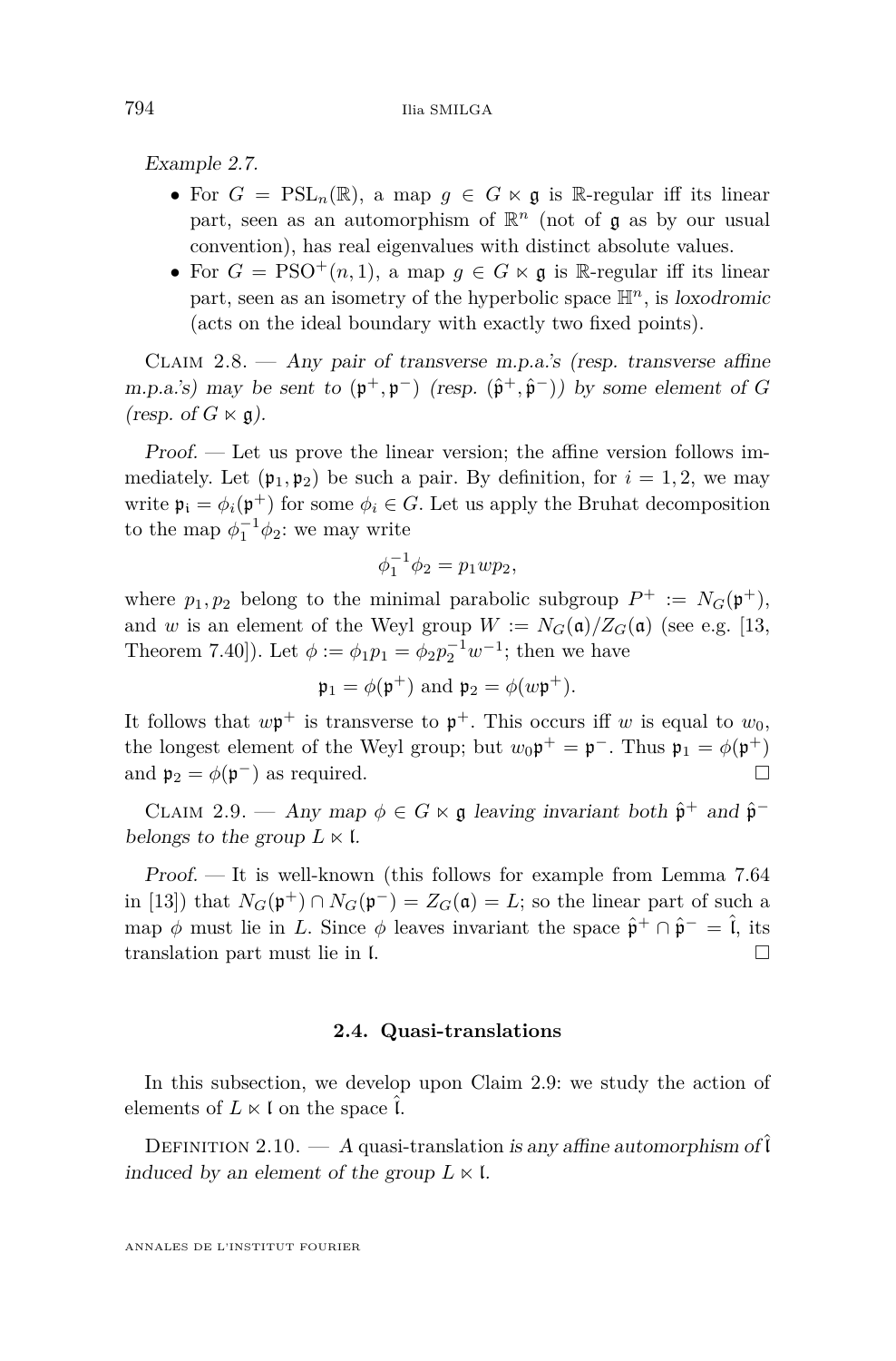Let us explain and justify this terminology. We define  $Z := Z(L)$  to be the center of *L*,  $D := [L, L]$  to be its derived subgroup, and  $\mathfrak{z}$  and  $\mathfrak{d}$  to be the corresponding Lie algebras. It is well-known that *L* is reductive, hence we may write  $\mathfrak{l} = \mathfrak{z} \oplus \mathfrak{d}$ .

Remark 2.11. — Since I may also be decomposed as  $\mathfrak{a} \oplus \mathfrak{m}$  and  $\mathfrak{a}$  is abelian, we have  $\mathfrak{z} = \mathfrak{a} \oplus \mathfrak{z}(\mathfrak{m})$  ( $\mathfrak{a}$  plus the center of the Lie algebra  $\mathfrak{m}$ ) and  $\mathfrak{d} = [\mathfrak{m}, \mathfrak{m}]$ . In other words:

<span id="page-11-0"></span>(2.1) 
$$
I = \overbrace{\mathfrak{a} \oplus \underbrace{\mathfrak{z}(\mathfrak{m}) \oplus \mathfrak{d}}_{\mathfrak{m}}}^{3}.
$$

So the following Proposition, and in fact every single statement in the rest of the paper, would still be true if we substituted, respectively,  $a$  and  $m$ for  $\lambda$  and  $\lambda$ . The advantage of introducing  $\lambda$  and  $\lambda$  is that the Margulis invariants (see below) live in a larger space  $(3 \text{ instead of } \mathfrak{a})$ , and so are finer invariants. Maybe this could be helpful for further study.

In fact it is possible to show (see [\[13,](#page-47-14) Theorem 7.53b and c]) that *Z* meets every connected component of *L*. Thus we may also write

$$
L=ZD.
$$

By definition, *L* acts trivially on z and *Z* acts trivially on l; the only nontrivial action is that of  $D$  on  $\mathfrak d$ . Moreover,  $D$  preserves the Killing form, which is negative definite on  $\mathfrak{d}$  (since  $\mathfrak{d} \subset \mathfrak{m} \subset \mathfrak{k}$ ). To sum everything up:

<span id="page-11-1"></span>PROPOSITION  $2.12.$  — Any quasi-translation is an element of

 $(O(\mathfrak{d}) \ltimes \mathfrak{d}) \times \mathfrak{z}.$ 

In other words, quasi-translations correspond to affine isometries of  $I_{\text{Aff}} =$  $\hat{\mathfrak{l}} \cap \mathfrak{g}_{\text{Aff}}$  that preserve the directions of  $\mathfrak{d}$  and  $\mathfrak{z}$  and act only by translation on the z component.

Example 2.13.

- (1) For  $G = \text{PSL}_n(\mathbb{R})$ , since the algebra  $\mathfrak{l} = \mathfrak{a}$  is abelian,  $\mathfrak{z}$  coincides with  $\mathfrak l$  or equivalently  $\mathfrak d$  is trivial, so a quasi-translation is simply a translation.
- (2) Take  $G = SO^+(4,1)$ ; in this case we have  $\mathfrak{d} = \mathfrak{m} \simeq \mathfrak{so}(3)$ . This is the simplest example that requires the full strength of the proofs given in this paper.
- (3) Take  $G = \text{PSU}(3,1) \simeq \text{PSO}^*(6)$ : then  $\mathfrak{m} \simeq \mathfrak{su}(2) \oplus \mathbb{R}$  as a Lie algebra, so that  $\mathfrak{z}(\mathfrak{m}) \simeq \mathbb{R}$  and  $\mathfrak{d} \simeq \mathfrak{su}(2)$ . This shows that all three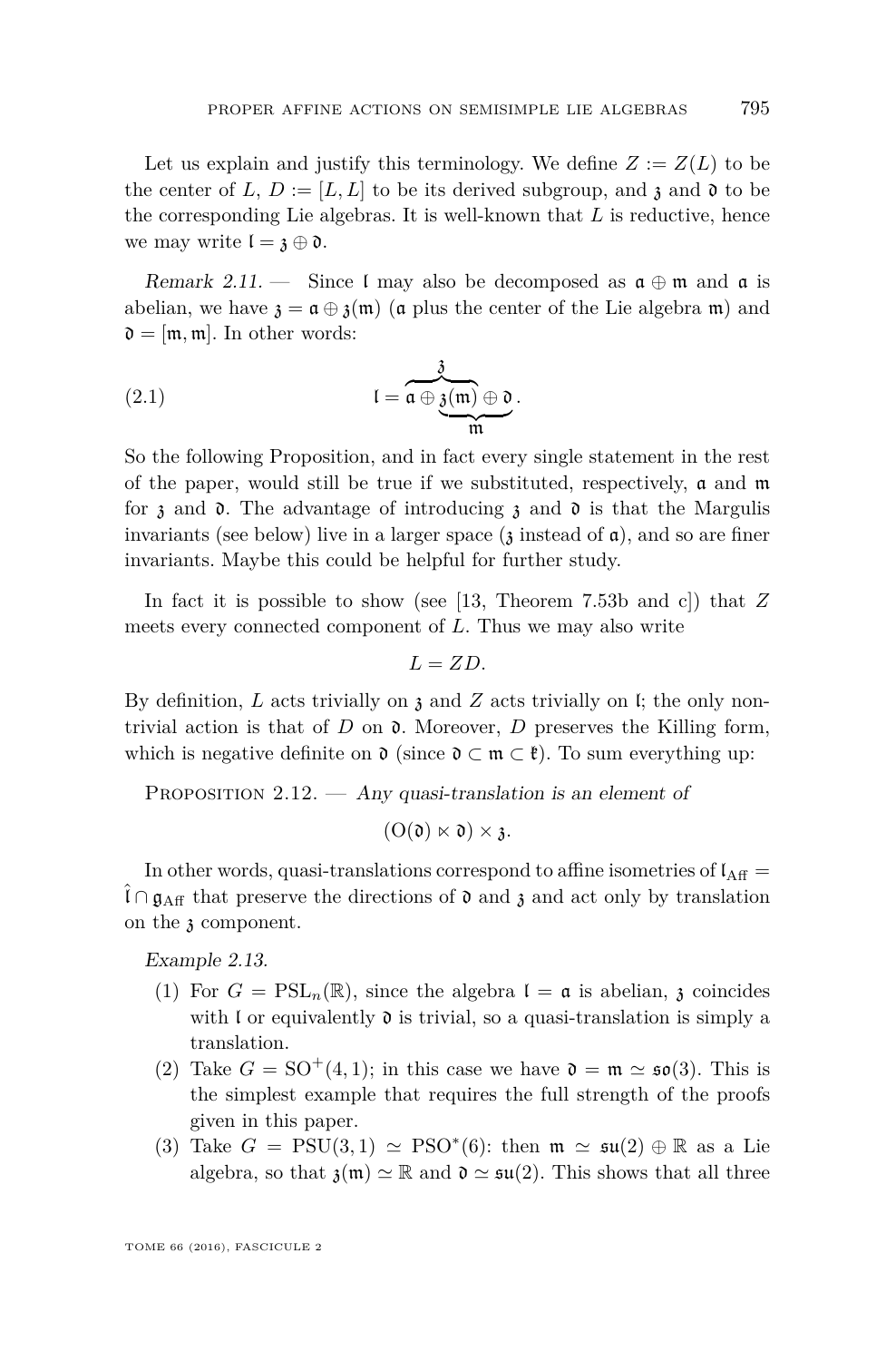spaces in the decomposition [\(2.1\)](#page-11-0) can be nonzero, even when *G* is simple.

A table giving the algebra m for every simple algebra g may be found in [\[13,](#page-47-14) Appendix C].

#### **2.5. Canonical identifications**

<span id="page-12-0"></span>Here we introduce canonical identifications (up to quasi-translation) between different spaces  $A_g^{\dagger}$  (Corollary [2.14\)](#page-12-1), and use them to define the Margulis invariant of an R-regular map. We also check that these identifications commute with certain "natural" projections (Lemma [2.18\)](#page-14-0).

The following two properties are immediate consequences of Claims [2.5,](#page-8-1) [2.8](#page-10-2) and [2.9:](#page-10-1)

<span id="page-12-1"></span>COROLLARY 2.14. — Let  $(\hat{\mathfrak{p}}_1, \hat{\mathfrak{p}}_2)$  be a pair of transverse affine m.p.a.'s. Then any map  $\phi \in G \ltimes \mathfrak{g}$  such that  $\phi(\hat{\mathfrak{p}}_1, \hat{\mathfrak{p}}_2) = (\hat{\mathfrak{p}}^+, \hat{\mathfrak{p}}^-)$  gives, by restriction, an identification of the intersection  $\hat{\mathfrak{p}}_1 \cap \hat{\mathfrak{p}}_2$  with  $\hat{\mathfrak{l}}$ , which is unique up to composition on the left by a quasi-translation.

Here by  $\phi(\hat{\mathfrak{p}}_1, \hat{\mathfrak{p}}_2)$  we mean the pair  $(\phi(\hat{\mathfrak{p}}_1), \phi(\hat{\mathfrak{p}}_2))$ . Note that if  $\hat{\mathfrak{p}}_1 \cap \hat{\mathfrak{p}}_2$ is obtained in another way as an intersection of two affine m.p.a.'s, the identification with  $\tilde{l}$  may differ not just by a quasi-translation, but also by an element of the Weyl group.

<span id="page-12-3"></span>COROLLARY 2.15. — Let  $g \in G \ltimes g$  be an R-regular map. Let  $\phi \in G \ltimes g$ be any map such that  $\phi(A_g^{\geq}, A_g^{\leq}) = (\hat{\mathfrak{p}}^+, \hat{\mathfrak{p}}^-)$ . Then the restriction of the conjugate  $\phi g \phi^{-1}$  to  $\hat{\iota}$  is a quasi-translation.

This leads to the following proposition. We call  $\pi$ <sub>z</sub> the projection from l onto  $\mathfrak z$  parallel to  $\mathfrak d$ .

<span id="page-12-2"></span>PROPOSITION 2.16. — Let  $g \in G \ltimes \mathfrak{g}$  be an R-regular map. Take any point *x* in the affine space  $A_g^= \cap \mathfrak{g}_{\text{Aff}}$  and any map  $\phi \in G$  such that  $\phi(V_g^{\geq}, V_g^{\leq}) = (\mathfrak{p}^+, \mathfrak{p}^-)$ . Then the vector

$$
M(g) := \pi_{\mathfrak{z}}(\phi(g(x) - x)) \in \mathfrak{z}
$$

does not depend on the choice of *x* or *φ*.

DEFINITION 2.17. — The vector  $M(q)$  is called the Margulis invariant of *g*.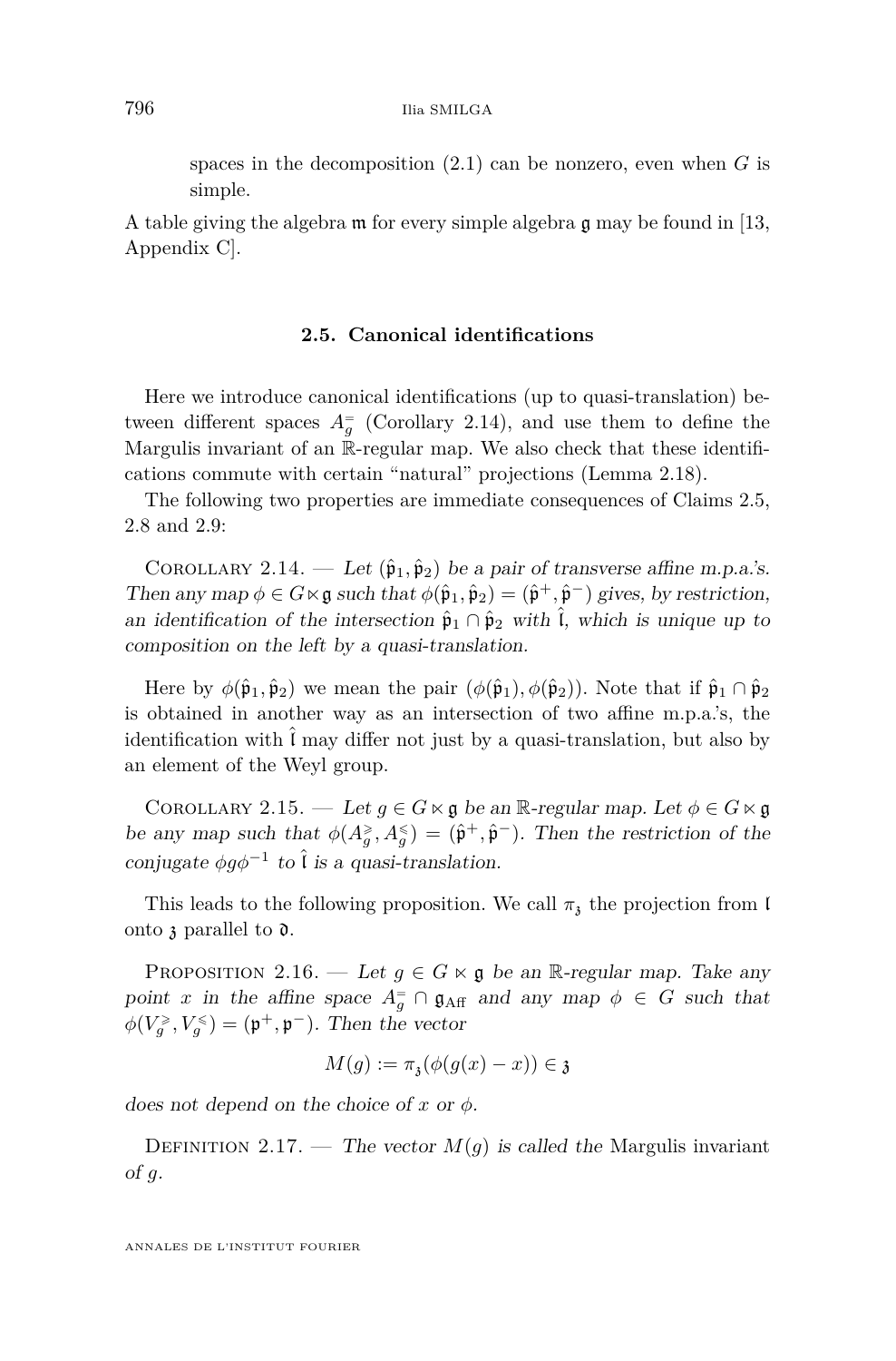The proposition is more or less an immediate consequence of all the previous statements; but since the Margulis invariant is the central object of this paper, we give the detailed proof.

Proof of Proposition [2.16.](#page-12-2)

• Let us first check that  $M(g) \in \mathfrak{z}$ . By hypothesis we have  $x \in A_g^-$ , hence also  $g(x) \in A_g^-$ . On the other hand, since  $\mathfrak g$  is an extended affine map, it stabilizes the affine space  $g_{\text{Aff}}$ ; and the difference between two elements of  $g_{\text{Aff}}$  (two affine points) is an element of g (a vector). It follows that

$$
g(x) - x \in A_g^= \cap \mathfrak{g} = V_g^=.
$$

Using the definition of  $\phi$  and a purely linear version of Corollary [2.6,](#page-9-0) we then have

$$
\phi(g(x)-x)\in \mathfrak{l},
$$

hence

 $\pi_3(\phi(g(x) - x)) \in \mathfrak{z}.$ 

- The independence of the result on the choice of  $\phi$  essentially follows from a linear version of Corollary [2.14.](#page-12-1) Indeed, let  $\phi'$  be another element of *G* satisfying the hypothesis; then a linear version of Corol-lary [2.14](#page-12-1) says that in restriction to l, we have  $\phi' = l\phi$  where *l* is some quasi-translation that is also an element of *G*. Now by Proposition [2.12,](#page-11-1) a quasi-translation without translation part is just an element of  $O(0)$ , and acts trivially on  $\chi$ . It follows that  $\phi(q(x)-x)$ and  $l(\phi(g(x) - x))$  have the same *z*-component.
- The independence on the choice of *x* is a consequence of Corol-lary [2.15.](#page-12-3) Indeed, let  $\hat{\phi}$  be an element of  $G \ltimes \mathfrak{g}$  whose restriction to  $\mathfrak g$  (linear part) is equal to  $\phi$  and such that

<span id="page-13-0"></span>
$$
\hat{\phi}(A_g^{\geqslant},A_g^{\leqslant})=(\hat{\mathfrak{p}}^+,\hat{\mathfrak{p}}^-).
$$

Then we may rewrite

(2.2) 
$$
M(g) = \pi_{\mathfrak{z}}(g'(x') - x'),
$$

where we set  $g' := \hat{\phi}g\hat{\phi}^{-1}$  and  $x' = \hat{\phi}(x)$ . By Corollary [2.6,](#page-9-0)  $\hat{\phi}$ induces a bijection between the extended affine spaces  $A_g^=$  and  $\hat{\mathbf{l}}$ , hence between the actual affine spaces  $A_g^= \cap \mathfrak{g}_{\text{Aff}}$  and  $\hat{\mathfrak{l}} \cap \mathfrak{g}_{\text{Aff}}$ ; so now our task is to show that the formula [\(2.2\)](#page-13-0) gives the same result for every choice of  $x' \in \hat{\mathfrak{l}} \cap \mathfrak{g}_{\text{Aff}}$ .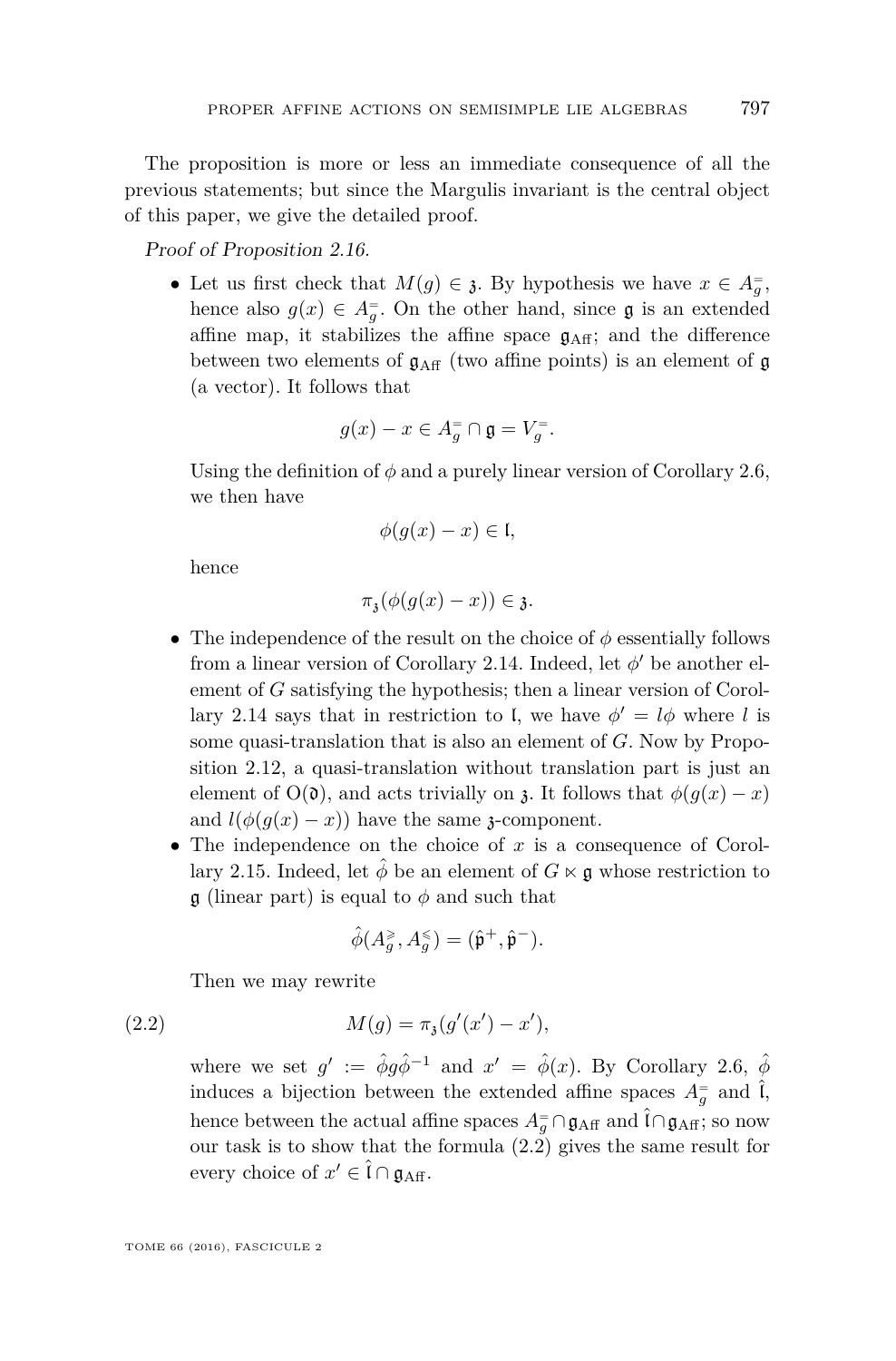Now by Corollary [2.15,](#page-12-3)  $g'$  is a quasi-translation. By Proposi-tion [2.12,](#page-11-1) it follows that  $g'$  acts only by translation on the  $\chi$ -component. In other words, let  $\hat{\pi}_{3}$  be an affine version of  $\pi_{3}$ , defined as the projection from  $\hat{\mathfrak{l}}$  onto  $\hat{\mathfrak{z}} := \mathfrak{z} \oplus \mathbb{R}_0$  parallel to  $\mathfrak{d}$ ; then we have

$$
\hat{\pi}_{\mathfrak{z}} \circ g' = \tau_v \circ \hat{\pi}_{\mathfrak{z}}
$$

for some vector  $v \in \mathfrak{z}$ , so that

$$
\pi_{\mathfrak{z}}(g'(x') - x') = \hat{\pi}_{\mathfrak{z}}(g'(x') - x') = \tau_v(\hat{\pi}_{\mathfrak{z}}(x')) - \hat{\pi}_{\mathfrak{z}}(x').
$$

Here  $\hat{\pi}_\mathfrak{z}(x')$  is an element of the actual affine space  $\hat{\mathfrak{z}} \cap \mathfrak{g}_{\text{Aff}}$ . It follows that

$$
\tau_v(\hat{\pi}_3(x')) - \hat{\pi}_3(x') = v,
$$

and the vector  $M(g) = v$  does not depend on the choice of  $x'$ (or  $x$ ).

<span id="page-14-0"></span>LEMMA 2.18. — Take any affine m.p.a.  $\hat{\mathfrak{p}}_1$ . Let  $\mathfrak{n}_1$  be the nilradical of its linear part, and  $\hat{\mathfrak{p}}_2$  and  $\hat{\mathfrak{p}}'_2$  be any two affine m.p.a.'s both transverse to  $\hat{\mathfrak{p}}_1$ . Let  $\phi$  (resp.  $\phi'$ ) be an element of  $G \ltimes \mathfrak{g}$  that sends the pair  $(\hat{\mathfrak{p}}_1, \hat{\mathfrak{p}}_2)$  $(resp. (\hat{\mathfrak{p}}_1, \hat{\mathfrak{p}}'_2))$  to  $(\hat{\mathfrak{p}}^+, \hat{\mathfrak{p}}^-)$ . Let

$$
\psi: \hat{\mathfrak{p}}_1 \cap \hat{\mathfrak{p}}_2 \longrightarrow \hat{\mathfrak{p}}_1 \cap \hat{\mathfrak{p}}_2'
$$

be the projection parallel to  $\mathfrak{n}_1$ . Then the map  $\overline{\psi}$  defined by the commutative diagram



is a quasi-translation.

The maps  $\phi$  and  $\phi'$  exist by Claim [2.8,](#page-10-2) and their restrictions that appear in the diagram are unique up to quasi-translation by Corollary [2.14.](#page-12-1) The projection  $\psi$  is well-defined because  $\hat{\mathfrak{p}}^+ = \mathfrak{n}^+ \oplus \hat{\mathfrak{l}} = \mathfrak{n}^+ \oplus (\hat{\mathfrak{p}}^+ \cap \hat{\mathfrak{p}}^-)$ , and so  $\hat{\mathfrak{p}}_1 = \phi'^{-1}(\hat{\mathfrak{p}}^+) = \mathfrak{n}_1 \oplus (\hat{\mathfrak{p}}_1 \cap \hat{\mathfrak{p}}'_2).$ 

Proof. — Without loss of generality, we may assume that  $\phi = Id$  (otherwise we simply replace the three affine m.p.a.'s by their images under  $\phi^{-1}$ .) Then we have  $\hat{\mathfrak{p}}_1 = \hat{\mathfrak{p}}^+$ ,  $\hat{\mathfrak{p}}_2 = \hat{\mathfrak{p}}^-$  and  $\hat{\mathfrak{p}}'_2 = \phi'^{-1}(\hat{\mathfrak{p}}^-)$ , where  $\phi'$  can be any map stabilizing the space  $\hat{\mathfrak{p}}^+$ . We want to show that the map  $\phi' \circ \psi$  is a quasi-translation.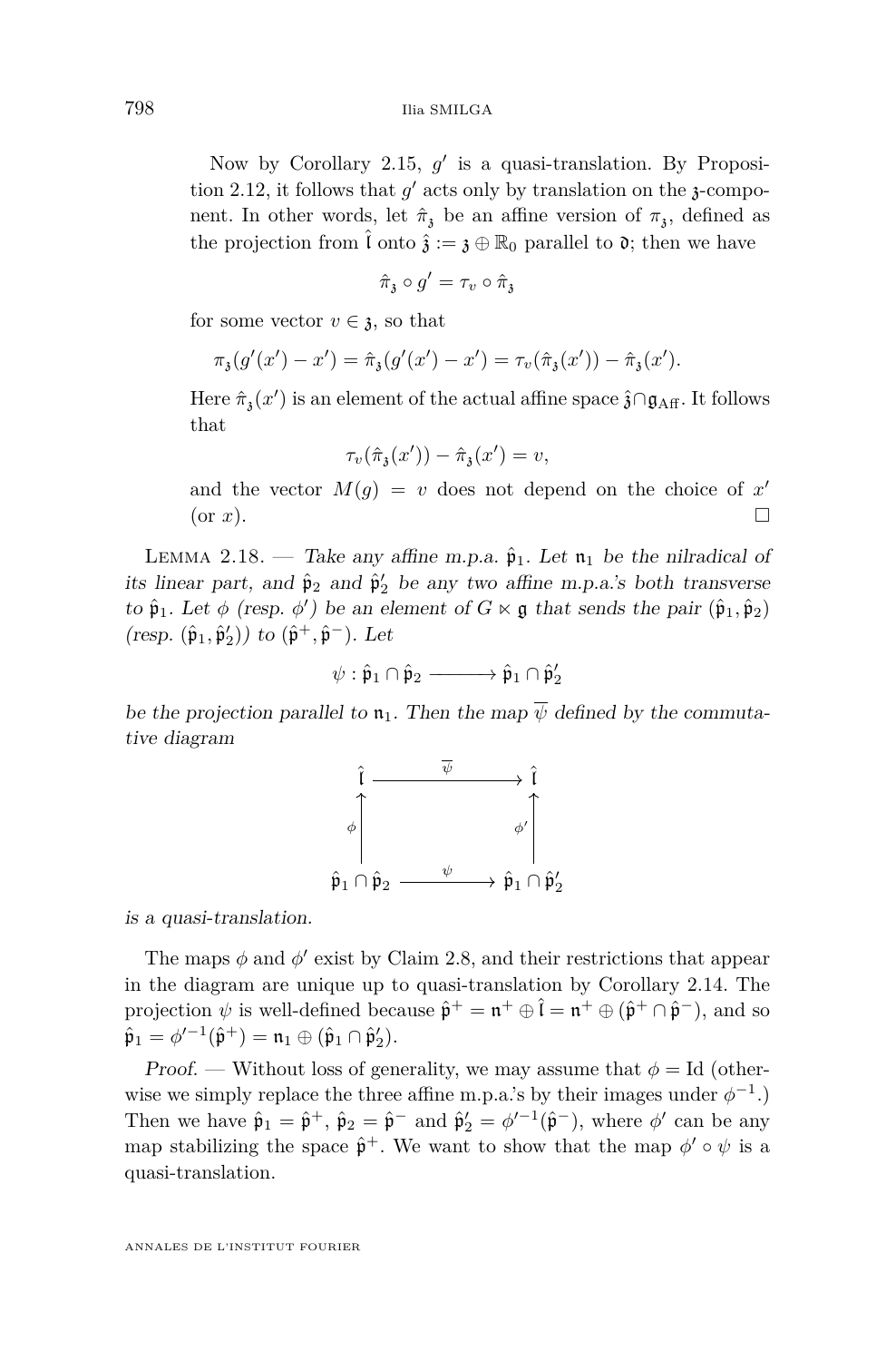We know that  $\phi'$  lies in the stabilizer  $N_{G \ltimes \mathfrak{g}}(\hat{\mathfrak{p}}^+)$ , which is equal to  $P^+ \ltimes \mathfrak{p}^+$ , where  $P^+ := N_G(\mathfrak{p}^+)$  is the minimal parabolic subgroup with Lie algebra  $\mathfrak{p}^+$ . We shall use the Langlands decomposition

$$
P^+ = MAN^+ = LN^+,
$$

where  $N^+$  is the connected group with Lie algebra  $\mathfrak{n}^+$  (see e.g. [\[13,](#page-47-14) Proposition 7.83]). Since *L* normalizes  $\mathfrak{n}^+$  and  $\mathfrak{l} + \mathfrak{n}^+ = \mathfrak{p}^+$ , this generalizes to the "affine Langlands decomposition"

$$
P^+ \ltimes \mathfrak{p}^+ = (L \ltimes \mathfrak{l})(N^+ \ltimes \mathfrak{n}^+).
$$

Thus we may write  $\phi' = l \circ n$  with  $l \in L \times l$  and  $n \in N^+ \times n^+$ .

We shall use the following fact: every element *n* of the group  $N^+ \ltimes n^+$ stabilizes the space  $\mathfrak{n}^+$  and induces the identity map on the quotient space  $\hat{\mathfrak{p}}^+/\mathfrak{n}^+$ . Indeed, when *n* lies in the "linear" group  $N^+$ , since  $N^+$  is connected, this follows from the fact that  $\mathfrak{n}^+$  is an ideal of  $\mathfrak{p}^+$ . When *n* is a pure translation by a vector of  $n^+$ , this is obvious.

By definition,  $\psi$  also stabilizes  $\mathfrak{n}^+$  and induces the identity on  $\hat{\mathfrak{p}}^+/\mathfrak{n}^+$ ; hence so does the map  $n \circ \psi$ . But we also know that  $n \circ \psi$  is defined on  $\hat{\mathfrak{p}}_1 \cap \hat{\mathfrak{p}}_2 = \hat{\mathfrak{l}}$ , and sends it onto

$$
n \circ \psi(\hat{\mathfrak{p}}_1 \cap \hat{\mathfrak{p}}_2) = n(\hat{\mathfrak{p}}_1 \cap \hat{\mathfrak{p}}'_2) = l^{-1}(\hat{l}) = \hat{l}.
$$

Hence the map  $n \circ \psi$  is the identity on  $\hat{l}$ . It follows that  $\overline{\psi} = \phi' \circ \psi =$  $l \circ n \circ \psi = l$  (in restriction to  $\tilde{l}$ ), hence  $\overline{\psi}$  is a quasi-translation as required.  $\Box$ 

#### **2.6. Metric properties**

<span id="page-15-0"></span>Here we introduce some conventions and define two important metric properties of R-regular maps: *C*-non-degeneracy (which means that the geometry of the map is not too close to a degenerate case), and contraction strength.

We introduce on  $\hat{\mathfrak{g}}$  a Euclidean norm such that the subspaces  $\mathfrak{n}^+$ ,  $\mathfrak{n}^-$ ,  $\mathfrak{d}$ ,  $\mathfrak{g}$ and  $\mathbb{R}_0$  are pairwise orthogonal, and whose restriction to  $\mathfrak{d}$  agrees with the Killing form up to sign (indeed the latter is negative definite on  $\mathfrak{d} \subset \mathfrak{m} \subset \mathfrak{k}$ ). For any linear map *g* acting on  $\hat{\mathfrak{g}}$ , we write  $||g|| := \sup_{x \neq 0} \frac{||g(x)||}{||x||}$  $\frac{g(x)}{\|x\|}$  its operator norm.

Consider a Euclidean space *E* (for the moment, the reader may suppose that  $E = \hat{\mathfrak{g}}$ ; later we will also need the case  $E = \Lambda^p \hat{\mathfrak{g}}$  for some integer *p*).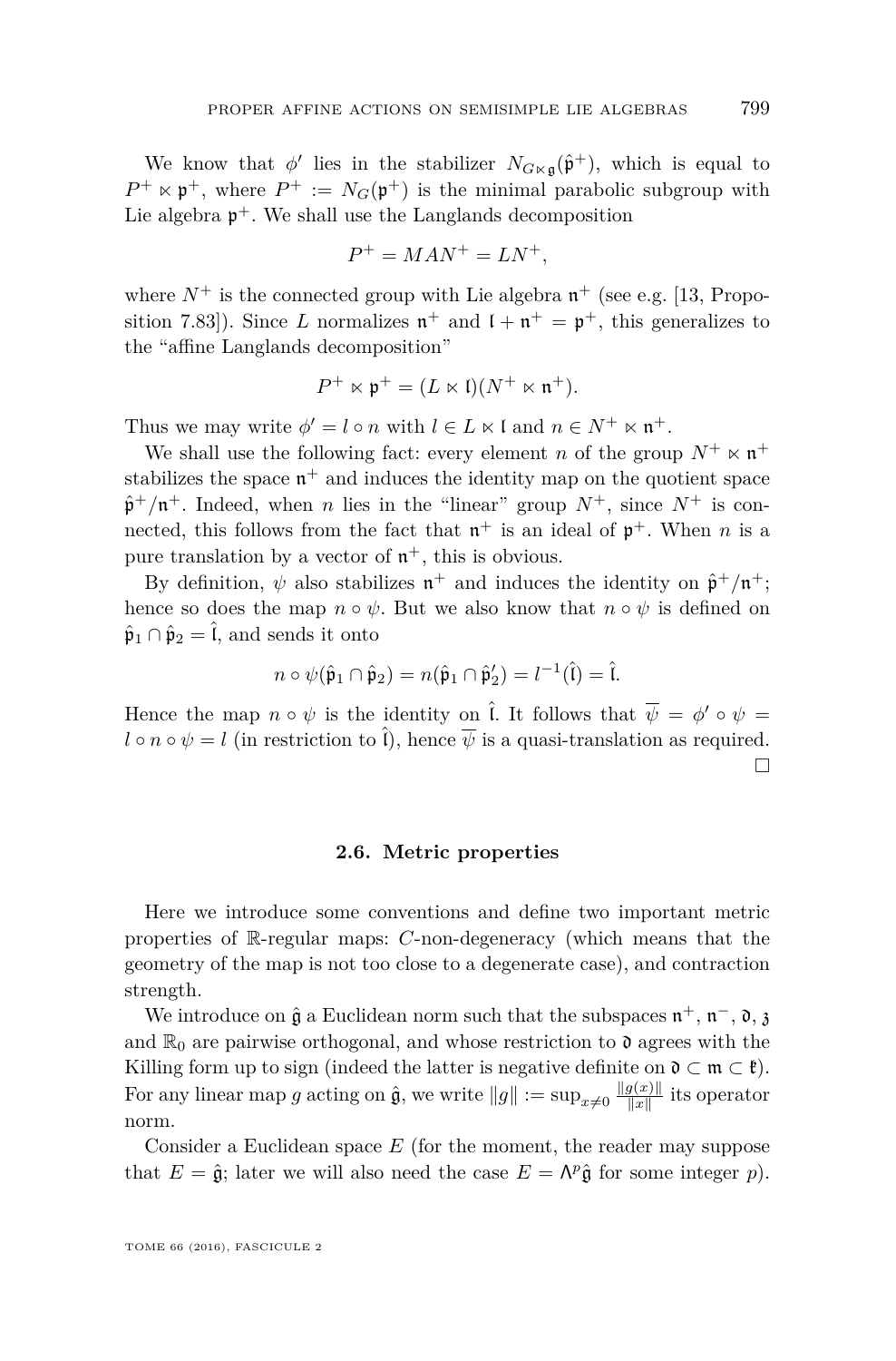We introduce on the projective space  $\mathbb{P}(E)$  a metric by setting, for every  $\overline{x}, \overline{y} \in \mathbb{P}(E),$ 

$$
\alpha(\overline{x}, \overline{y}) := \arccos \frac{|\langle x, y \rangle|}{\|x\| \|y\|} \in [0, \frac{\pi}{2}],
$$

where x and y are any vectors representing respectively  $\bar{x}$  and  $\bar{y}$  (obviously, the value does not depend on the choice of *x* and *y*). This measures the angle between the lines  $\bar{x}$  and  $\bar{y}$ . For shortness' sake, we will usually simply write  $\alpha(x, y)$  with *x* and *y* some actual vectors in  $E \setminus \{0\}$ .

For any vector subspace  $F \subset E$  and any radius  $\varepsilon > 0$ , we shall denote the  $\varepsilon$ -neighborhood of *F* in  $\mathbb{P}(E)$  by:

$$
B_{\mathbb{P}}(F,\varepsilon):=\{x\in\mathbb{P}(E)\mid \alpha(x,\mathbb{P}(F))<\varepsilon\}\,.
$$

(You may think of it as a kind of "conical neighborhood".)

Consider a metric space  $(M, \delta)$ ; let *X* and *Y* be two subsets of *M*. We shall denote the ordinary, minimum distance between *X* and *Y* by

$$
\delta(X, Y) := \inf_{x \in X} \inf_{y \in Y} \delta(x, y),
$$

as opposed to the Hausdorff distance, which we shall denote by

$$
\delta^{\mathrm{Haus}}(X,Y) := \max\left(\sup_{x \in X} \delta(\{x\}, Y), \sup_{y \in Y} \delta(\{y\}, X)\right).
$$

Finally, we introduce the following notation. Let *A* and *B* be two positive quantities, and  $p_1, \ldots, p_k$  some parameters. Whenever we write

$$
A \lesssim_{p_1,\ldots,p_k} B,
$$

we mean that there is a constant *K*, depending on nothing but  $p_1, \ldots, p_k$ , such that  $A \leqslant KB$ . (If we do not write any subscripts, this means of course that  $K$  is an "absolute" constant — or at least, that it does not depend on any "local" parameters; we consider the "global" parameters such as the choice of *G* and of the Euclidean norms to be fixed once and for all.) Whenever we write

$$
A \asymp_{p_1,\ldots,p_k} B,
$$

we mean that  $A \leq_{p_1,\ldots,p_k} B$  and  $B \leq_{p_1,\ldots,p_k} A$  at the same time.

DEFINITION 2.19. — Take a pair of affine m.p.a.'s  $(\hat{\mathfrak{p}}_1, \hat{\mathfrak{p}}_2)$ . An optimal canonizing map for this pair is a map  $\phi \in G \ltimes \mathfrak{g}$  satisfying

$$
\phi(\hat{\mathfrak{p}}_1,\hat{\mathfrak{p}}_2)=(\hat{\mathfrak{p}}^+,\hat{\mathfrak{p}}^-)
$$

and minimizing the quantity max  $(\|\phi\|, \|\phi^{-1}\|)$ . By Claim [2.8](#page-10-2) and a compactness argument, such a map exists iff  $\hat{\mathfrak{p}}_1$  and  $\hat{\mathfrak{p}}_2$  are transverse.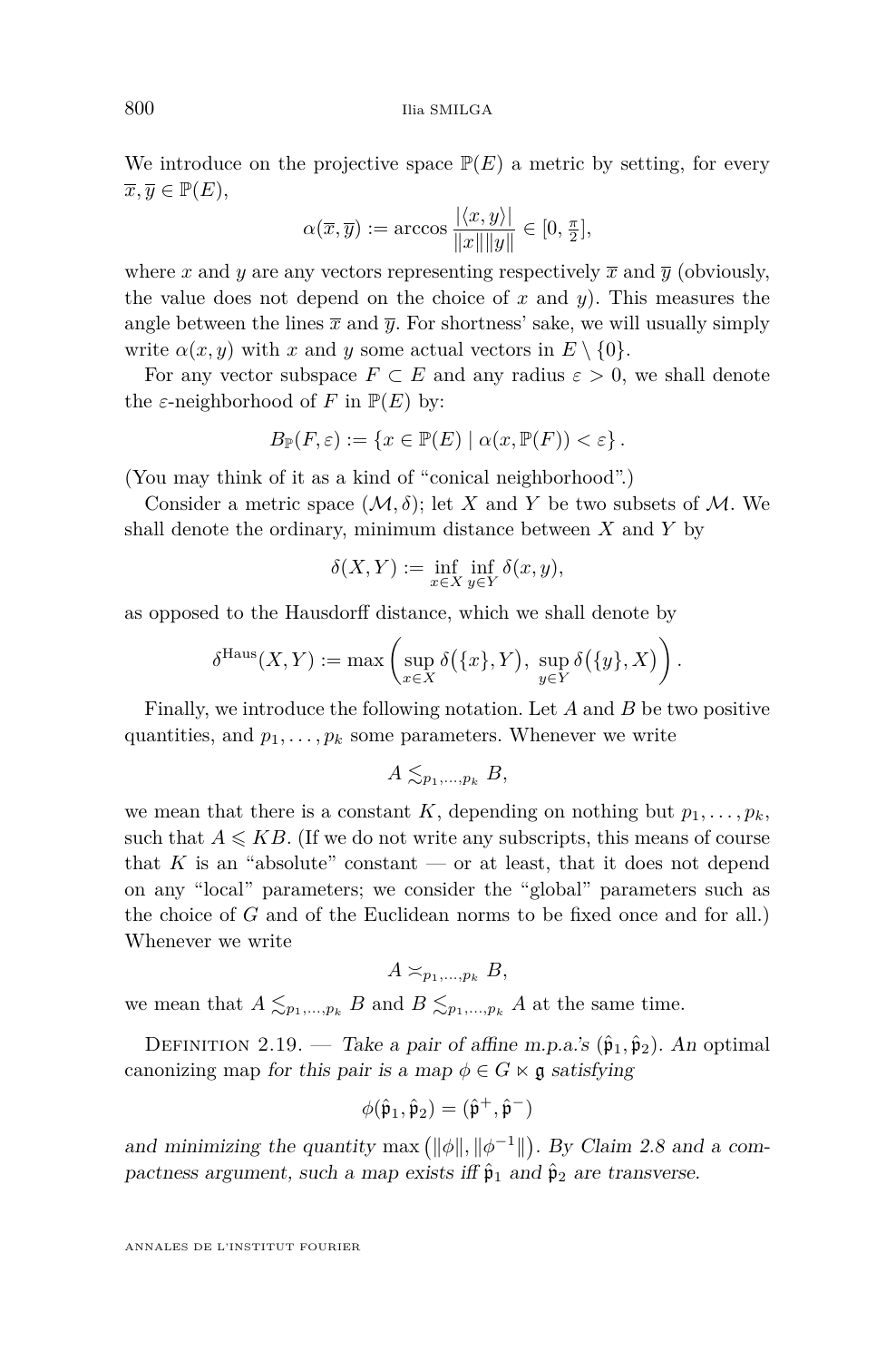We define an optimal canonizing map for an R-regular map  $q \in G \ltimes \mathfrak{g}$ to be an optimal canonizing map for the pair  $(A_g^{\geq}, A_g^{\leq})$ .

Let  $C \geq 1$ . We say that a pair of affine m.p.a.'s  $(\hat{\mathfrak{p}}_1, \hat{\mathfrak{p}}_2)$  (resp. an R-regular map *g*) is *C*-non-degenerate if it has an optimal canonizing map  $\phi$  such that  $||\phi^{\pm 1}|| \leqslant C.$ 

Now take  $g_1, g_2$  two R-regular maps in  $G \times \mathfrak{g}$ . We say that the pair  $(g_1, g_2)$ is *C*-non-degenerate if every one of the four possible pairs  $(A_{g_i}^{\geq}, A_{g_j}^{\leq})$  is *C*-non-degenerate.

The point of this definition is that there are a lot of calculations in which, when we treat a *C*-non-degenerate pair of spaces as if they were perpendicular, we err by no more than a (multiplicative) constant depending on *C*. The following result will often be useful:

<span id="page-17-0"></span>LEMMA 2.20. — Let  $C \geq 1$ . Then any map  $\phi \in GL(E)$  such that  $\|\phi^{\pm 1}\| \leq C$  induces a  $C^2$ -Lipschitz continuous map on  $\mathbb{P}(E)$ .

Proof. — It is sufficient to check this for the restriction of  $\phi$  to every 2-dimensional subspace of *E*. But in 2-dimensional space, using singular value decomposition (see the proof of Lemma [3.8](#page-26-0) (iii) for a definition), this identity is straightforward. In fact it turns out that the Lipschitz constant of  $\phi$  acting on  $\mathbb{P}(E)$  is exactly  $\|\phi\| \|\phi^{-1}\|$ .  $\Box$ 

Remark  $2.21$ . — The set of transverse pairs of extended affine spaces is characterized by two open conditions: there is of course transversality of the spaces, but also the requirement that each space not be contained in g. What we mean here by "degeneracy" is failure of one of these two conditions. Thus the property of a pair  $(\hat{\mathfrak{p}}_1, \hat{\mathfrak{p}}_2)$  being *C*-non-degenerate actually encompasses two properties.

First, it implies that the spaces  $\hat{\mathfrak{p}}_1$  and  $\hat{\mathfrak{p}}_2$  are transversal in a quantitative way. More precisely, this means that some continuous function that would vanish if the spaces were not transversal is bounded below. An example of such a function is the smallest non identically vanishing of the "principal angles" defined in the proof of Lemma [3.8](#page-26-0) (iv).

Second, it implies that both  $\hat{\mathfrak{p}}_1$  and  $\hat{\mathfrak{p}}_2$  are "not too close" to the space g (in the same sense). In purely affine terms, this means that the affine spaces  $\hat{\mathfrak{p}}_1 \cap \mathfrak{g}_{\rm Aff}$  and  $\hat{\mathfrak{p}}_2 \cap \mathfrak{g}_{\rm Aff}$  contain points that are not too far from the origin.

Both conditions are necessary, and appeared in the previous literature (such as [\[15\]](#page-47-3) and [\[1\]](#page-47-7)); but so far, they have always been treated separately.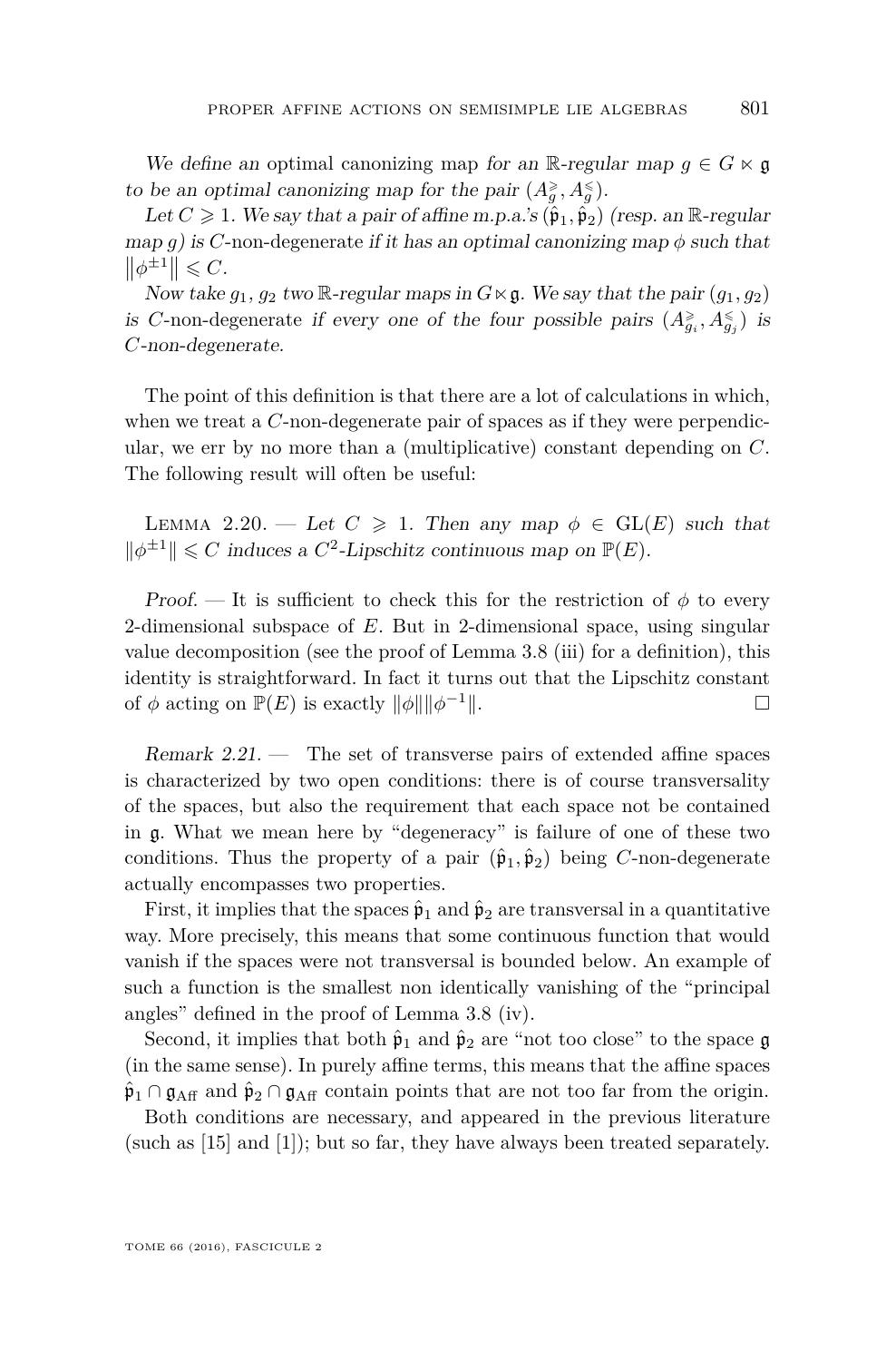<span id="page-18-2"></span>DEFINITION 2.22. — Let  $s > 0$ . For an R-regular map  $g \in G \ltimes \mathfrak{g}$ , we say that *g* is *s*-contracting if we have:

$$
\forall (x,y) \in V_g^{\scriptscriptstyle{<}} \times A_g^{\geqslant}, \quad \frac{\|g(x)\|}{\|x\|} \leqslant s \frac{\|g(y)\|}{\|y\|}.
$$

(Note that by Corollary [2.6](#page-9-0) the spaces  $V_g^{\lt}$  and  $A_g^{\ge}$  always have the same dimensions as  $\mathfrak{n}^-$  and  $\hat{\mathfrak{p}}^+$  respectively, hence they are nonzero.)

We define the strength of contraction of *g* to be the smallest number  $s(g)$ such that  $g$  is  $s(g)$ -contracting. In other words, we have

$$
s(g) = ||g||_{V_g} \le ||g||^{-1}||_{A_g^{\ge}} ||.
$$

In yet other words,  $s(g)$  is the *inverse* of the "singular value gap" between  $V_g^{\lt}$  and  $A_g^{\ge}$  (see the proof of Lemma [3.8](#page-26-0) (iii) for the definition of singular values). We chose the convention where a "strongly contracting" map has a small value of *s*.

<span id="page-18-1"></span>Remark 2.23. — Even though we will not use it, it is useful to keep in mind the following property. One can show that if  $q$  is  $C$ -non-degenerate with  $s(g) \leq 1$ , we actually have  $s(g^{-1}) \asymp_C s(g)$ . Thus the apparent lack of symmetry in the definition (why take  $V_g^{\lt}$  and  $A_g^{\ge}$  rather than  $A_g^{\le}$  and  $V_g^{\gt}$ ?) is not a real problem.

Remark 2.24. — Note that for any R-regular map  $g \in G \ltimes \mathfrak{g}$ , we have

$$
\log s(g^N) \underset{N \to \infty}{\sim} -N \log \rho,
$$

where  $\rho$  is the spectral gap of *g* between  $V_g^{\lt}$  and  $A_g^{\ge}$ . By definition,  $\rho > 0$ ; it follows that

$$
s(g^N) \underset{N \to \infty}{\to} 0.
$$

#### <span id="page-18-0"></span>**2.7. Comparison of metric properties in the affine and linear case**

For any map  $f \in G \ltimes \mathfrak{g}$ , we denote by  $\ell(f)$  the linear part of *f*, seen as an element of  $G \ltimes \mathfrak{g}$  by identifying  $G$  with the stabilizer of the "origin"  $\mathbb{R}_0$ . In other words, for every  $(x, t) \in \mathfrak{g} \oplus \mathbb{R}_0 = \hat{\mathfrak{g}}$ , we set

$$
\ell(f)(x,t) = f(x,0) + (0,t).
$$

(Seeing *G* as a subgroup of  $G \ltimes g$  allows us to avoid introducing new definitions of *C*-non-degeneracy and contraction strength for elements of *G*.)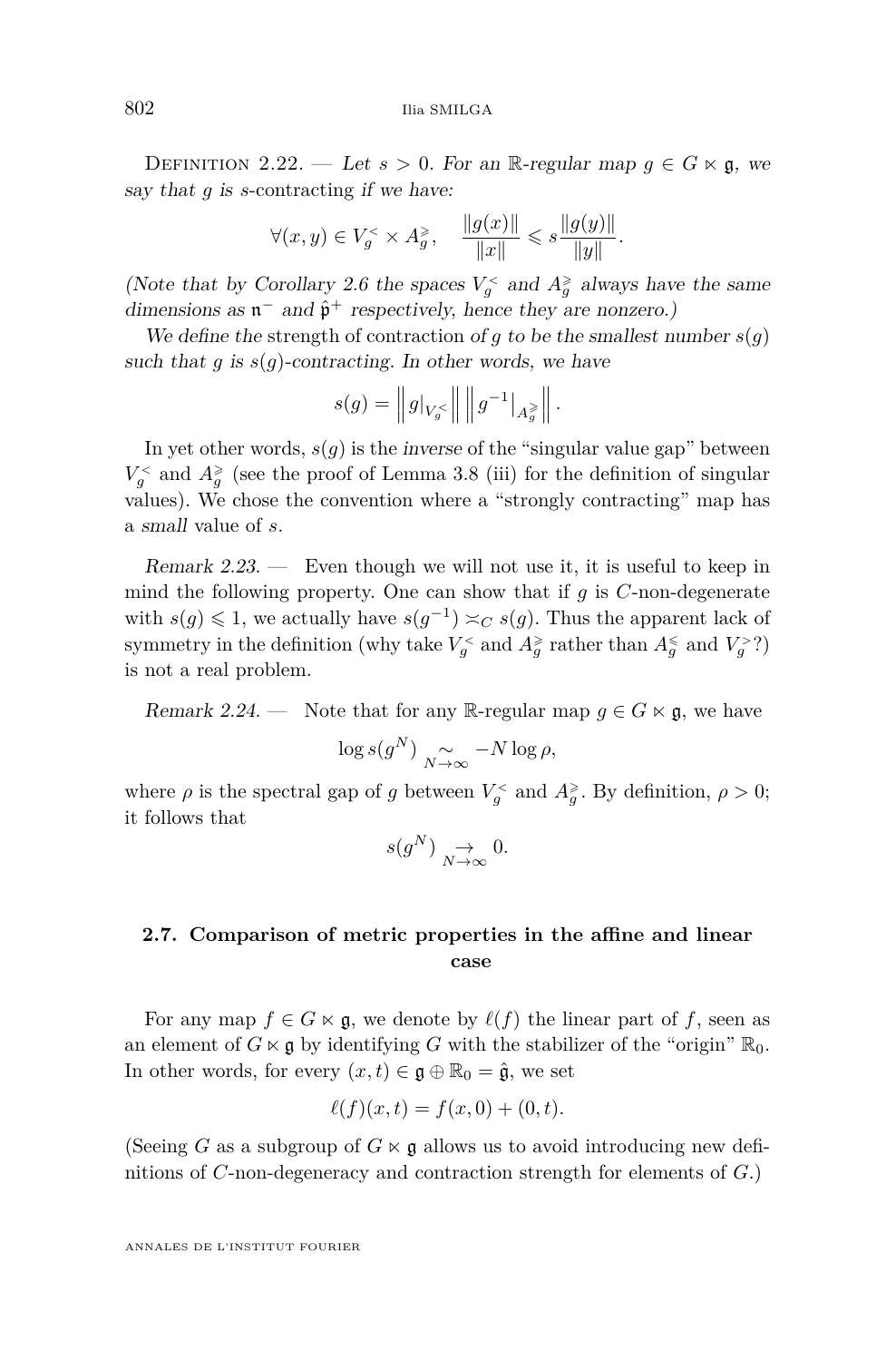<span id="page-19-0"></span>LEMMA 2.25. — Let  $C \geq 1$ , and take any *C*-non-degenerate R-regular map *g* (or pair of maps  $(q, h)$ ) in  $G \ltimes \mathfrak{g}$ . Then:

- (i) The map  $\ell(g)$  (resp. the pair  $(\ell(g), \ell(h))$ ) is still *C*-non-degenerate;
- (ii) We have  $s(\ell(q)) \leqslant s(q)$ ;
- (iii) Suppose that  $s(g^{-1}) \leq 1$ . Then we actually have

$$
s(g) \asymp_C s(\ell(g)) ||g|_{A_g^=} ||.
$$

The proof of the first two points is just a formal verification, and contains no surprises.

Proof.

(i) We will show the result only for one map *g*; for a pair of maps the reasoning is analogous.

Let  $\phi$  be some optimal canonizing map for *g*. Then clearly  $A_{\ell(g)}^{\geq} =$  $V_g^{\geqslant} \oplus \mathbb{R}_0$ , and

$$
\ell(\phi)(A_{\ell(g)}^{\geq}) = \ell(\phi)(V_g^{\geq} \oplus \mathbb{R}_0)
$$
  
=  $\phi(V_g^{\geq}) \oplus \mathbb{R}_0$   
=  $\hat{\mathfrak{p}}^+$ ;

similarly,  $\ell(\phi)(A_{\ell(g)}^{\leq}) = \hat{\mathfrak{p}}^{-}$ . Thus  $\ell(\phi)$  is a canonizing map for  $\ell(g)$ . On the other hand, we have

$$
\begin{aligned} \|\ell(\phi)\| &= \max\left(\left\|\phi|_{\mathfrak{g}}\right\|, 1\right) \\ &\leqslant \max\left(\left\|\phi\right\|, 1\right) \\ &\leqslant \max(C, 1), \end{aligned}
$$

and similarly for  $\phi^{-1}$ . As  $C \geq 1$ , we get that  $\ell(g)$  is *C*-non-degenerate.

(ii) We have:

$$
s(\ell(g)) = \left\| \ell(g)|_{V_{\ell(g)}^{\leq}} \right\| \left\| \ell(g)^{-1} \right\|_{A_{\ell(g)}^{\geq}} \left\| \\ = \left\| g \right\|_{V_g^{\leq}} \left\| \max \left( \left\| g^{-1} \right\|_{V_g^{\geq}} \right\|, 1 \right) \\ \leq \left\| g \right\|_{V_g^{\leq}} \left\| \max \left( \left\| g^{-1} \right\|_{A_g^{\geq}} \right\|, 1 \right) \\ = s(g).
$$

To justify the last equality, note that  $V_g^= \subset A_g^*$  is nonzero by Corol-lary [2.6,](#page-9-0) and that all eigenvalues of  $g^{-1}$  restricted to the former subspace have modulus 1, hence  $||g^{-1}||_{A_g^{\geq 0}}$  $\bigg\|\geqslant \bigg\|\,g^{-1}\big|_{V_g^=}$  $\Vert \geqslant 1.$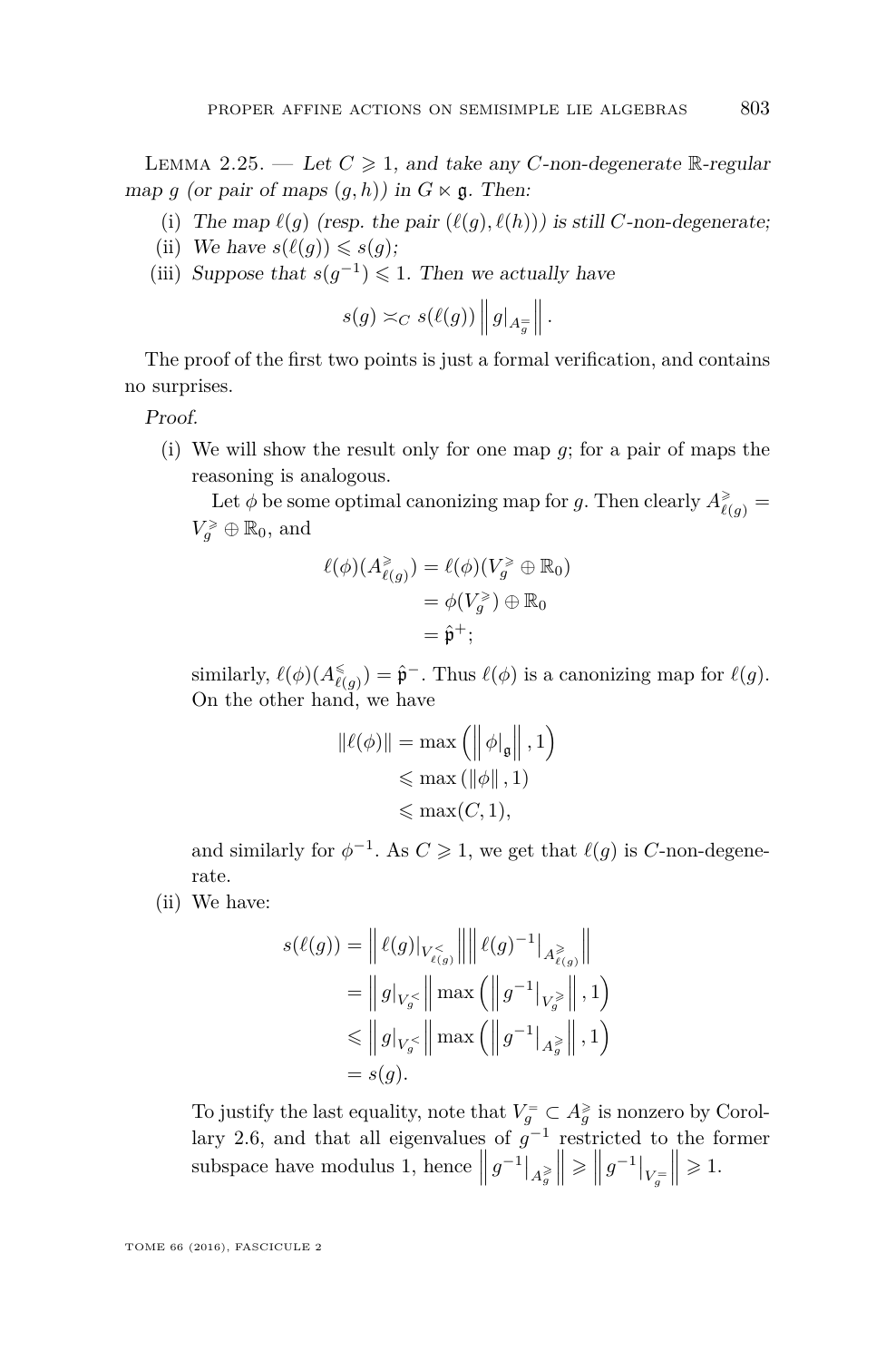(iii) We have, by definition:

$$
s(g)=\left\|\,g|_{V_g^{<}}\right\|\,\left\|\,g^{-1}\right\vert_{A_g^{\,\geqslant}}\,\right\|.
$$

Let  $\phi$  be an optimal canonizing map for *g*. Since *g* is *C*-non-degenerate (and  $\phi(A_g^+) = \hat{\iota}$  is orthogonal to  $\phi(V_g^+) = \mathfrak{n}^+$ , the latter equality following from Corollary [2.6\)](#page-9-0), it follows that

$$
s(g) \approx_C ||g|_{V_g} \le ||\max(||g^{-1}|_{A_g} ||, ||g^{-1}|_{V_g} \rangle ||).
$$

Clearly we have  $||g^{-1}||_{A_{g}^{\pm}}$  $\bigg\|\geqslant \bigg\|\,g^{-1}\big|_{V_g^=}$  $\| \geq 1$  (see previous point). On the other hand, since  $s(g^{-1}) \leq 1$ , we have  $||g^{-1}|_{V_g}$  $\Big\| \leqslant 1.$  It follows that

$$
s(g) \asymp_C \left\| g|_{V_g^{<}} \right\| \left\| g^{-1} \right\|_{A_g^{=}} \right\|.
$$

By Corollary [2.15,](#page-12-3) the conjugate of  $g|_{A_g^-}$  by  $\phi$  is a quasi-translation. By Proposition [2.12](#page-11-1) characterizing quasi-translations, we may write

$$
\phi g|_{A_g^{\pm}} \phi^{-1} = \tau_v \rho,
$$

where  $\rho$  is an orthogonal automorphism of the subspace  $\mathfrak{d}$ , and *τ<sup>v</sup>* is the translation by some vector *v* ∈ l. Since *ρ* preserves the Euclidean norm (it preserves the Killing form, and by convention they agree on  $\mathfrak{d}$ ), it has no influence on the operator norm; and clearly  $\|\tau_v\| = \|\tau_{-v}\|$ . It follows that  $\|\rho^{-1}\tau_v^{-1}\| = \|\tau_{-v}\| = \|\tau_v\| =$  $||\tau_v \rho||$ , hence  $||g^{-1}||_{A_{\overline{g}}}$  $\parallel \,\,\asymp_C$  $\left\| \left. g \right|_{A_{g}^{=} } \right.$  $\parallel$ . Thus we get

$$
s(g) \asymp_C \left\| g \big|_{V_g} \right\| \left\| g \big|_{A_g^=} \right\|.
$$

A similar estimate holds for  $\ell(g)$ ; but since  $\ell(g)$  restricted to  $A_{\ell(g)}^=$ has no translation part, the second factor disappears:

$$
s(\ell(g)) \asymp_C \left\| \ell(g)|_{V_g^<} \right\|.
$$

Since *g* and  $\ell(g)$  coincide on  $V_g^<$ , we conclude that

$$
s(g) \asymp_C s(\ell(g)) ||g|_{A_g^=} ||
$$

as required.  $\Box$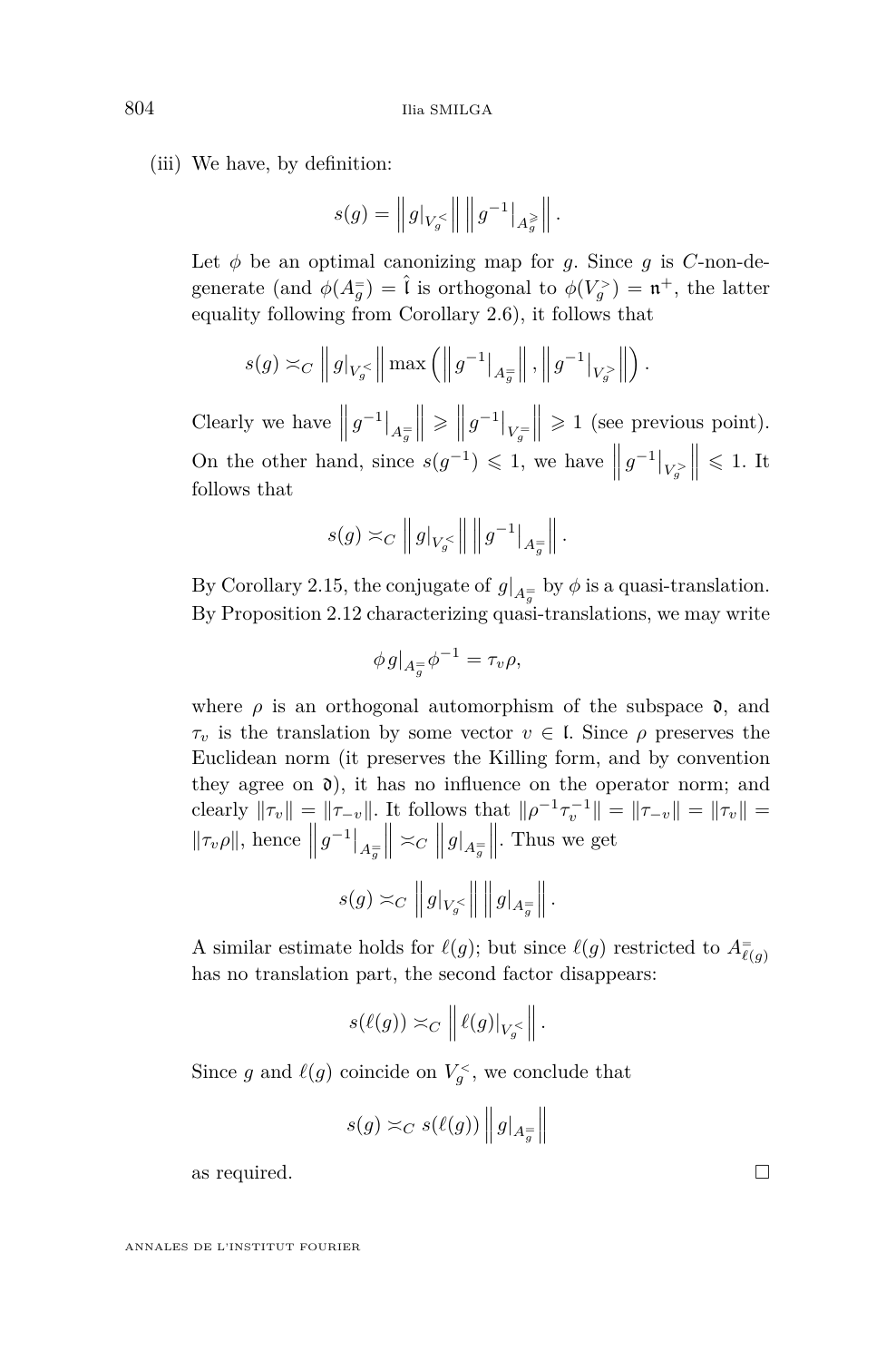#### **3.** R**-regularity of products**

<span id="page-21-0"></span>The goal of this section is to prove Proposition [3.6,](#page-25-0) which essentially states in a quantitative way that under some conditions, the product of two R-regular maps is still R-regular.

#### **3.1. Proximal case**

Let *E* be a Euclidean space. (In practice, we will apply the results of this subsection to  $E = \Lambda^p \hat{\mathfrak{g}}$  for some integer *p*.)

Our first goal is to show Proposition [3.4,](#page-22-0) which is analogous to Proposition [3.6](#page-25-0) (and will be used to prove it), but with proximal maps instead of R-regular ones. We begin with a few definitions.

DEFINITION 3.1. — Let  $\gamma \in \text{GL}(E)$ . Let  $\lambda$  be an eigenvalue of  $\gamma$  with maximal modulus. We say that  $\gamma$  is proximal if  $\lambda$  is unique and has multiplicity 1. We may then decompose *E* into a direct sum of a line  $E^s_\gamma$ , called its attracting space, and a hyperplane  $E^u_\gamma$ , called its repelling space, both stable by  $\gamma$  and such that:

$$
\begin{cases} \gamma|_{E_\gamma^s} = \lambda \operatorname{Id} \\ \text{for every eigenvalue } \mu \text{ of } \gamma|_{E_\gamma^u}, \ |\mu| < |\lambda|. \end{cases}
$$

DEFINITION 3.2. — Consider a line  $E^s$  and a hyperplane  $E^u$  of E, transverse to each other. An optimal canonizing map for the pair  $(E^s, E^u)$  is a  $map \ \phi \in GL(E)$  satisfying

$$
\phi(E^s)\perp \phi(E^u)
$$

and minimizing the quantity max  $(\|\phi\|, \|\phi^{-1}\|)$ .

We define an optimal canonizing map for a proximal map  $\gamma \in GL(E)$  to be an optimal canonizing map for the pair  $(E^s_\gamma, E^u_\gamma)$ .

Let  $C \geq 1$ . We say that the pair formed by a line and a hyperplane  $(E^s, E^u)$  (resp. that a proximal map  $\gamma$ ) is *C*-non-degenerate if it has an optimal canonizing map  $\phi$  such that  $\left\|\phi^{\pm 1}\right\| \leq C$ . (The condition for a pair is equivalent to the condition that the angle between  $E^s$  and  $E^u$  is larger than or equal to  $2 \arctan(C^{-2})$ .)

Now take  $\gamma_1, \gamma_2$  two proximal maps in  $GL(E)$ . We say that the pair  $(\gamma_1, \gamma_2)$  is *C*-non-degenerate if every one of the four possible pairs  $(E_{\gamma_i}^s, E_{\gamma_j}^u)$ is *C*-non-degenerate.

TOME 66 (2016), FASCICULE 2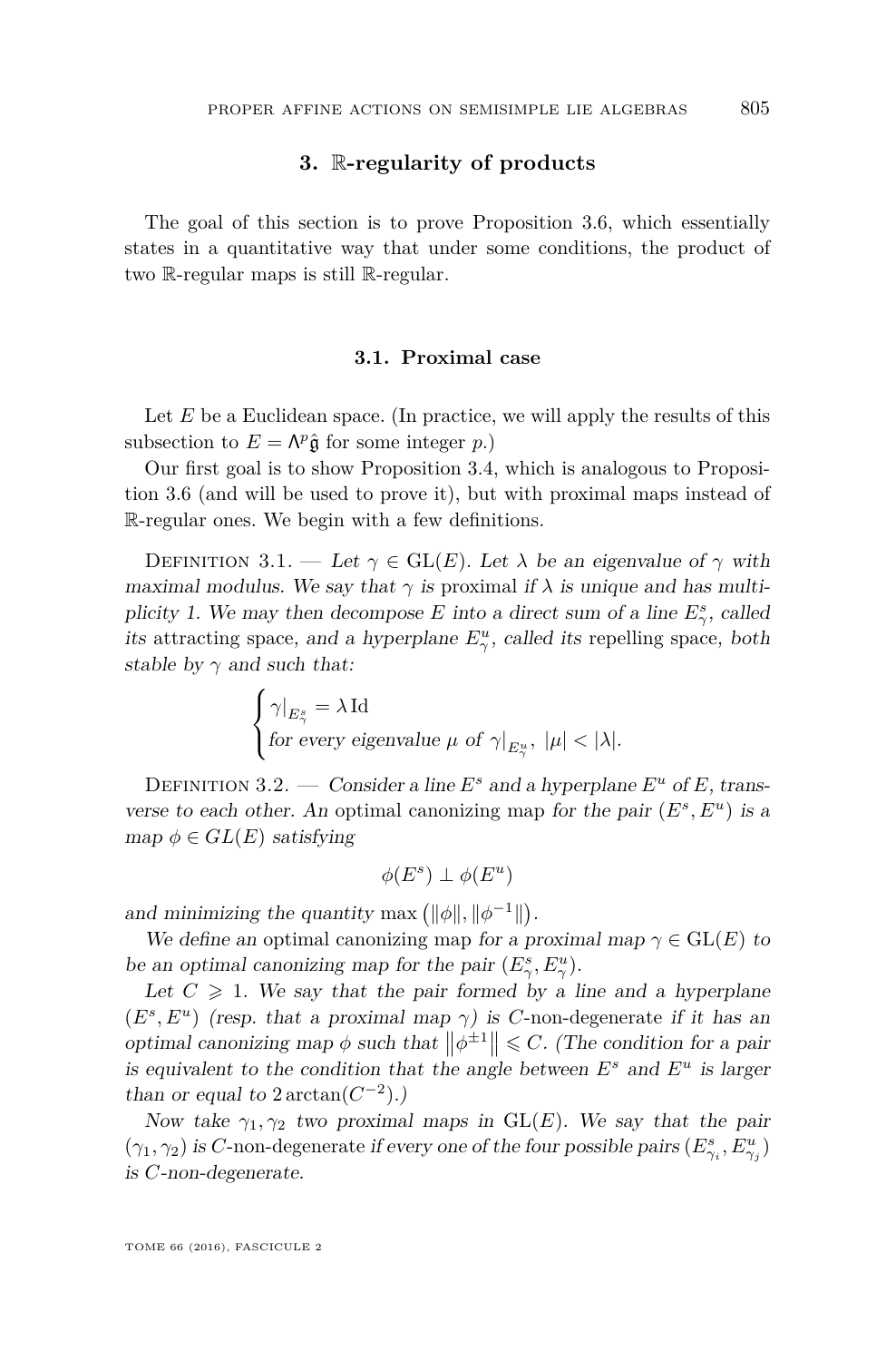<span id="page-22-1"></span>DEFINITION 3.3. — Let  $\gamma \in \text{GL}(E)$  be a proximal map. We define the strength of contraction of *γ* by

$$
\tilde{s}(\gamma) := \frac{\left\| \gamma \right\|_{E_\gamma^u} }{|\lambda|};
$$

we say that  $\gamma$  is  $\tilde{s}$ -contracting if  $\tilde{s}(\gamma) \leq \tilde{s}$ .

Note that this definition is different from the one we used in the context of R-regular maps (hence the new notation  $\tilde{s}$ ).

<span id="page-22-0"></span>PROPOSITION 3.4. — For every  $C \geq 1$ , there is a positive constant  $\tilde{s}_1(C)$ with the following property. Take a *C*-non-degenerate pair of proximal maps *γ*<sub>1</sub>*, γ*<sub>2</sub> in GL(*E*)*,* and suppose that both *γ*<sub>1</sub> and *γ*<sub>2</sub> are  $\tilde{s}_1$ (*C*)-contracting. Then  $\gamma_1 \gamma_2$  is proximal, and we have:

- (i)  $\alpha(E_{\gamma_1\gamma_2}^s, E_{\gamma_1}^s) \lesssim_C \tilde{s}(\gamma_1);$
- (ii)  $\tilde{s}(\gamma_1\gamma_2) \lesssim_C \tilde{s}(\gamma_1)\tilde{s}(\gamma_2)$ .

Before proceeding, we need the following technical lemma, which says roughly that a proximal map  $\gamma$  is strongly contracting in the sense of Definition [3.3](#page-22-1) if and only if it is strongly Lipschitz-contracting on some subset of the projective space  $\mathbb{P}(E)$ .

For any set  $X \subset \mathbb{P}(E)$ , we introduce the following notation for the Lipschitz constant of  $\gamma$  restricted to *X*:

$$
\mathcal{L}(\gamma, X) := \sup_{\substack{(x,y)\in X^2\\x\neq y}} \frac{\alpha(\gamma(x), \gamma(y))}{\alpha(x,y)}.
$$

<span id="page-22-4"></span>LEMMA 3.5. — For any  $C \geq 1$ ,  $\zeta \in ]0, \frac{\pi}{2}[$ , for any proximal *C*-nondegenerate map *γ*, we have:

<span id="page-22-2"></span>(3.1a)  $\mathcal{L}(\gamma, B_{\mathbb{P}}(E^s_\gamma, \zeta)) \asymp_{C,\zeta} \tilde{s}(\gamma)$ 

<span id="page-22-3"></span>(3.1b) 
$$
\mathcal{L}(\gamma, \mathbb{P}(E) \setminus B_{\mathbb{P}}(E_{\gamma}^u, \zeta)) \asymp_{C, \zeta} \tilde{s}(\gamma).
$$

We shall actually only use the  $\gtrsim$  part of [\(3.1a\)](#page-22-2) and the  $\lesssim$  part of [\(3.1b\)](#page-22-3). Note that clearly whenever  $X \subset Y$  we have  $\mathcal{L}(\gamma, X) \leq \mathcal{L}(\gamma, Y)$ ; hence for these two inequalities, it is sufficient to restrict our attention to small values of *ζ*. The idea of this Lemma is that knowing just the Lipschitz constant of  $\gamma$  on a tiny neighborhood of its attracting space allows us to control  $\tilde{s}(\gamma)$ ; but knowing  $\tilde{s}(\gamma)$  actually allows us to control the Lipschitz constant of  $\gamma$ almost everywhere, except for a tiny neighborhood of its repelling space (that we have no hope to control).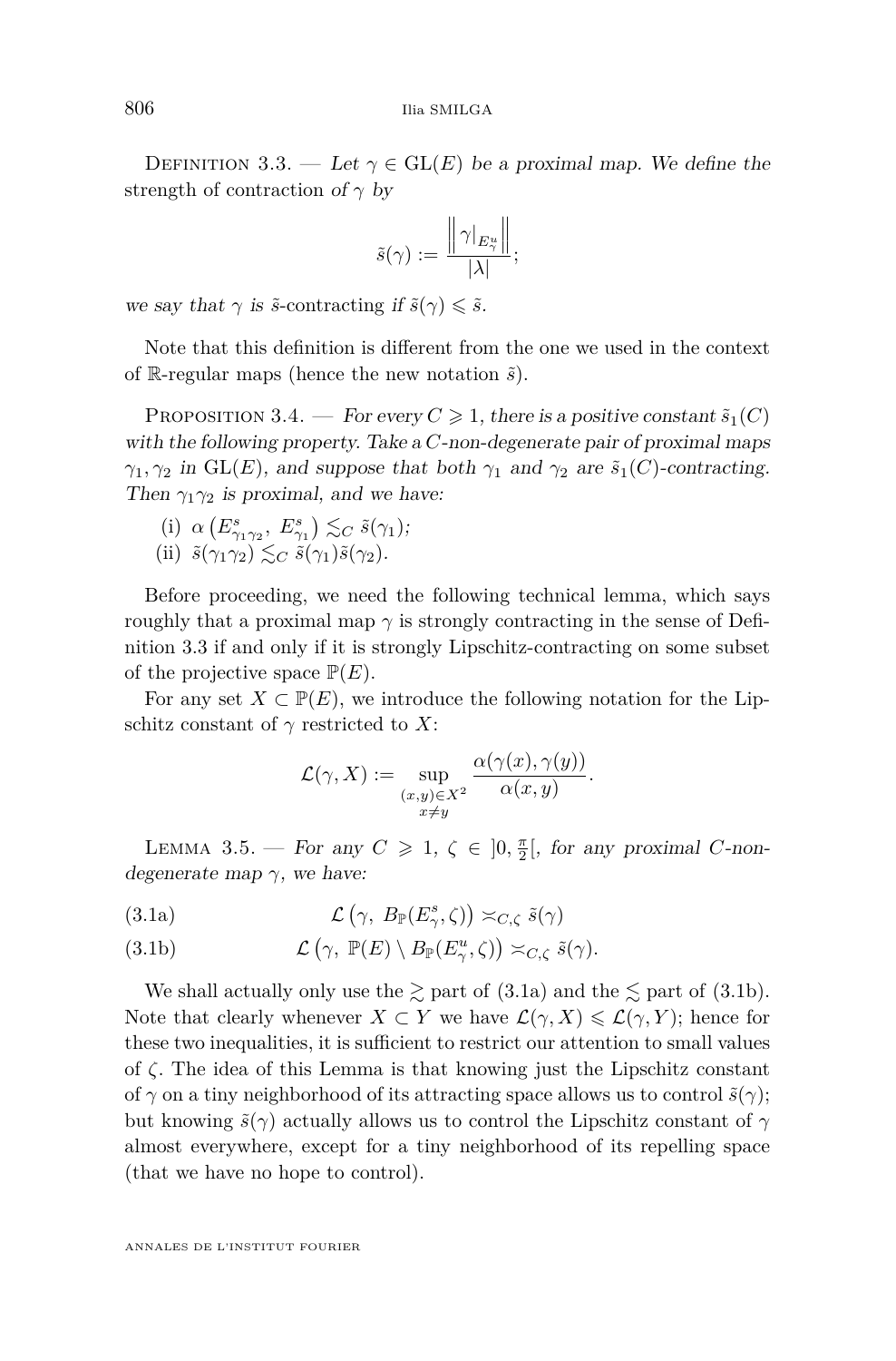*Proof.* — Let  $C \geq 1$ ,  $\zeta \in ]0, \frac{\pi}{2}[$ . Consider a *C*-non-degenerate proximal map *γ*; let  $\phi$  be an optimal canonizing map for *γ*. Then without loss of generality, we may replace  $\gamma$  by  $\gamma' := \phi \gamma \phi^{-1}$ . Indeed  $\tilde{s}(\gamma) \approx_C \tilde{s}(\gamma')$  is obvious. As for the other side, by Lemma [2.20,](#page-17-0) we have  $\mathcal{L}(\phi, \mathbb{P}(E)) \asymp_C 1$ , hence  $\mathcal{L}(\gamma, X) \simeq_C \mathcal{L}(\gamma', \phi(X))$  for any set *X*. We also have

$$
\phi\left(B_{\mathbb{P}}(E_{\gamma}^s, \zeta)\right) \supset B_{\mathbb{P}}(E_{\gamma'}^s, C^{-2}\zeta),
$$
  

$$
\phi\left(\mathbb{P}(E) \setminus B_{\mathbb{P}}(E_{\gamma}^u, \zeta)\right) \subset \mathbb{P}(E) \setminus B_{\mathbb{P}}(E_{\gamma'}^u, C^{-2}\zeta);
$$

and as remarked previously,  $X \subset Y$  always implies  $\mathcal{L}(\gamma, X) \leq \mathcal{L}(\gamma, Y)$ .

It remains to show that for any  $\zeta' \in ]0, \frac{\pi}{2}[$ , we have

$$
\mathcal{L}(\gamma',\ B_{\mathbb{P}}(E^s_{\gamma'},\zeta')) \asymp_{\zeta'} \tilde{s}(\gamma')
$$

(this implies [\(3.1a\)](#page-22-2) by taking  $\zeta' = C^{-2}\zeta$ , and [\(3.1b\)](#page-22-3) by taking  $\zeta' > \frac{\pi}{2}$  $C^{-2}\zeta$ ). Indeed, consider the projection

$$
\pi_u: \mathbb{P}(E) \setminus \mathbb{P}(E_{\gamma'}^u) \longrightarrow E_{\gamma'}^u
$$

$$
\overline{x} \longmapsto \frac{x_u}{x_s},
$$

where  $x_u$  and  $x_s$  denote the components of x in the decomposition  $E =$  $E^u_{\gamma'} \oplus E^s_{\gamma'}$  (and to make sense of division by  $x_s$ , we choose an isometrical identification of  $E^s_{\gamma'}$  with R). Since  $E^s_{\gamma'}$  and  $E^u_{\gamma'}$  are, by construction, orthogonal, it induces a homeomorphism from  $B_{\mathbb{P}}(E^s_{\gamma'}, \zeta')$  to the ball  $\{x \in E_{\gamma'}^u \mid ||x|| \leqslant \tan \zeta' \}$ . A straightforward calculation shows that the said homeomorphism is bilipschitz, with a Lipschitz constant  $K(\zeta')$  that does not at all depend on  $\gamma$  or *C*. On the other hand, the Lipschitz constant of the conjugate map  $\pi_u \gamma' \pi_u^{-1}$  (which is linear) is nothing other than  $\tilde{s}(\gamma')$ . Hence  $\gamma'$  is Lipschitz-continuous with constant  $K(\zeta')^2 \tilde{s}(\gamma')$ . The conclusion follows.

Proof of Proposition [3.4.](#page-22-0) — Let  $C \geq 1$ , and let  $(\gamma_1, \gamma_2)$  be a *C*-nondegenerate pair of  $\tilde{s}_1(C)$ -contracting proximal maps (for a value  $\tilde{s}_1(C)$ ) to be specified later). Then by Lemma [2.20,](#page-17-0) for every *i* and *j* we have  $\alpha(E_{\gamma_i}^s, E_{\gamma_j}^u) \geqslant \eta$  where we set  $\eta := \frac{\pi}{2C^2}$ .

An immediate corollary of Lemma [3.5](#page-22-4) is that for every *C*-non-degenerate proximal map  $\gamma$  and every  $\zeta \leqslant \eta$ , we have

<span id="page-23-0"></span>(3.2) 
$$
\gamma\left(\mathbb{P}(E)\setminus B_{\mathbb{P}}(E_{\gamma}^u,\zeta)\right)\subset B_{\mathbb{P}}\left(E_{\gamma}^s,\ K\left(C,\zeta\right)\tilde{s}(\gamma)\right)
$$

for some constant  $K(C, \zeta)$ . Indeed,  $E^s_\gamma \in \mathbb{P}(E) \setminus B_{\mathbb{P}}(E^u_\gamma, \zeta)$  is a fixed point of  $\gamma$  and diam( $\mathbb{P}(E) \setminus B_{\mathbb{P}}(E_{\gamma}^u, \zeta)$ )  $\leq \frac{\pi}{2} \leq 1$ .

TOME 66 (2016), FASCICULE 2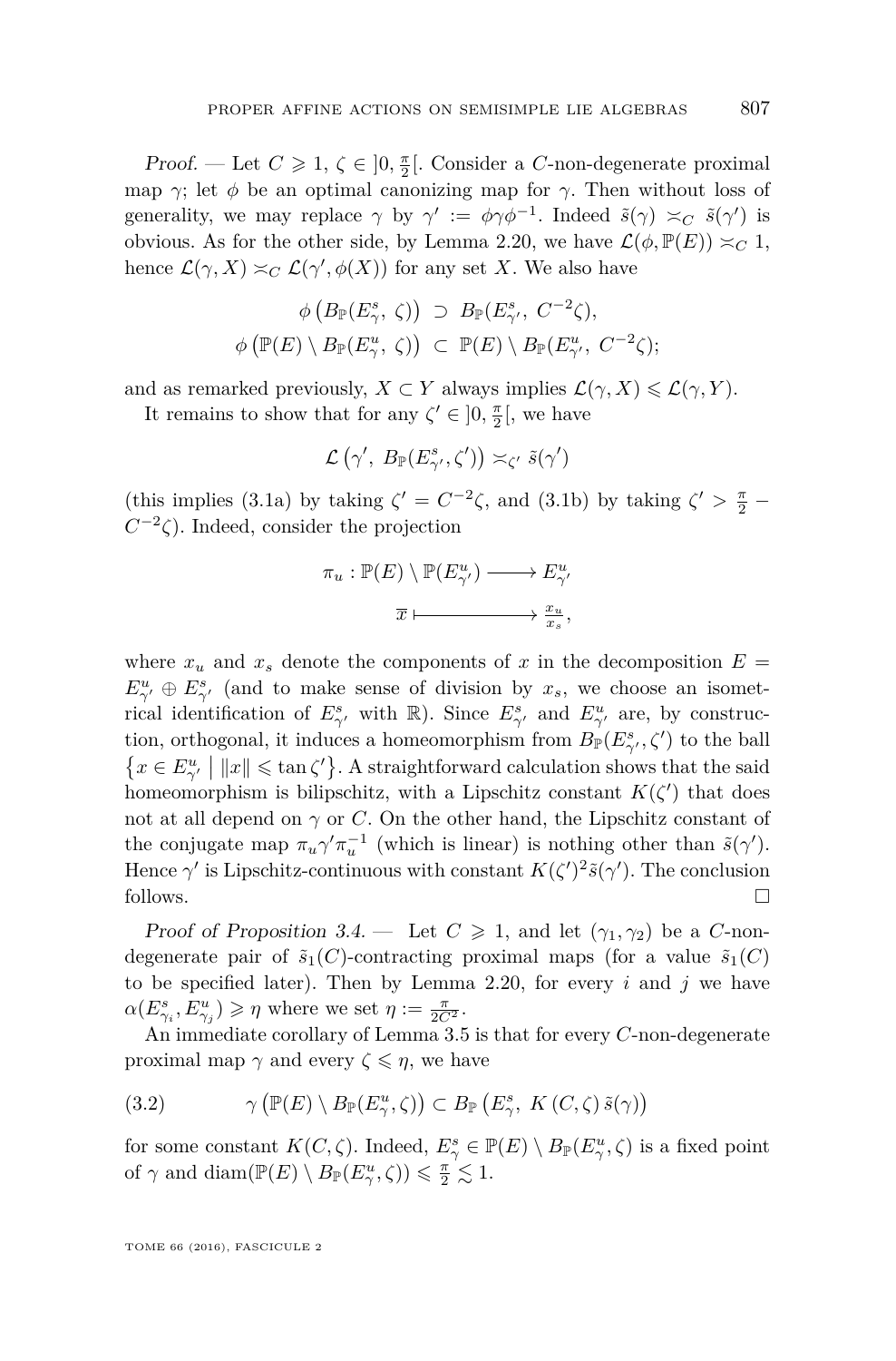For  $i = 1, 2$ , we introduce the numbers  $\eta_i := K(C, \frac{\eta}{3})\tilde{s}(\gamma_i)$  and the sets

$$
\begin{cases} X_i^+:=B_{\mathbb{P}}(E_{\gamma_i}^s,\eta_i)\\ X_i^-:=B_{\mathbb{P}}(E_{\gamma_i}^u,\frac{\eta}{3}).\end{cases}
$$

Then by [\(3.2\)](#page-23-0), for every *i* we have  $\gamma_i(\mathbb{P}(E) \setminus X_i^-) \subset X_i^+$ . Since  $\tilde{s}(\gamma_i) \leq$  $\tilde{s}_1(C)$ , if we choose  $\tilde{s}_1(C)$  small enough, we may suppose that  $\eta_i \leq \frac{\eta}{3}$ . Then these four sets are pairwise disjoint: for every *i* and *j*, we have  $X_i^+ \subset$  $\mathbb{P}(E) \setminus X_j^-$ . In particular, it follows that

<span id="page-24-0"></span>
$$
\gamma_1\gamma_2\left(\mathbb{P}(E)\setminus X_2^-\right)\subset X_1^+.
$$

Now by [\(3.1b\)](#page-22-3), we know that for every *i*

(3.3) 
$$
\mathcal{L}(\gamma_i, \mathbb{P}(E) \setminus X_i^-) \lesssim_C \tilde{s}(\gamma_i) \leq \tilde{s}_1(C).
$$

Once again, choosing  $\tilde{s}_1(C)$  small enough, we may actually suppose that

$$
\mathcal{L}(\gamma_i,\ \mathbb{P}(E)\setminus X_i^-)<1.
$$

Since  $X_1^+ \subset \mathbb{P}(E) \setminus X_2^-$ , it follows that  $X_1^+$  is stable by  $\gamma_1 \gamma_2$  and that

$$
\mathcal{L}(\gamma_1\gamma_2, X_1^+) < 1.
$$

We deduce from this that  $\gamma_1 \gamma_2$  is proximal and  $E^s_{\gamma_1 \gamma_2} \in X_1^+$  (see [\[18,](#page-47-16) Lemma 3.8] for a proof), which settles the inequality (i). On the other hand, it is easy to see that  $E_{\gamma_1 \gamma_2}^u \subset X_2^-$  (indeed, consider any point  $x \in \mathbb{P}(E)$  belonging to  $E_{\gamma_1 \gamma_2}^u$  but not to  $X_2^-$ : then we would have  $\lim_{n \to \infty} (\gamma_1 \gamma_2)^n(x) =$  $E^s_{\gamma_1\gamma_2}$ , which contradicts the fact that  $E^u_{\gamma_1\gamma_2}$  is a stable subspace). It follows that

$$
\alpha(E_{\gamma_1\gamma_2}^s, E_{\gamma_1\gamma_2}^u) \ge \alpha(E_{\gamma_1}^s, E_{\gamma_2}^u) - \eta_1 - \frac{\eta}{3}
$$
  
\n
$$
\ge \eta - \frac{\eta}{3} - \frac{\eta}{3}
$$
  
\n
$$
= \frac{\eta}{3}.
$$

Clearly, this implies that  $\gamma_1 \gamma_2$  is *C*'-non-degenerate for some constant *C*' that depends only on  $\eta$ , hence only on  $C$ .

This allows us to apply  $(3.1a)$  to  $\gamma_1 \gamma_2$ :

$$
\tilde{s}(\gamma_1\gamma_2)\lesssim_C \mathcal{L}\left(\gamma_1\gamma_2, B_{\mathbb{P}}(E^s_{\gamma_1\gamma_2}, \frac{\eta}{3})\right).
$$

We know that  $B_{\mathbb{P}}(E^s_{\gamma_1\gamma_2}, \frac{\eta}{3}) \subset B_{\mathbb{P}}(E^s_{\gamma_1}, \frac{2\eta}{3}) \subset \mathbb{P}(E) \setminus X_2^-$ , hence

$$
\mathcal{L}(\gamma_1\gamma_2, B_{\mathbb{P}}(E^s_{\gamma_1\gamma_2}, \tfrac{\eta}{3})) \leqslant \mathcal{L}(\gamma_1\gamma_2, \mathbb{P}(E) \setminus X_2^-).
$$

On the other hand, from [\(3.3\)](#page-24-0), it follows that

$$
\mathcal{L}(\gamma_1 \gamma_2, \mathbb{P}(E) \setminus X_2^-) \lesssim_C \tilde{s}(\gamma_1) \tilde{s}(\gamma_2).
$$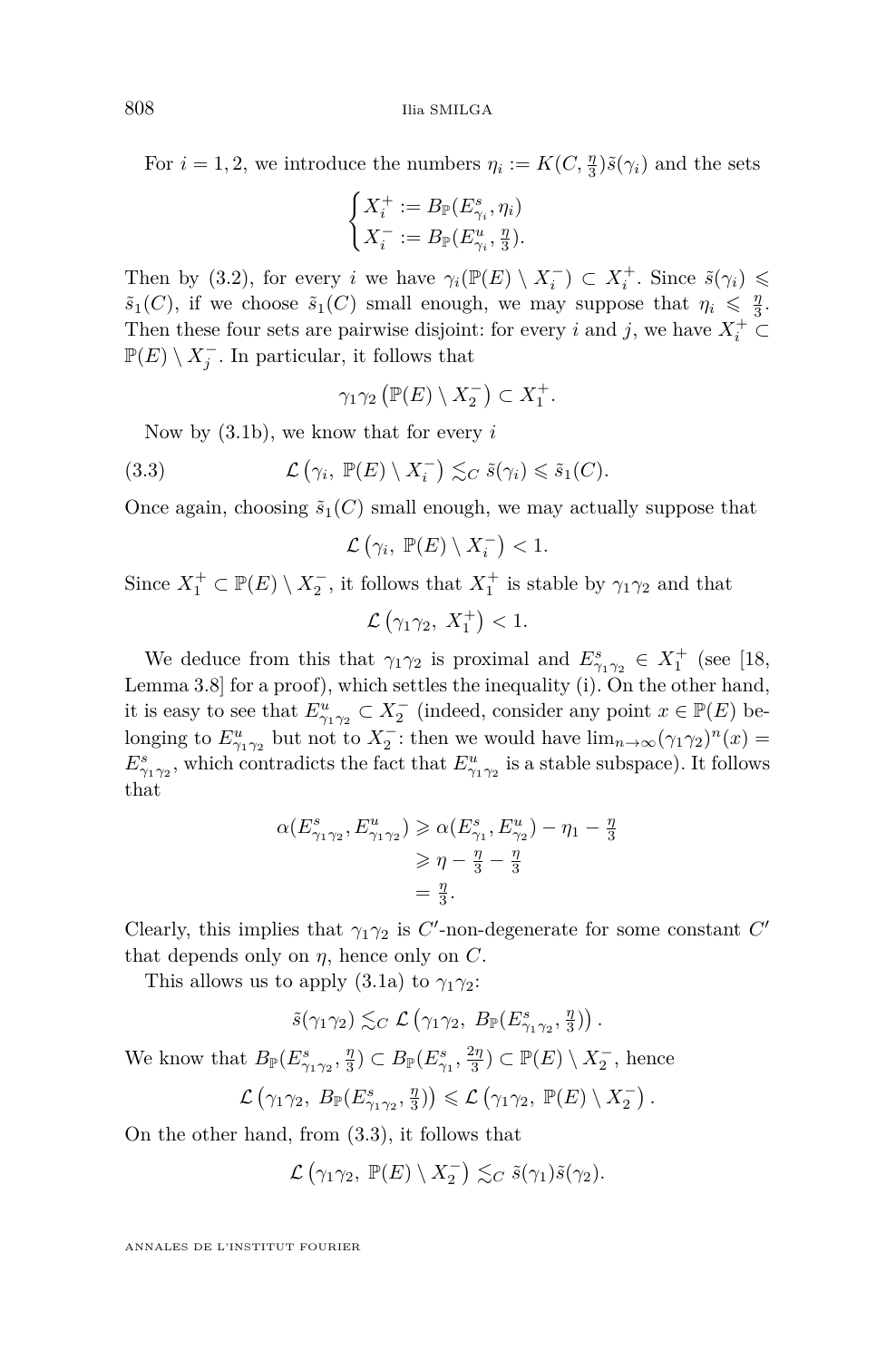Stringing together these inequalities, we get

$$
\tilde{s}(\gamma_1\gamma_2)\lesssim_C \tilde{s}(\gamma_1)\tilde{s}(\gamma_2);
$$

thus (ii) is also proved.  $\square$ 

#### **3.2.** R**-regular case**

The following proposition estimates the position of dynamical spaces and the contraction strength for a product of two sufficiently contracting R-regular maps forming a non-degenerate pair.

<span id="page-25-0"></span>PROPOSITION 3.6. — For every  $C \geq 1$ , there is a positive constant  $s_1(C) \leq 1$  with the following property. Take any *C*-non-degenerate pair  $(g, h)$  of R-regular maps in  $G \ltimes \mathfrak{g}$ ; suppose that the maps  $g^{\pm 1}$  and  $h^{\pm 1}$ are all  $s_1(C)$ -contracting. Then *qh* is R-regular, 2*C*-non-degenerate, and we have:

;

(i) 
$$
\begin{cases} \alpha^{\text{Haus}} \left( A_{gh}^{\geqslant}, A_g^{\geqslant} \right) \lesssim_C s(g) \\ \alpha^{\text{Haus}} \left( A_{gh}^{\leqslant}, A_h^{\leqslant} \right) \lesssim_C s(h^{-1}) \end{cases}
$$
  
(ii)  $s(gh) \lesssim_C s(g)s(h)$ .

Recall that the distinction between  $s(h^{-1})$  and  $s(h)$  is not essential here: see Remark [2.23.](#page-18-1)

Before giving the proof, let us first formulate a particular case:

<span id="page-25-1"></span>COROLLARY  $3.7.$  — Under the same hypotheses, we have

$$
\begin{cases} \alpha^{\text{Haus}}\left(V_{gh}^{\geqslant},\ V_g^{\geqslant}\right)\lesssim_C s(\ell(g))\\ \alpha^{\text{Haus}}\left(V_{gh}^{\leqslant},\ V_h^{\leqslant}\right)\lesssim_C s(\ell(h)^{-1}). \end{cases}
$$

Proof. — If a pair (*g, h*) satisfies the hypotheses of Proposition [3.6,](#page-25-0) then Lemma [2.25](#page-19-0) shows that the pair  $(\ell(q), \ell(h))$  still does. But for every R-regular *f*, since  $\ell(f)$  and *f* have the same action on g, obviously we have  $V_{\ell(f)}^{\geq} = V_f^{\geq}$  and  $V_{\ell(f)}^{\leq} = V_f^{\leq}$ .

To prove Proposition [3.6,](#page-25-0) we use the result of the previous subsection, by establishing a correspondence between R-regularity and proximality in a suitable exterior power.

We introduce the integers:

$$
p := \dim \hat{\mathfrak{p}}^+ = \dim \mathfrak{p}^+ + 1;
$$
  

$$
q := \dim \mathfrak{n}^-,
$$
  

$$
d := \dim \hat{\mathfrak{g}} = \dim \mathfrak{g} + 1 = q + p.
$$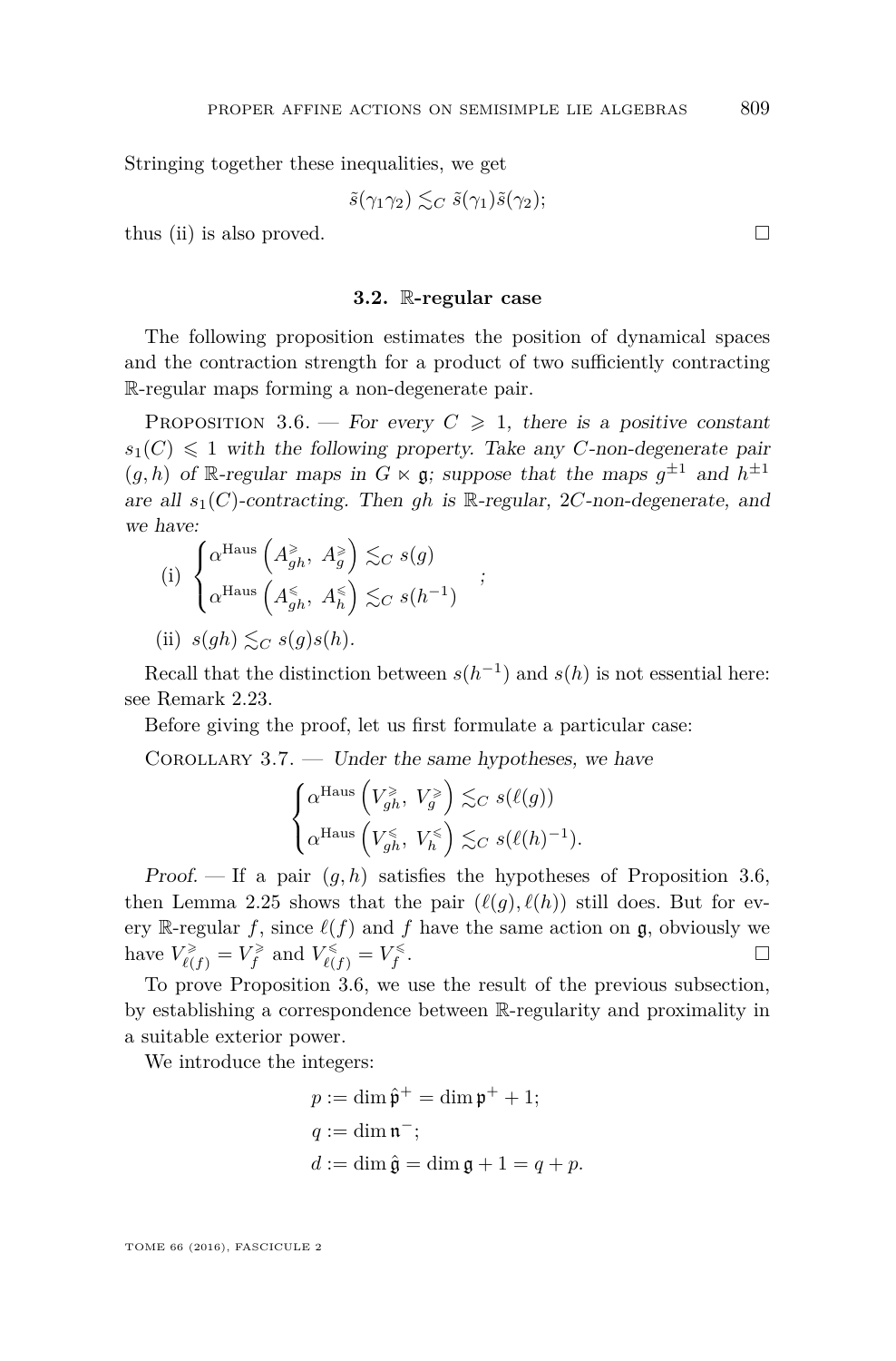For every  $g \in G \ltimes \mathfrak{g}$ , we may define its exterior power  $\Lambda^p g : \Lambda^p \hat{\mathfrak{g}} \to \Lambda^p \hat{\mathfrak{g}}$ . The Euclidean structure of  $\hat{\mathfrak{g}}$  induces in a canonical way a Euclidean structure on Λ<sup>ρ</sup>ĝ.

<span id="page-26-0"></span>Lemma 3.8.

(i) For  $g \in G \ltimes \mathfrak{g}$ ,  $\Lambda^p g$  is proximal iff  $g$  is R-regular. Moreover, the attracting (resp. repelling) space of  $\Lambda^p g$  depends on nothing but  $A_g^{\geq}($  (resp.  $V_g^{\lt}($ ):

(3.4) 
$$
\begin{cases} E_{\Lambda^{p}g}^{s} = \Lambda^{p} A_{g}^{s} \\ E_{\Lambda^{p}g}^{u} = \{ x \in \Lambda^{p} \hat{\mathfrak{g}} \mid x \wedge \Lambda^{q} V_{g}^{<} = 0 \} . \end{cases}
$$

- (ii) For every  $C \geq 1$ , whenever  $(q_1, q_2)$  is a *C*-non-degenerate pair of  $\mathbb{R}$ -regular maps,  $(\Lambda^p g_1, \Lambda^p g_2)$  is a  $C^p$ -non-degenerate pair of proximal maps.
- (iii) For every  $C \geq 1$ , for every *C*-non-degenerate R-regular map  $g \in$  $G \ltimes \mathfrak{g}$ , we have

$$
s(g) \lesssim_C \tilde{s}(\Lambda^p g).
$$

If in addition  $s(q) \leq 1$ , we have

$$
s(g) \asymp_C \tilde{s}(\Lambda^p g).
$$

(Recall the Definitions [2.22](#page-18-2) and [3.3](#page-22-1) of the "contraction strengths"  $s(q)$  and  $\tilde{s}(\gamma)$ , respectively.)

(iv) For any two *p*-dimensional subspaces  $A_1$  and  $A_2$  of  $\hat{\mathfrak{g}}$ , we have

 $\alpha^{\text{Haus}}(A_1, A_2) \ \asymp \ \alpha \left(\Lambda^p A_1, \ \Lambda^p A_2\right).$ 

Proof.

(i) Let  $g \in G \ltimes g$ . Let  $\lambda_1, \ldots, \lambda_d$  be the eigenvalues of g (acting on  $\hat{g}$ ) counted with multiplicity and ordered by nondecreasing modulus. Then we know that the eigenvalues of  $\Lambda^p g$  counted with multiplicity are exactly the products of the form  $\lambda_{i_1} \cdots \lambda_{i_p}$ , where  $1 \leqslant i_1 < \cdots <$  $i_p \leq d$ . As the two largest of them (by modulus) are  $\lambda_{q+1} \cdots \lambda_d$  and  $\lambda_q \lambda_{q+2} \cdots \lambda_d$ , it follows that  $\Lambda^p g$  is proximal iff  $|\lambda_q| < |\lambda_{q+1}|$ .

On the other hand, by Claim [2.5](#page-8-1) (i), we know that  $\dim A_g^=$   $\geq$  $\dim \mathcal{I} = d - 2p$ , with equality iff *g* is R-regular. Now since the linear part of *g* preserves the Killing form, the space  $V_g^{\lt}$  is Killingorthogonal to  $V_g^{\leq}$ , which is supplementary (in  $\mathfrak{g}$ ) to  $V_g^>$ ; hence  $\dim V_g^<\dim V_g^>$ . By symmetry, we get  $\dim V_g^<=\dim V_g^>$ . It follows that  $\dim V_g^{\lt} = \frac{1}{2}(d - \dim A_g^{\lt} ) \leqslant q$ , with equality iff *g* is R-regular.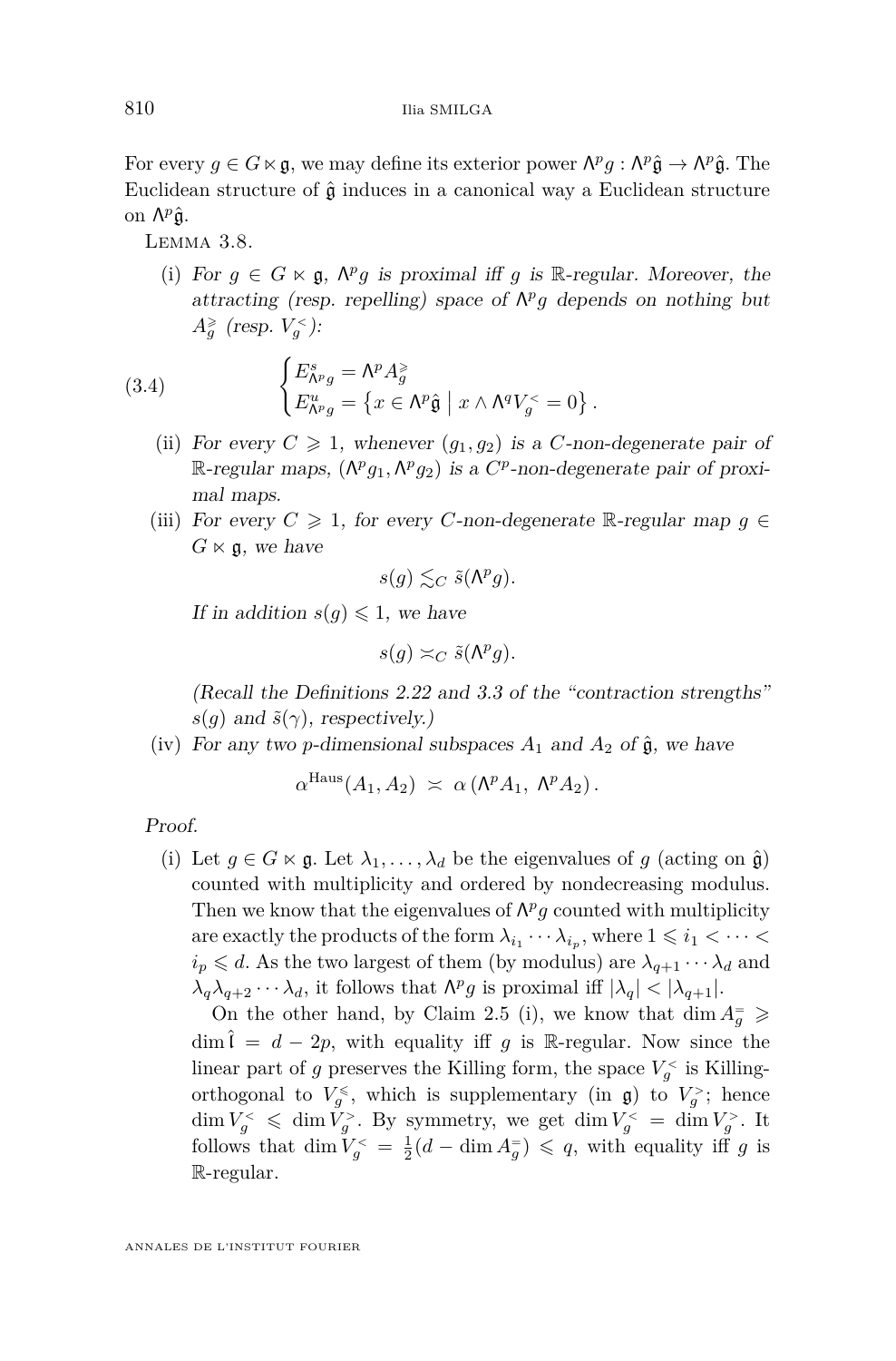In particular, we always have  $|\lambda_{q+1}| = 1$ . Putting everything together, we conclude that

 $\Lambda^p g$  is proximal  $\iff |\lambda_q| < 1 \iff \dim V_g^{\lt} = q \iff g$  is R-regular.

As for the expression of  $E^s$  and  $E^u$ , it follows immediately by considering a basis that trigonalizes *g*.

- (ii) Take any pair of indices  $(i, j) \in \{1, 2\}^2$ . Let  $\phi$  be an optimal canonizing map for the pair  $(A_{g_i}^{\geq}, A_{g_j}^{\leq})$ . Then we have  $\phi(A_{g_i}^{\geq}) = \hat{\mathfrak{p}}^+$ and (by Claim [2.5](#page-8-1) (iii))  $\phi(V_{g_j}^{\lt}) = \mathfrak{n}^-$ . In the Euclidean structure we have chosen,  $\hat{\mathfrak{p}}^+$  is orthogonal to  $\mathfrak{n}^-$ ; hence  $\Lambda^p \hat{\mathfrak{p}}^+$  is orthogonal to the hyperplane  $\{x \in \Lambda^p \hat{\mathfrak{g}} \mid x \wedge \Lambda^q \mathfrak{n}^- = 0\}$ . By the previous point, it follows that  $\Lambda^p \phi$  is a canonizing map for the pair  $(E^s_{\Lambda^p g_i}, E^u_{\Lambda^p g_j})$ . As  $\|\Lambda^p\phi\| \leq \|\phi\|^p$  and similarly for  $\phi^{-1}$ , the conclusion follows.
- (iii) Let  $C \geq 1$ , and let  $g \in G \ltimes g$  be a *C*-non-degenerate R-regular map. First remark the following thing: let  $\phi$  be an optimal canonizing map for *g*, and let  $g' = \phi g \phi^{-1}$ . Then it is clear that  $s(g') \approx_C s(g)$ and  $\tilde{s}(\Lambda^p g') \asymp_C \tilde{s}(\Lambda^p g)$ . Thus we may suppose that  $V_g^{\lt}$ ,  $A_g^=$  and  $V_g^{\gt}$ are pairwise orthogonal.

We call singular values of *g* the square roots of the eigenvalues of the map  $g^*g$  (where  $g^*$  is the adjoint map, with respect to the Euclidean norm). Let  $s_1 \leqslant \cdots \leqslant s_p$  (resp.  $s'_1 \leqslant \cdots \leqslant s'_q$ ) be the  $\int g^{-1} \Big|_{A_g^{\geq}}$  (resp.  $V_g^{\lt}$ ), so that  $\left\| g^{-1} \right\|_{A_g^{\geq}}$  $\Big\| =$  $s_1^{-1}$  and  $||g||_{V_g}$  $\|\ = s'_q$ . Since the spaces  $A_g^{\geq}$  and  $V_g^{\lt}$  are stable by *g* and orthogonal, we get that the singular values of *g* on the whole space  $\hat{\mathfrak{g}}$  are

$$
s'_1, \ldots, s'_q, s_1, \ldots, s_p
$$

(note however that if we do not suppose  $s(g) \leq 1$ , this list might fail to be sorted in nondecreasing order.) On the other hand, we know that the singular values of  $\Lambda^p g$  are products of *p* distinct singular values of *g*. Since  $E^s_{\Lambda^p g}$  is orthogonal to  $E^u_{\Lambda^p g}$ , we may once again analyze the singular values separately for each subspace. We know that the singular value corresponding to  $E^s$  is equal to  $s_1 \cdots s_p$ ; we deduce that  $\|\Lambda^p g|_{E^u}\|$  is equal to the maximum of the remaining singular values. In particular it is larger than or equal to  $s'_q \cdot s_2 \cdots s_p$ . On the other hand, if  $\lambda$  is the largest eigenvalue of  $\Lambda^p g$ , then we have

$$
|\lambda| = |\lambda_{q+1} \cdots \lambda_d| = \left| \det(g|_{A_g^{\geq}}) \right| = s_1 \cdots s_p
$$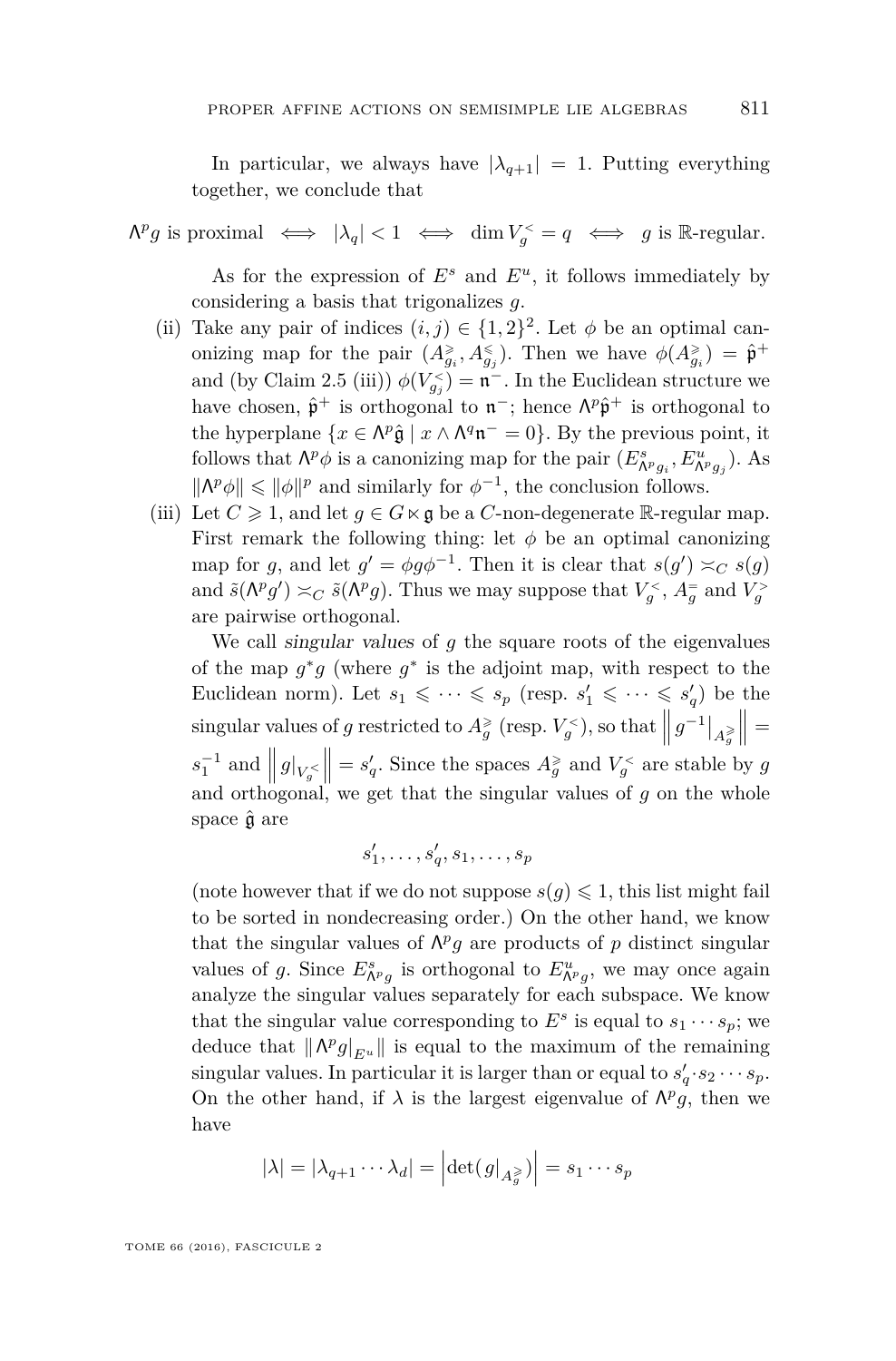(where  $\lambda_1, \ldots, \lambda_d$  are the eigenvalues of *g* sorted by nondecreasing modulus). It follows that:

(3.5) 
$$
\tilde{s}(\Lambda^p g) = \frac{\left\| \Lambda^p g \right\|_{E^u_{\Lambda^p g}}}{|\lambda|} \geq \frac{s'_q \cdot s_2 \cdots s_p}{s_1 \cdots s_p} = s'_q s_1^{-1} = s(g),
$$

which is the first estimate we were looking for.

Now suppose that  $s(g) \leq 1$ . Then we have  $s'_q \leq s_1$ , which means that the singular values of  $\Lambda^p g$  are indeed sorted in the "correct" order. Hence  $s'_q \cdot s_2 \cdots s_p$  is actually the largest singular value of  $\Lambda^p g|_{E^u}$ , and the inequality becomes an equality:  $\tilde{s}(\Lambda^p g) = s(g)$ . The second estimate follows.

(iv) Let  $A_1$  and  $A_2$  be two *p*-dimensional subspaces of  $\hat{\mathfrak{g}}$ . Define

$$
\alpha_1 := \alpha^{\text{Haus}}(A_1, A_2);
$$
  
\n
$$
\alpha_2 := \alpha(\Lambda^p A_1, \Lambda^p A_2).
$$

We may find an orthonormal basis  $(e_1, \ldots, e_d)$  of  $\hat{\mathfrak{g}}$  such that  $A_1$ has basis  $(e_1, \ldots, e_p)$  and  $A_2$  has basis

$$
((\cos \theta_i)e_i + (\sin \theta_i)e_{p+i})_{1 \leq i \leq p},
$$

for some angles  $\frac{\pi}{2} \geq \theta_1 \geq \cdots \geq \theta_q \geq \theta_{q+1} = \cdots = \theta_p = 0$  (of course  $e_j$  is not defined when  $j > d$ , but in this formula all such vectors have coefficient 0). In this case, we have  $\alpha_1 = \theta_1$  and  $\cos \alpha_2 =$  $\prod_{i=1}^{p} \cos \theta_i$ , hence

$$
(\cos \alpha_1)^p \leqslant \cos \alpha_2 \leqslant \cos \alpha_1.
$$

On the other hand, for every  $\theta \in [0, \frac{\pi}{2}]$ , we have  $\arccos((\cos \theta)^p) \le$  $\sqrt{p} \theta$ . Indeed, for  $\theta \ge \frac{\pi}{2\sqrt{p}}$  this is obvious, and for  $\theta \in [0, \frac{\pi}{2\sqrt{p}}]$  this is equivalent to the inequality  $p \log \cos \theta \geq \log \cos (\sqrt{p}\theta)$ . The latter is clearly true for  $\theta = 0$ , and follows for the other values of  $\theta$  by integrating the inequality  $-p \tan \theta \ge -\sqrt{p} \tan(\sqrt{p}\theta)$ , which is true by convexity of the tangent function. Finally we get

$$
\alpha_1 \leqslant \alpha_2 \leqslant \sqrt{p} \; \alpha_1. \qquad \qquad \Box
$$

We also need the following technical lemma:

<span id="page-28-0"></span>LEMMA 3.9. — There is a constant  $\varepsilon > 0$  with the following property. Let  $\hat{\mathfrak{p}}_1, \hat{\mathfrak{p}}_2$  be any two affine m.p.a.'s such that

$$
\begin{cases} \alpha^{\mathrm{Haus}}(\hat{\mathfrak{p}}_1, \hat{\mathfrak{p}}^+) \leqslant \varepsilon\\ \alpha^{\mathrm{Haus}}(\hat{\mathfrak{p}}_2, \hat{\mathfrak{p}}^-) \leqslant \varepsilon. \end{cases}
$$

Then they form a 2-non-degenerate pair.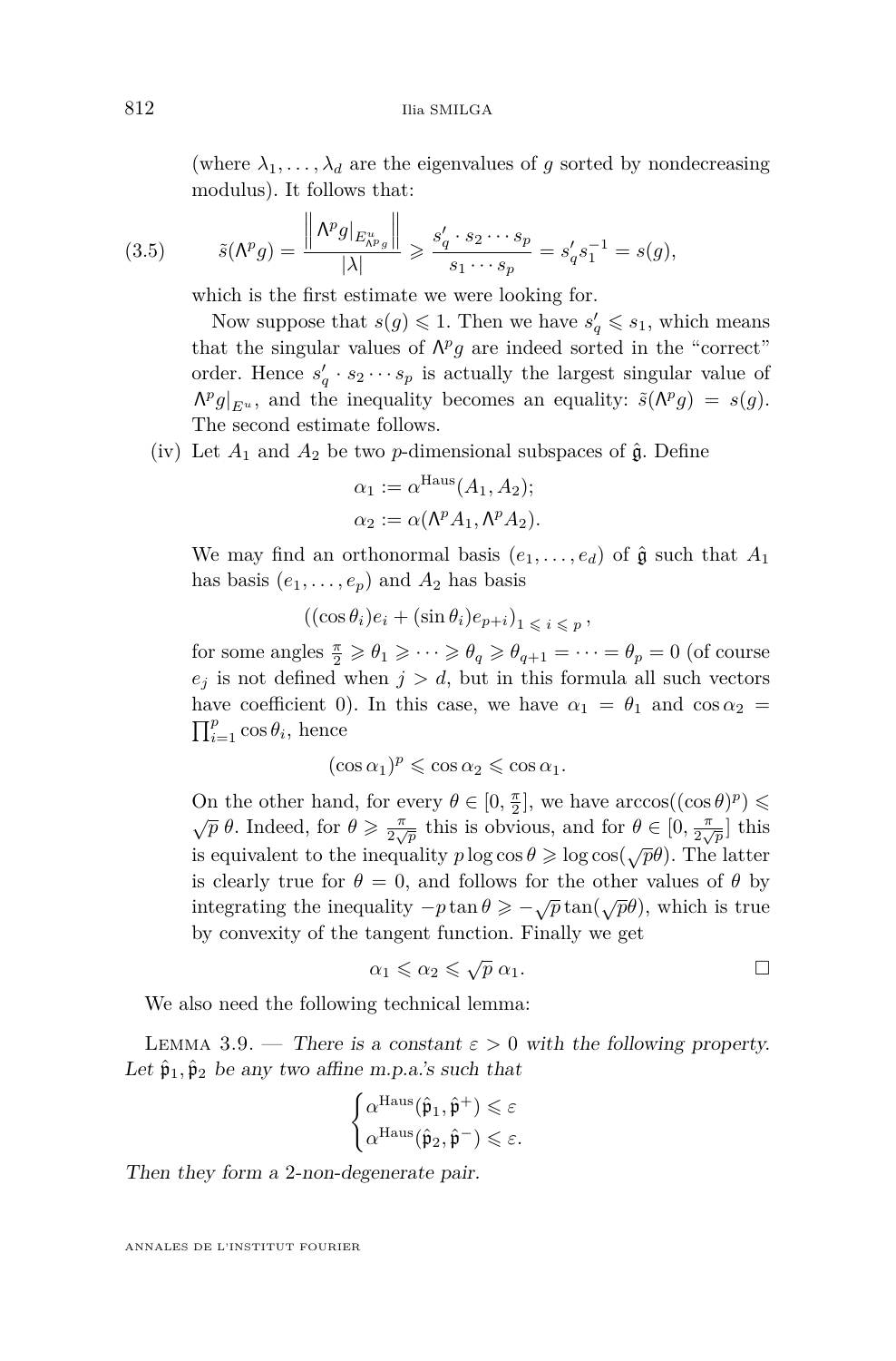(Of course the constant 2 is arbitrary; we could replace it by any number larger than 1.)

Proof. — Let  $\mathscr P$  be the set of all pairs of affine m.p.a.'s,  $\mathscr P' \subset \mathscr P$  the subset of transverse pairs. Since  $\mathscr{P}'$  is an open subset of  $\mathscr{P}$ , for  $\varepsilon$  sufficiently small  $\hat{\mathfrak{p}}_1$  and  $\hat{\mathfrak{p}}_2$  will be transverse. Moreover,  $\mathscr{P}'$  is a homogeneous space under the action of  $G \ltimes g$  (by Claim [2.8\)](#page-10-2), hence the orbital map that maps an element  $\phi \in G \ltimes \mathfrak{g}$  to the pair  $\phi(\hat{\mathfrak{p}}^+,\hat{\mathfrak{p}}^-)$  is open. It follows that for any  $C$ , the set of "strictly  $C$ -non-degenerate" (meaning  $C'$ -non-degenerate for some  $C' < C$ ) pairs is open.

Proof of Proposition [3.6.](#page-25-0) — Let  $C \geq 1$ , and let  $(q, h)$  be a *C*-nondegenerate pair of  $\mathbb{R}$ -regular maps in  $G \ltimes \mathfrak{g}$ . Suppose that  $g^{\pm 1}$  and  $h^{\pm 1}$  are  $s_1(C)$ -contracting, for some constant  $s_1(C)$  to be specified later.

Take  $\gamma_1 = \Lambda^p g$  and  $\gamma_2 = \Lambda^p h$ . Let us check the conditions of Proposition [3.4.](#page-22-0) Indeed:

- By Lemma [3.8](#page-26-0) (i),  $\gamma_1$  and  $\gamma_2$  are proximal.
- By Lemma [3.8](#page-26-0) (ii), the pair  $(\gamma_1, \gamma_2)$  is  $C^p$ -non-degenerate.
- Since we have supposed  $s_1(C) \leq 1$ , it follows by Lemma [3.8](#page-26-0) (iii) that  $\tilde{s}(\gamma_1) \lesssim_C s(g)$  and  $\tilde{s}(\gamma_2) \lesssim_C s(h)$ . If we choose  $s_1(C)$  sufficiently small, then  $\gamma_1$  and  $\gamma_2$  are sufficiently contracting to apply Proposition [3.4,](#page-22-0) namely  $\tilde{s}_1(C^p)$ -contracting.

Now we apply Proposition [3.4](#page-22-0) to the map  $\Lambda^p(gh) = \gamma_1 \gamma_2$ . It remains to deduce the conclusions of Proposition [3.6.](#page-25-0)

- That *gh* is <sup>R</sup>-regular follows by Lemma [3.8](#page-26-0) (i).
- From Proposition [3.4](#page-22-0) (i), using Lemma [3.8](#page-26-0) (i), (iii) and (iv), we get

$$
\alpha^{\rm Haus}\left(A_{gh}^\geqslant,A_g^\geqslant\right)\lesssim_C s(g),
$$

which shows the first line of Proposition [3.6](#page-25-0) (i).

- By applying Proposition [3.4](#page-22-0) to  $\gamma_2^{-1}\gamma_1^{-1}$  instead of  $\gamma_1\gamma_2$ , we get in the same way the second line of Proposition [3.6](#page-25-0) (i).
- Let  $\phi$  be an optimal canonizing map for the pair  $(A_g^{\geq}, A_h^{\leq})$ . By hypothesis,  $\left\|\phi^{\pm 1}\right\| \leq C$ . But if we take  $s_1(C)$  sufficiently small, the two inequalities that we have just shown, together with Lemma [3.9,](#page-28-0) allow us to find a map  $\phi'$  with  $\|\phi'\| \leq 2$ ,  $\|\phi'^{-1}\| \leq 2$  and

$$
\phi' \circ \phi(A_{gh}^{\geq}, A_{gh}^{\leq}) = (\hat{\mathfrak{p}}^+, \hat{\mathfrak{p}}^-).
$$

It follows that the composition map *gh* is 2*C*-non-degenerate.

• The last inequality, namely Proposition [3.6](#page-25-0) (ii), now follows from Proposition [3.4](#page-22-0) (ii) by using Lemma [3.8](#page-26-0) (iii).  $\Box$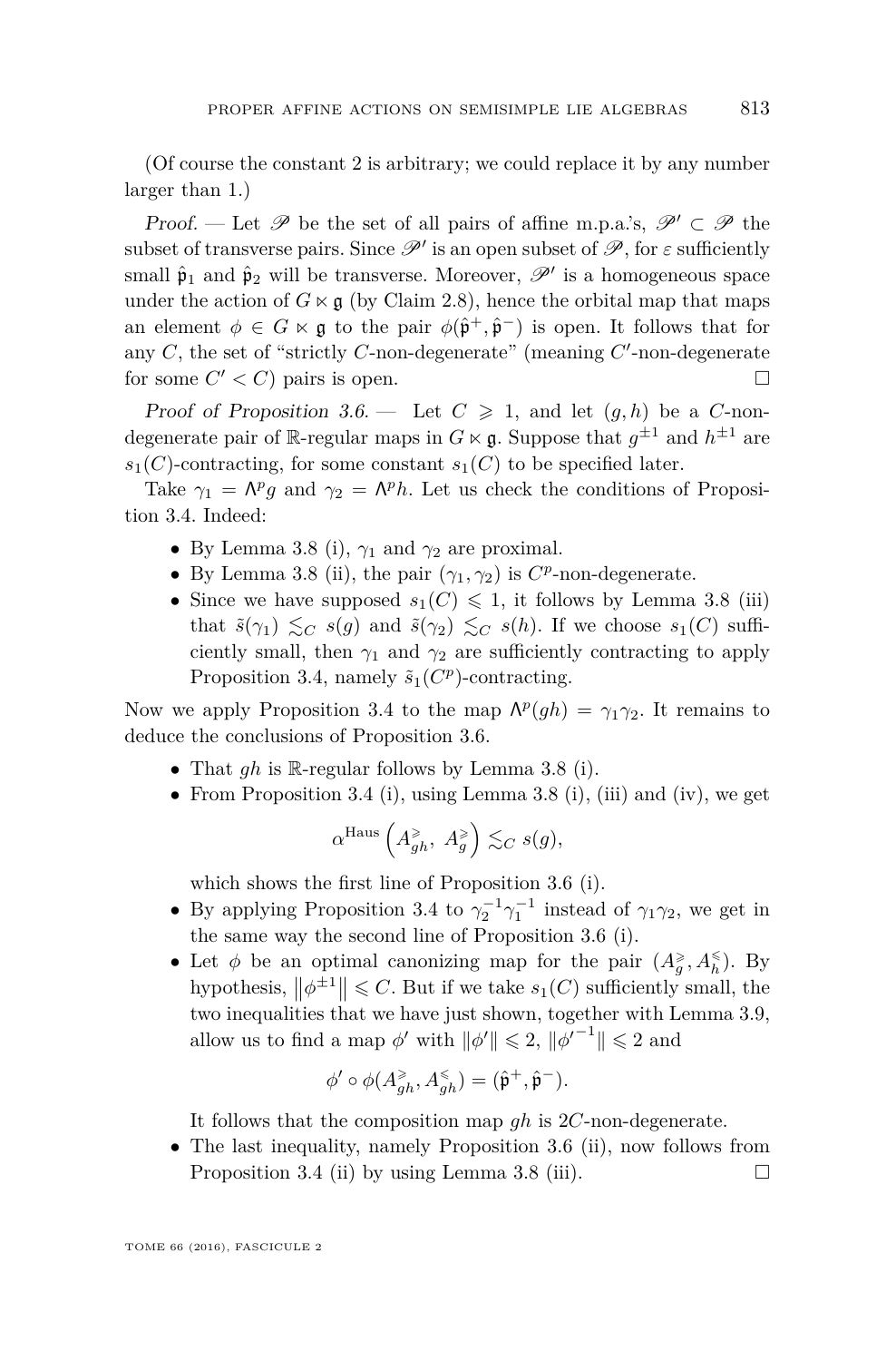#### **4. Additivity of Margulis invariant**

<span id="page-30-1"></span>Proposition [4.1](#page-30-0) below is the key ingredient of the paper. It explains how the Margulis invariant behaves under group operations (inverse and composition). The first point is trivial to prove, but still important. The proof of the second point occupies the entirety of this section. We prove it by reducing it successively to Lemma [4.5,](#page-33-0) then to Lemma [4.7.](#page-38-0)

We call  $w_0$  any map in *G* such that  $w_0(\mathfrak{p}^+, \mathfrak{p}^-) = (\mathfrak{p}^-, \mathfrak{p}^+)$ . (By Claim [2.9,](#page-10-1) the result stated below does not depend on the choice of  $w_0$ .)

<span id="page-30-0"></span>PROPOSITION 4.1.

(i) For every R-regular map  $g \in G \ltimes \mathfrak{g}$ , we have

$$
M(g^{-1}) = -w_0(M(g)).
$$

(ii) For every  $C \geq 1$ , there are positive constants  $s_2(C) \leq 1$  and  $\mu(C)$ with the following property. Let  $q, h \in G \ltimes \mathfrak{g}$  be a *C*-non-degenerate pair of R-regular maps, with  $g^{\pm 1}$  and  $h^{\pm 1}$  all  $s_2(C)$ -contracting. Then *gh* is R-regular, and we have:

$$
||M(gh) - M(g) - M(h)|| \leq \mu(C).
$$

Let  $C \geq 1$ . We choose some constant  $s_2(C) \leq 1$ , small enough to satisfy all the constraints that will appear in the course of the proof. For the remainder of this section, we fix  $g, h \in G \ltimes \mathfrak{g}$  a *C*-non-degenerate pair of R-regular maps such that  $g^{\pm 1}$  and  $h^{\pm 1}$  are  $s_2(C)$ -contracting.

The following remark will be used throughout this section.

<span id="page-30-2"></span>Remark 4.2. — We may suppose that the pairs  $(A_{gh}^{\geq}, A_{gh}^{\leq}), (A_{hg}^{\geq}, A_{hg}^{\leq}),$  $(A_g^{\geq}, A_{gh}^{\leq})$  and  $(A_{hg}^{\geq}, A_g^{\leq})$  are all 2*C*-non-degenerate. Indeed, recall that (by Proposition [3.6\)](#page-25-0), we have

$$
\begin{cases} \alpha^{\text{Haus}}\left(A_{gh}^{\geqslant},\;A_g^{\geqslant}\right)\lesssim_C s(g)\\ \alpha^{\text{Haus}}\left(A_{gh}^{\leqslant},\;A_h^{\leqslant}\right)\lesssim_C s(h^{-1}) \end{cases}
$$

and similar inequalities with *g* and *h* interchanged. On the other hand, by hypothesis,  $(A_g^{\geq}, A_h^{\leq})$  is *C*-non-degenerate. If we choose  $s_2(C)$  sufficiently small, these four statements then follow from Lemma [3.9.](#page-28-0)

Proof of Proposition [4.1.](#page-30-0)

(i) Considering that  $V_{g^{-1}}^{\geq} = V_g^{\leq}$  and vice-versa, and that  $w_0$  commutes with  $\pi_3$ , this is obvious from the definition of the Margulis invariant.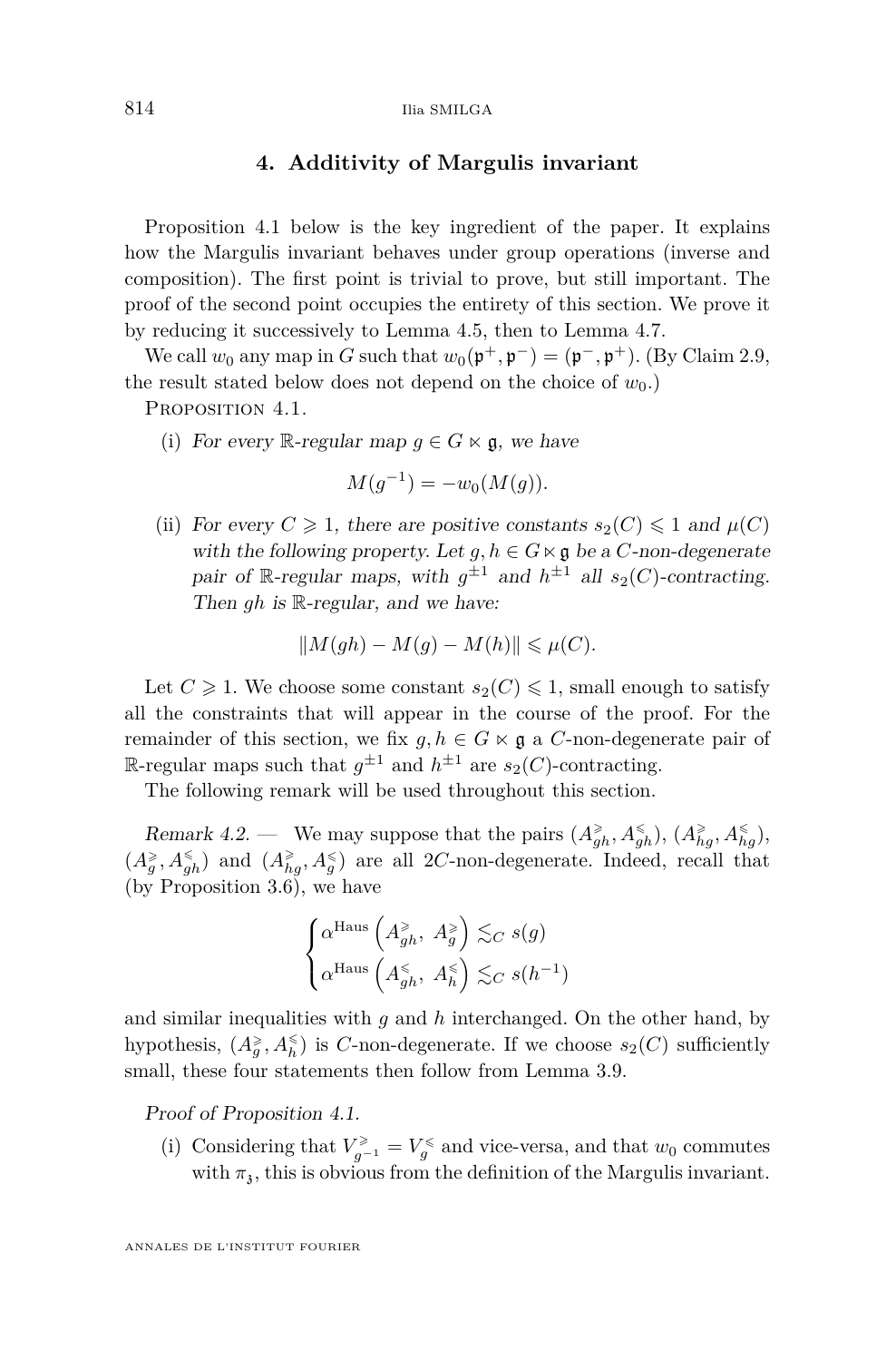(ii) If we take  $s_2(C) \leq s_1(C)$ , then Proposition [3.6](#page-25-0) ensures that *gh* is R-regular.

To estimate  $M(gh)$ , we decompose  $gh: A_{gh}^- \to A_{gh}^-$  into a product of several maps.

• We begin by decomposing the product *gh* into its factors. We have the commutative diagram



Indeed, since *hg* is the conjugate of *gh* by *h* and vice-versa, we have  $h(A_{gh}^=) = A_{hg}^=$  and  $g(A_{hg}^=) = A_{gh}^=$ .

• Next we factor the map  $g: A_{hg}^- \to A_{gh}^-$  through the map  $g: A_g^= \rightarrow A_g^=$ , which is better known to us. We have the commutative diagram



where  $\pi_g$  is the projection onto  $A_g^=$  parallel to  $V_g^> \oplus V_g^<$ . (It commutes with *g* because  $A_g^=$ ,  $V_g^>$  and  $V_g^<$  are all invariant by *g*.)

• Finally, we decompose again every diagonal arrow from the last diagram into two factors. For any two R-regular maps *u* and *v*, we introduce the notation

$$
A_{u,v}^=:=A_u^{\geqslant}\cap A_v^{\leqslant}.
$$

We call  $P_1$  (resp.  $P_2$ ) the projection onto  $A_{g,gh}^-$  (resp.  $A_{hg,g}^-$ ), still parallel to  $V_g^{\geq} \oplus V_g^{\leq}$ . To justify this definition, we must check that  $A_{g,gh}^=$  (and similarly  $A_{hg,g}^=$ ) is supplementary to  $V_g^> \oplus V_g^<$ . Indeed, by Remark [4.2,](#page-30-2)  $A_{gh}^{\leq}$  is transverse to  $A_g^{\geq}$ , hence (by Claim [2.5](#page-8-1) (iii)) supplementary to  $V_g^>$ ; thus  $A_g^* =$  $V_g^> \oplus A_{g,gh}^=$  and  $\hat{\mathfrak{g}} = V_g^< \oplus A_g^{\geq} = V_g^< \oplus V_g^> \oplus A_{g,gh}^=$ . Then we have the commutative diagrams

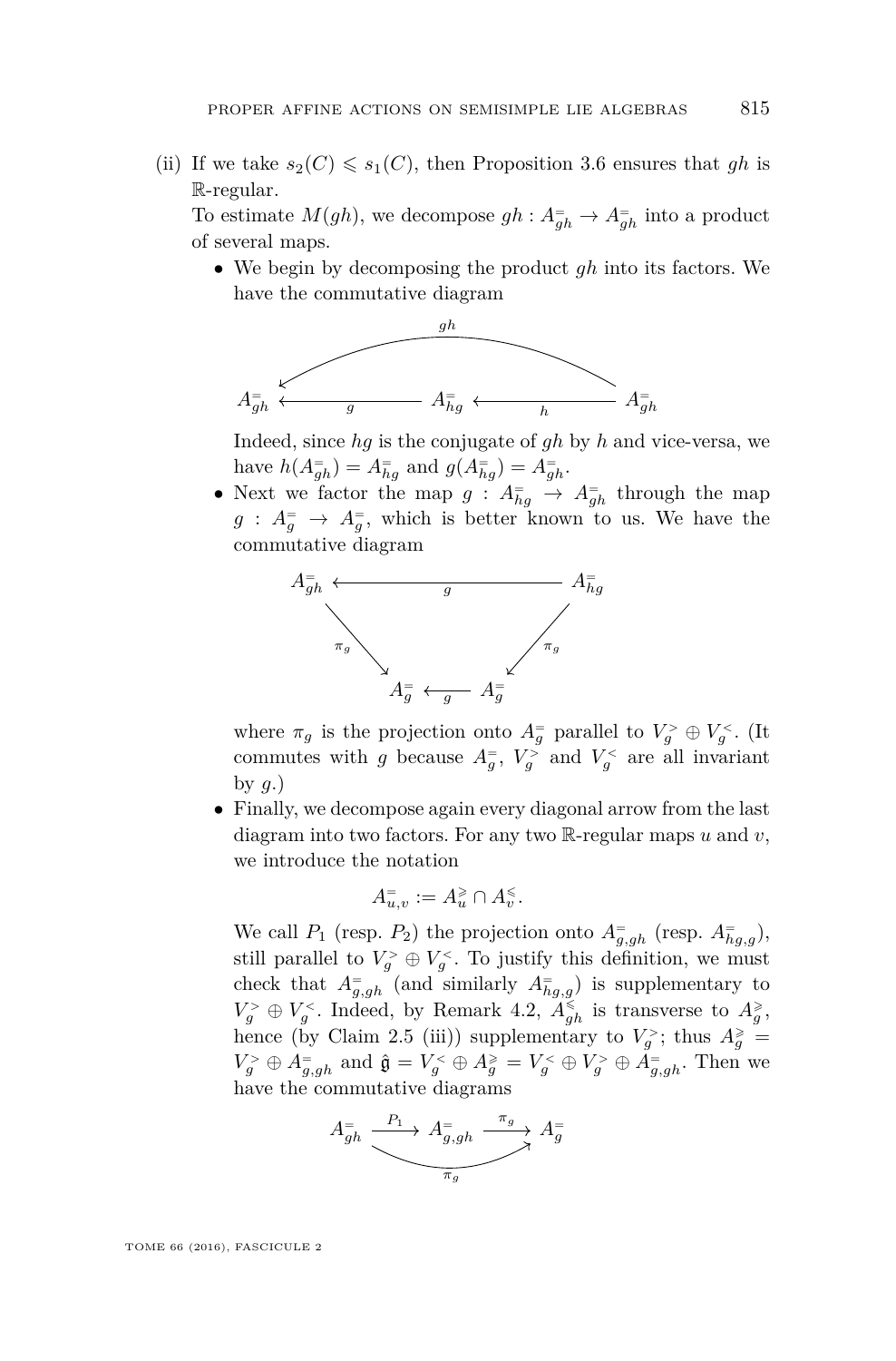and

$$
A_{hg}^= \xrightarrow{\quad P_2 \quad} A_{hg,g}^= \xrightarrow{\pi_g \quad} A_g^=
$$

The second and third step can be repeated with *h* instead of *g*. The way to adapt the second step is straightforward; for the third step, we factor  $\pi_h : A_{hg}^= \to A_h^=$  through  $A_{h,hg}^=$  and  $\pi_h : A_{gh}^= \to A_h^=$ through  $A_{gh,h}^-$ .

Combining these three decompositions, we get the lower half of Diagram [1.](#page-33-1) (We left out the expansion of *h*; we leave drawing the full diagram for especially brave readers.) Let us now interpret all these maps as endomorphisms of  $\hat{l}$ . To do this, we choose some optimal canonizing maps

*φg, φgh, φhg, φg,gh, φhg,g*

respectively of *g*, of *gh*, of *hg*, of the pair  $(A_g^{\geq}, A_{gh}^{\leq})$  and of the pair  $(A_{hg}^{\geq}, A_g^{\leq})$ . This allows us to define  $\overline{g_{gh}}, h_{gh}, \overline{g_{g,gh}}, \overline{g_{=}}, P_1, P_2, \psi_1, \psi_2$ to be the maps that make the whole Diagram [1](#page-33-1) commutative.

Now let us define

$$
\begin{cases} M_{gh}(g):=\pi_{\mathfrak{z}}(\overline{g_{gh}}(x)-x)\\ M_{gh}(h):=\pi_{\mathfrak{z}}(\overline{h_{gh}}(x)-x)\end{cases}
$$

for any  $x \in I_{\text{Aff}}$ , where  $I_{\text{Aff}} := \hat{I} \cap \mathfrak{g}_{\text{Aff}}$  is the affine space parallel to l and passing through the origin. Since *gh* is the conjugate of *hg* by *g* and vice-versa, the maps  $\overline{g_{gh}}$  and  $\overline{h_{gh}}$  stabilize the spaces  $\hat{\mathfrak{p}}^+$  and  $\hat{\mathfrak{p}}^-$ ; by Claim [2.9,](#page-10-1) they are thus quasi-translations. It follows that these values  $M_{gh}(g)$  and  $M_{gh}(h)$  do not depend on the choice of x. Compare this to the alternative formula [\(2.2\)](#page-13-0) for the Margulis invariant: we have  $M(gh) = \pi_3(\overline{g_{gh}} \circ \overline{h_{gh}}(x) - x)$  for any  $x \in I_{\text{Aff}}$ . It immediately follows that

$$
M(gh) = M_{gh}(g) + M_{gh}(h).
$$

Thus it is enough to show the estimates  $||M_{gh}(g) - M(g)|| \lesssim_C 1$ and  $||M_{gh}(h) - M(h)|| \leq_C 1$ . This is an immediate consequence of Lemma [4.5](#page-33-0) below. (Note that while the vectors  $M_{gh}(g)$  and  $M_{gh}(h)$ are elements of  $\delta$ , the maps  $\overline{g_{gh}}$  and  $\overline{h_{gh}}$  are extended affine isometries acting on the whole subspace  $\tilde{l}$ .)

Remark 4.3. — In contrast to actual Margulis invariants, the values  $M_{gh}(g)$  and  $M_{gh}(h)$  do depend on our choice of canonizing maps. Choosing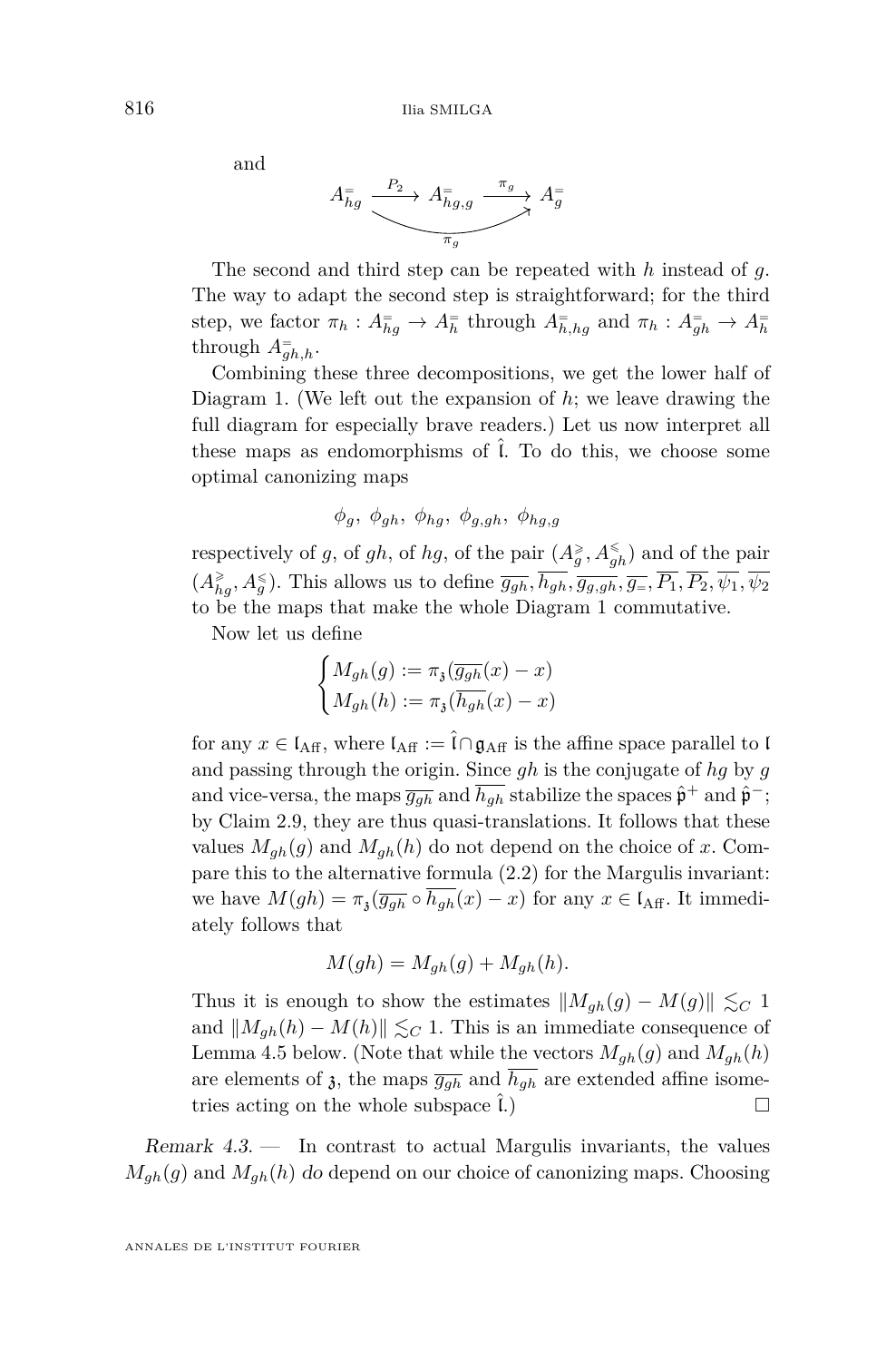

<span id="page-33-1"></span>Diagram 1.

full diagram for especially brave readers. other canonizing maps would force us to subtract some constant from the former and add it to the latter.

*DEFINITION* 4.4. — We shall say that a linear bijection  $f$  between two res of  $\mathfrak{g}$  is  $K(\mathcal{O})$ -bounded if it is bounded by a constant dependence of  $\mathfrak{g}$  and  $\mathfrak{g}$  and  $\mathfrak{g}$  and  $\mathfrak{g}$  and  $\mathfrak{g}$  and  $\mathfrak{g}$  and  $\mathfrak{g}$  and  $\mathfrak{g}$  and  $\mathfrak{g}$  and  $\mathfrak{g}$  an subspaces of  $\hat{\mathfrak{g}}$  is  $K(C)$ -bounded if it is bounded by a constant depending only on C, that is,  $||f|| \lesssim_C 1$  and  $||f^{-1}|| \lesssim_C 1$ . We say that two auto*hg*<sub>*n*</sub> *h*<sub>*n*</sub> *a* morphisms  $f_1, f_2$  of  $\hat{\iota}$  (depending somehow on *g* and *h*) are  $K(C)$ -almost equivalent, and we write  $f_1 \approx_C f_2$ , if they satisfy the condition

$$
\|f_1 - \xi \circ f_2 \circ \xi'\| \lesssim_C 1
$$

*for some*  $K(C)$ *-bounded quasi-translations*  $\xi, \xi'$ *. This is indeed an equiva-* $\frac{1}{\sqrt{2}}$  and  $\frac{1}{\sqrt{2}}$  and  $\frac{1}{\sqrt{2}}$  is the affine space parallel to a fine space parallel to a fine space parallel to a fine space parallel to a fine space parallel to a fine space parallel to a fine space para lence relation.

<span id="page-33-0"></span>LEMMA 4.5. — The maps  $\overline{g_{gh}}$  and  $\overline{h_{gh}}$  are  $K(C)$ -almost equivalent to  $\overline{g_{\equiv}}$  and  $\overline{h_{\equiv}}$ , respectively.

To show this, we use the following property:

TOME 66 (2016), FASCICULE 2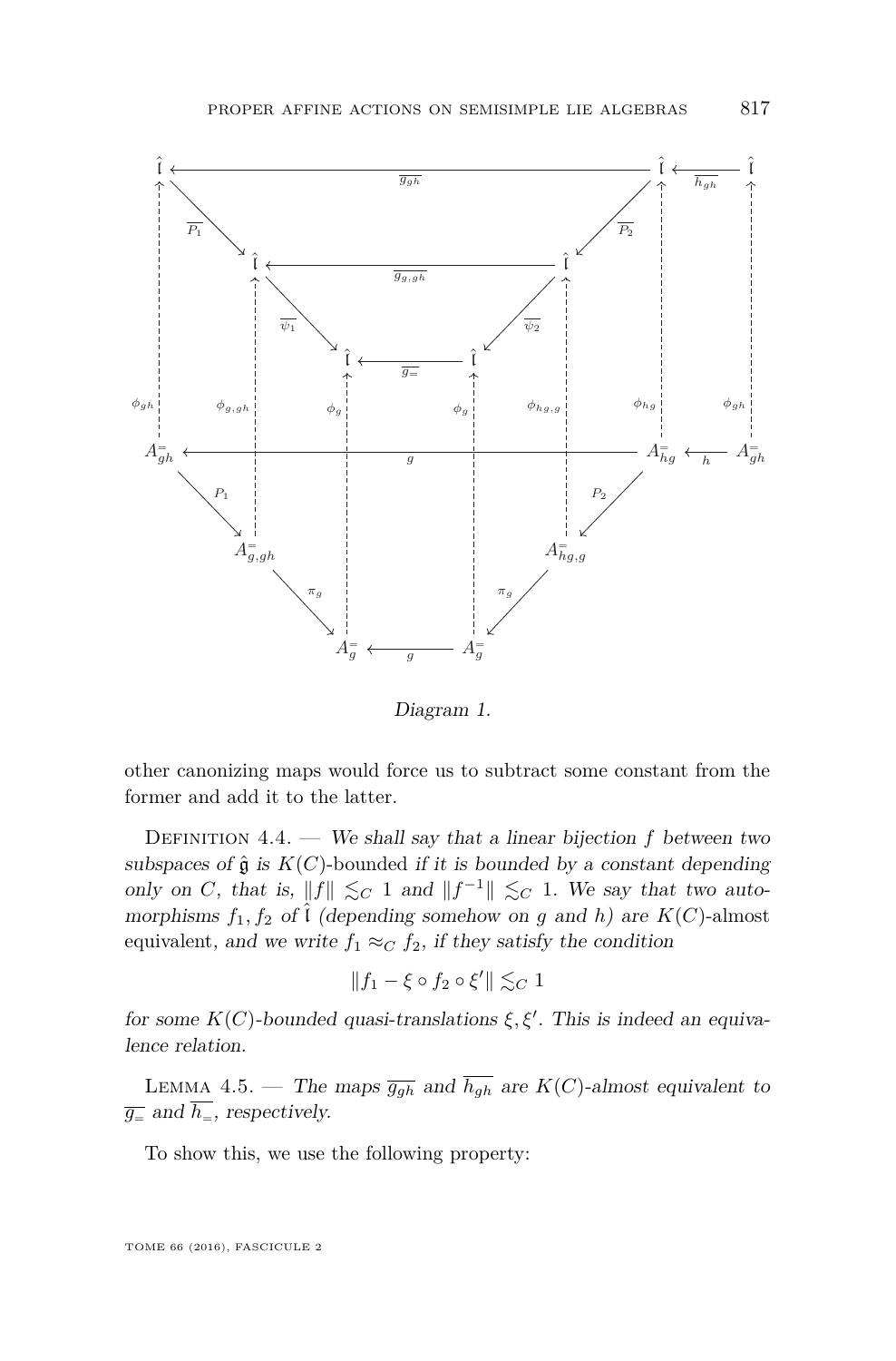<span id="page-34-0"></span>LEMMA  $4.6.$  — All the non-horizontal arrows in Diagram [1](#page-33-1) represent *K*(*C*)-bounded, bijective maps.

Note that Lemma [4.6](#page-34-0) alone does not imply Lemma [4.5:](#page-33-0) indeed, while the maps  $\overline{\psi}_1$  and  $\overline{\psi}_2$  are quasi-translations by Lemma [2.18,](#page-14-0) the maps  $\overline{P}_1$ and  $\overline{P}_2$  need not be. This issue will be addressed in Lemma [4.7.](#page-38-0)

Proof of Lemma [4.6.](#page-34-0)

- For the vertical arrows, this is an immediate consequence of Remark [4.2.](#page-30-2)
- Let us take care of the maps  $P_1: A_{gh}^- \to A_{g,gh}^-, P_2: A_{hg}^- \to A_{hg,g}^ \pi_g$  :  $A_{g,gh}$   $\rightarrow$   $A_g$  and  $\pi_g$  :  $A_{hg,g}$   $\rightarrow$   $A_g$ . All of these maps are projections parallel to  $V_g^> \oplus V_g^<$ ; thus to show that they are bijective and  $K(C)$ -bounded, it is enough to give a positive lower bound, depending only on *C*, on the five angles between  $V_g^> \oplus V_g^<$  and each of the five subspaces

$$
A_{gh}^=, A_{g,gh}^=, A_g^=, A_{hg,g}^=, A_{hg}^=.
$$

(For bijectivity alone it would be enough to check that these angles are positive, i.e. that each of these five subspaces is supplementary to  $V_g^> \oplus V_g^<$ . This is obvious for  $A_g^-$ , and has already been done for  $A_{g,gh}$  and  $A_{hg,g}$  to justify that  $P_1$  and  $P_2$  are well-defined.)

Let us estimate these angles:

**–** The fact that

$$
\alpha(A_g^=, V_g^> \oplus V_g^<) \gtrsim_C 1
$$

is a direct consequence of the fact that *g* is *C*-non-degenerate.

 $-$  Let us estimate the position of  $A_{g,gh}^=$ . We know that  $\phi_{g,gh}$ sends, respectively,  $A_{gh}^{\le}$  and  $V_g^>$  to  $\hat{\mathfrak{p}}^-$  and  $\mathfrak{n}^+$  (using Claim [2.5](#page-8-1) (iii) about uniqueness of  $V^>$ ). By convention, the latter two spaces are orthogonal; since the pair  $(A_g^{\geq}, A_{gh}^{\leq})$  is 2*C*-nondegenerate (Remark [4.2\)](#page-30-2), it follows by Lemma [2.20](#page-17-0) about the Lipschitz constant of bounded maps that

$$
\alpha(A_{gh}^{\leq},V_g^{>}) \gtrsim_C 1
$$

(in fact the left-hand side is precisely bounded below by  $\frac{1}{4C^2} \frac{\pi}{2}$ ), and in particular

$$
\alpha(A_{g,gh}^-, V_g^>) \gtrsim_C 1.
$$

Next we apply the map  $\phi_g$ ; since  $\|\phi_g\| \leq C$  and  $\|\phi_g^{-1}\| \leq C$ , the distance is, once again, divided by at most  $C^2$ . But after applying this map, the space  $\phi_g(A_g^*) = \hat{\mathfrak{p}}^+$ , containing both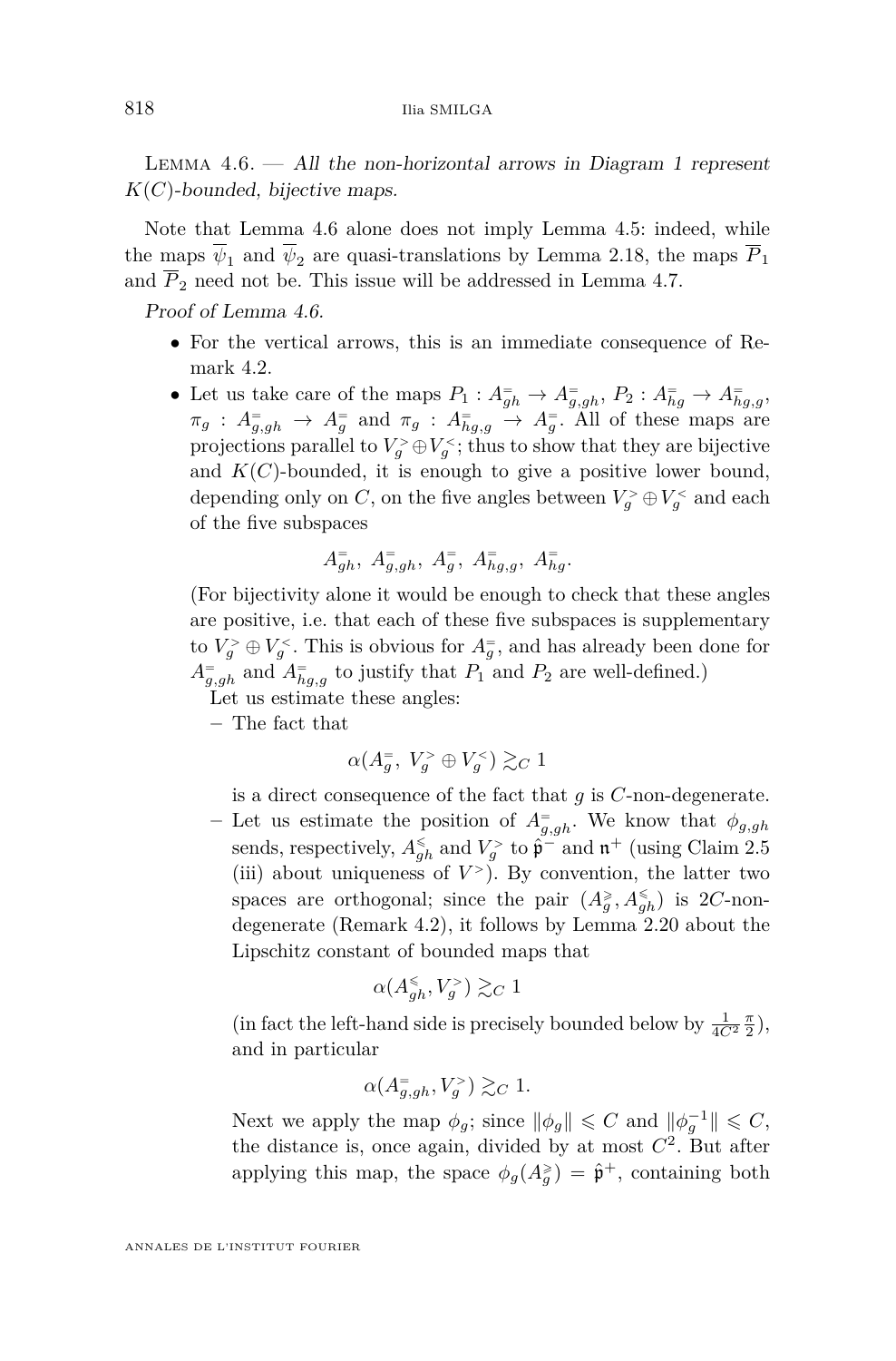$\phi_g(A_{g,gh}^=)$  and  $\phi_g(V_g^>)$ , is orthogonal to  $\phi_g(V_g^*) = \mathfrak{n}^+$ ; hence we have

 $\alpha\left(\phi_g(A_{g,gh}^-), \phi_g(V_g^>)\right) = \alpha\left(\phi_g(A_{g,gh}^-), \phi_g(V_g^> \oplus V_g^<)\right).$ 

Applying  $\phi_g^{-1}$  to get the original spaces, we introduce again a factor no smaller than  $\frac{1}{C^2}$ . We conclude that

$$
\alpha(A_{g,gh}^=,V_g^>\oplus V_g^<)\gtrsim_C 1
$$

as required.

**–** For *A*<sup>=</sup> *hg,g*, by symmetry, the same calculation holds, mutatis mutandis. By applying the map  $\phi_{hq,q}$ , we find similarly that

$$
\alpha(A_{hg}^\geq,V_g^<)\gtrsim_C 1,
$$

hence in particular

$$
\alpha(A_{hg,g}^=, V_g^<) \gtrsim_C 1.
$$

When we apply  $\phi_q$ , we get that

 $\alpha(\phi_g(A_{hg,g}^=), \phi_g(V_g^<)) = \alpha(\phi_g(A_{hg,g}^=), \phi_g(V_g^> \oplus V_g^<));$ 

applying  $\phi_g^{-1}$ , we conclude that

$$
\alpha(A_{hg,g}^=, V_g^> \oplus V_g^<) \gtrsim_C 1.
$$

 $-$  To show that the space  $A_{gh}^-$  is "far" from  $V_g^> \oplus V_g^<$ , we will show that it is "close" to the space  $A_{g,gh}^=$ , that we have already shown to be "far" from  $V_g^> \oplus V_g^<$ .

We shall use the following property: if the linear subspaces *F* and *G* are perpendicular (meaning that the orthogonal supplements of  $F \cap G$  respectively in  $F$  and  $G$  are orthogonal to each other), then for any subspace  $F'$ , we have

$$
\alpha^{\text{Haus}}(F \cap G, F' \cap G) \leq \alpha^{\text{Haus}}(F, F'),
$$

provided that  $F' \cap G$  still has the same dimension as  $F \cap G$ . Taking as  $F$ ,  $G$  and  $F'$  the images by the  $K(C)$ -bounded map  $\phi_{gh}$  of the spaces  $A_{gh}^{\geq}$ ,  $A_{gh}^{\leq}$  and  $A_g^{\geq}$  respectively, we deduce that

$$
\alpha^{\text{Haus}}\left(A_{gh}^=,\ A_{g,gh}^=\right)\lesssim_C \alpha^{\text{Haus}}\left(A_{gh}^{\geq},\ A_g^{\geq}\right).
$$

On the other hand, Proposition [3.6](#page-25-0) tells us that

$$
\alpha^{\text{Haus}}\left(A_{gh}^{\geq}, A_g^{\geq}\right) \lesssim_C s(g).
$$

Since  $s(g) \leq s_2(C)$ , taking  $s_2(C)$  small enough, we may suppose that the Hausdorff distance between  $A_{gh}^=$  and  $A_{g,gh}^=$  is less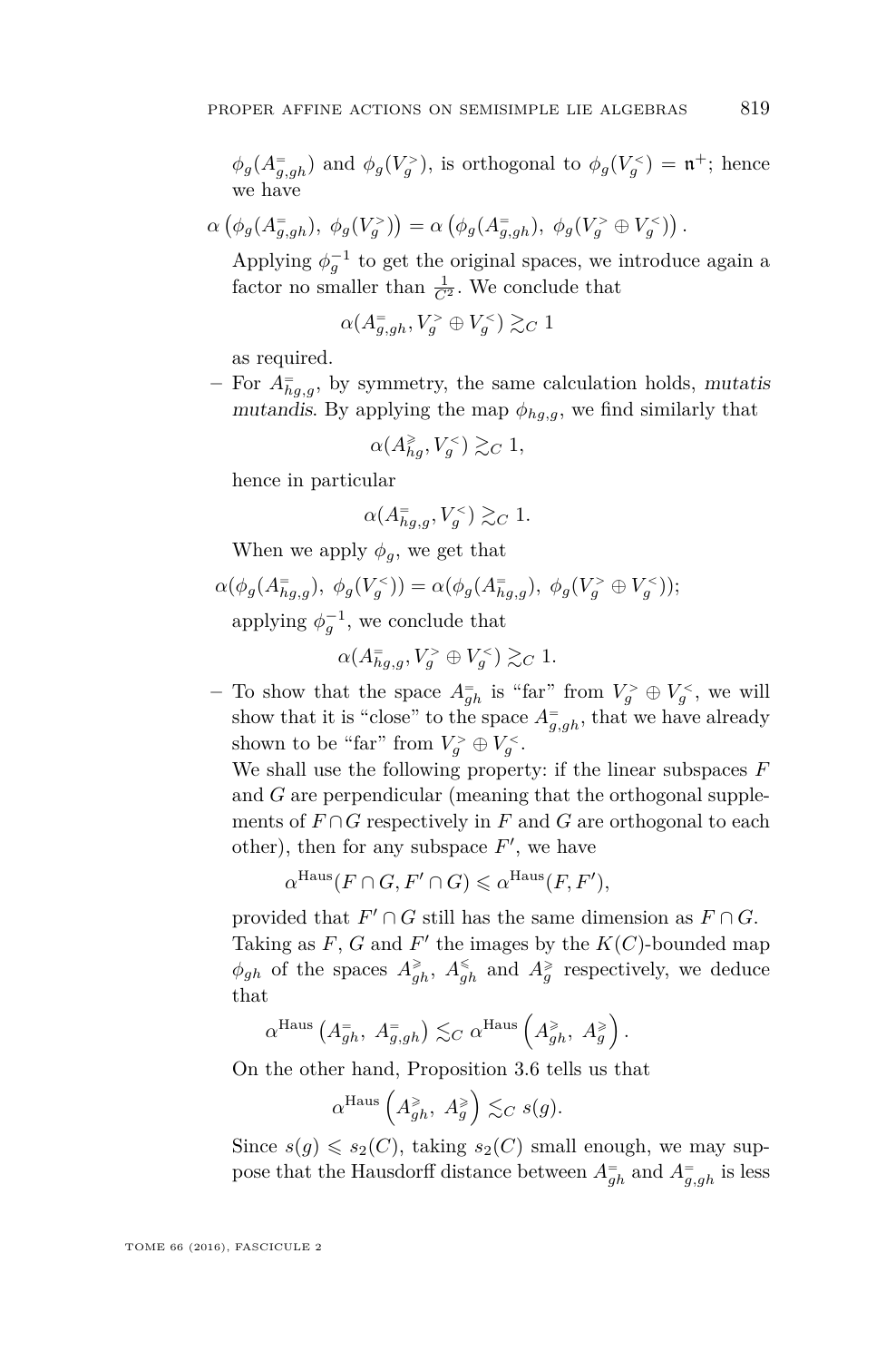than half our lower bound for the minimal distance between  $A_{g,gh}$  and  $V_g^> \oplus V_g^<$ . We conclude that

$$
\alpha(A_{gh}^=,V_g^>\oplus V_g^<)\gtrsim_C 1.
$$

 $-$  To estimate the position of  $A_{hg}^=$ , similarly, we show that it is close to  $A_{hg,g}^{\equiv}$ . We apply the same property as above, taking now as *F*, *G* and *F*<sup> $\prime$ </sup> the images by  $\phi_{hg}$  of  $A_{hg}^{\le}$ ,  $A_{hg}^{\ge}$  and  $A_g^{\le}$ respectively. We deduce that

$$
\alpha^{\text{Haus}}\left(A_{hg}^= , A_{hg,g}^= \right) \lesssim_C \alpha^{\text{Haus}}\left(A_{hg}^{\leq}, A_g^{\leq} \right).
$$

Using once again Proposition [3.6](#page-25-0) and choosing  $s_2(C)$  small enough, we conclude that

$$
\alpha(A_{hg}^=,V_g^>\oplus V_g^<)\gtrsim_C 1.
$$

This shows that all the diagonal arrows in the lower half of the diagram represent *K*(*C*)-bounded bijections.

• The maps  $\overline{P_1}$ ,  $\overline{P_2}$ ,  $\overline{\psi_1}$  and  $\overline{\psi_2}$  from the upper half of the diagram are now compositions of *K*(*C*)-bounded bijections, hence they are themselves bijective and  $K(C)$ -bounded. This completes the proof of Lemma [4.6.](#page-34-0)

Proof of Lemma [4.5.](#page-33-0) — We shall concentrate on the estimate  $\overline{g_{gh}} \approx_C \overline{g_{=}}$ ; the proof of the estimate  $\overline{h_{gh}} \approx_C \overline{h_{=}}$  is analogous.

According to Lemma [2.18,](#page-14-0) the maps  $\overline{\psi_1}$  and  $\overline{\psi_2}$  are quasi-translations. Hence  $\overline{g_{q,qh}}$  is also a quasi-translation.

We would like to pretend that  $\overline{g_{gh}}$  and  $\overline{g_{g,gh}}$  are actually translations. To do that, we modify slightly the upper right-hand corner of Diagram [1.](#page-33-1) We set

$$
\begin{cases} \phi_{hg}':=\ell(\overline{g_{gh}})\circ\phi_{hg}\\ \phi_{hg,g}':=\ell(\overline{g_{g,gh}})\circ\phi_{hg,g}, \end{cases}
$$

where  $\ell$  stands for the linear part as defined in Section [2.7,](#page-18-0) and we define  $\overline{P'_2}, \overline{\psi'_2}, \overline{g'_{gh}}, \overline{g'_{g,gh}}$  so as to make the new diagram commutative (see Dia-gram [2\)](#page-37-0). The factors  $\ell(\overline{g_{gh}})$  and  $\ell(\overline{g_{g,gh}})$  we introduced (the short horizontal arrows in Diagram [2\)](#page-37-0) have norm 1: indeed, being quasi-translations of  $\hat{\mathfrak{l}}$  fixing  $\mathbb{R}_0$ , they are orthogonal linear transformations (by Proposition [2.12\)](#page-11-1). Thus Lemma [4.6](#page-34-0) still holds for Diagram [2;](#page-37-0) but now, the modified maps  $\overline{g'_{gh}}$ and  $\overline{g'_{g,gh}}$  are translations by construction.

We may write:

$$
\overline{g'_{gh}} = (\overline{P_1}^{-1} \circ \overline{g'_{g,gh}} \circ \overline{P_1}) \circ (\overline{P_1}^{-1} \circ \overline{P'_2}).
$$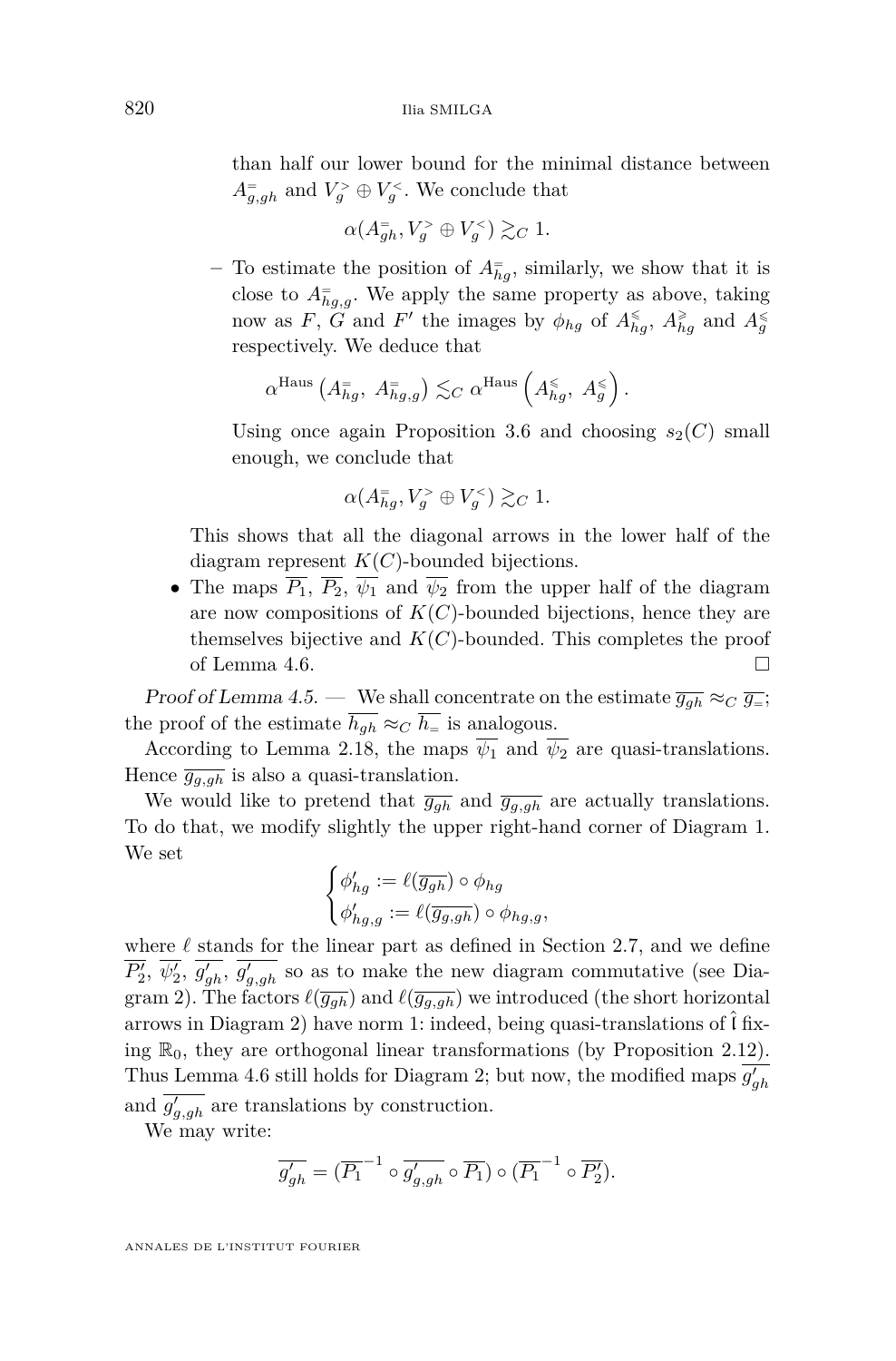

<span id="page-37-0"></span>Diagram 2.

Then, since  $\overline{g'_{gh}}$  and  $\overline{g'_{g,gh}}$  are translations,  $\overline{P_1}^{-1} \circ \overline{P'_2}$  is also a translation. By Lemma [4.6](#page-34-0) (applied to Diagram [2\)](#page-37-0), it is the composition of two  $K(C)$ bounded maps, hence  $K(C)$ -bounded. Thus we have

$$
\overline{g'_{gh}} \approx_C \overline{P_1}^{-1} \circ \overline{g'_{g,gh}} \circ \overline{P_1}.
$$

Since  $\ell(\overline{g_{gh}})$ ,  $\ell(\overline{g_{g,gh}})$ ,  $\overline{\psi_1}$  and  $\overline{\psi_2}$  are  $K(C)$ -bounded quasi-translations,  $\overline{g_{gh}}$  is  $K(C)$ -almost equivalent to  $\overline{g'_{gh}}$  and  $\overline{g_{=}}$  is  $K(C)$ -almost equivalent to  $\overline{g}'_{g,gh}$ . It remains to check that the map  $\overline{g}'_{g,gh}$  is  $K(C)$ -almost equivalent to its conjugate  $\overline{P_1}^{-1} \circ \overline{g'_{g,gh}} \circ \overline{P_1}$ .

This follows from Lemma [4.7](#page-38-0) below. Indeed, let us call  $\overline{P_1''}$  the quasi-translation constructed in Lemma [4.7.](#page-38-0) Let  $v \in I$  be the translation vector of  $\overline{g'_{g,gh}}$ , so that

$$
\overline{g'_{g, gh}} = \tau_v.
$$

TOME 66 (2016), FASCICULE 2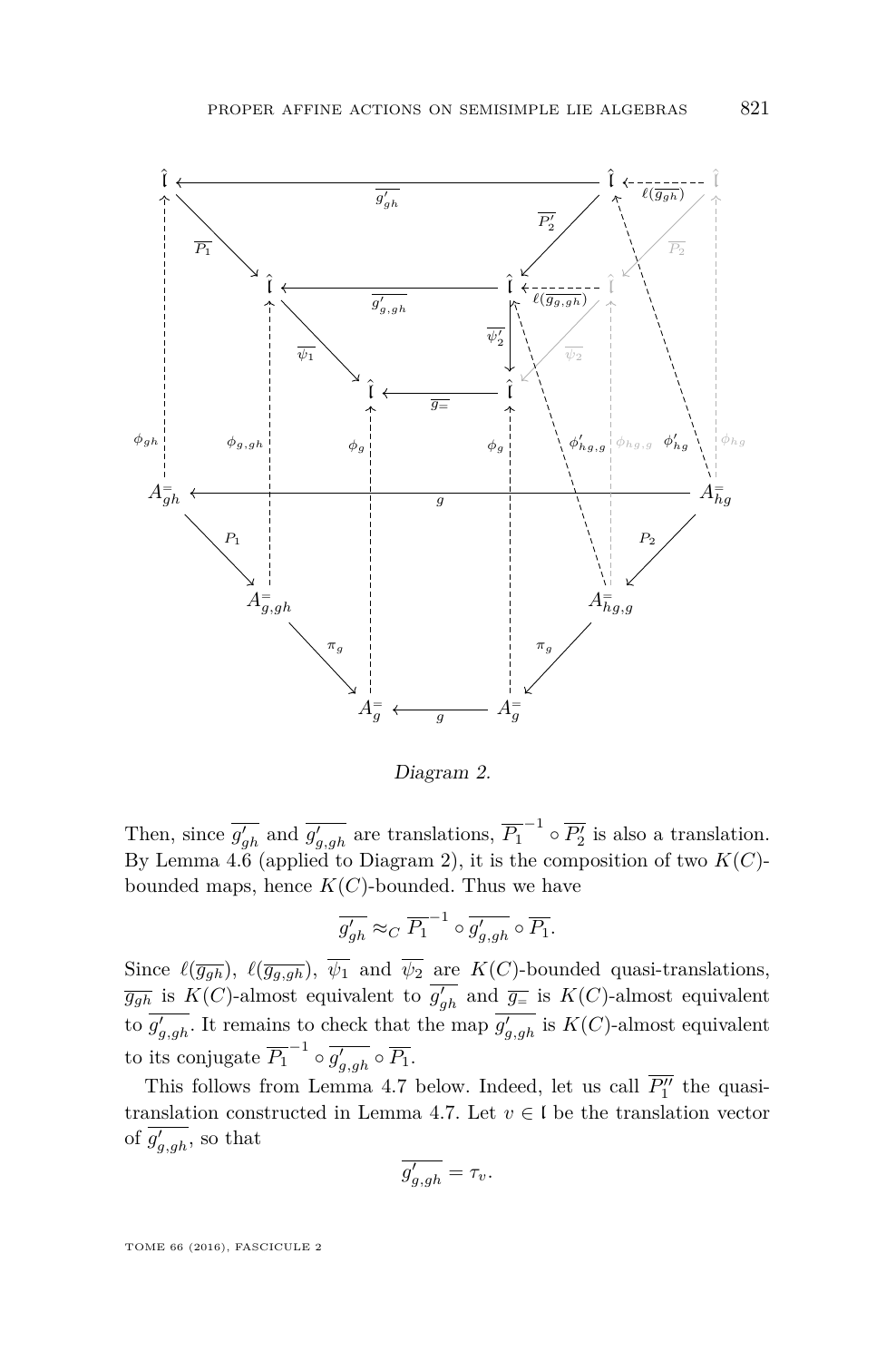Then we have

$$
\left\| \overline{P_1}^{-1} \circ \overline{g'_{g,gh}} \circ \overline{P_1} - \overline{P_1''}^{-1} \circ \overline{g'_{g,gh}} \circ \overline{P_1''} \right\| = \left\| \tau_{\overline{P_1}^{-1}(v)} - \tau_{\overline{P_1''}^{-1}(v)} \right\|.
$$

Keep in mind that, for any vector *u*, while we call the map  $\tau_u$  a "translation", it is actually a transvection; so its norm  $\|\tau_u\|$  is equal to the norm of the matrix  $\begin{bmatrix} \mathrm{Id} & \|u\| \\ 0 & 1 \end{bmatrix}$ . In particular we have  $||u|| \le ||\tau_u|| \le ||u|| + 1$ . It follows that

$$
\left\|\tau_{\overline{P_1}}^{-1}(v) - \tau_{\overline{P_1''}}^{-1}(v)\right\| \leq \left\|\overline{P_1}^{-1}(v) - \overline{P_1''}^{-1}(v)\right\| + 1
$$
  

$$
\leq \left\|\left(\overline{P_1}^{-1} - \overline{P_1''}^{-1}\right)\right\|_{\mathfrak{l}} \|v\| + 1
$$

 $(\text{as } v \in \mathfrak{l}).$ 

Now by Proposition [2.12,](#page-11-1) we know that the quasi-translation  $\overline{P_1''}$  restricted to  $\mathfrak l$  is an element of the group  $D$ ; since it is compact, the map  $\rho \mapsto \rho^{-1}$  is Lipschitz-continuous on that group. Then we may deduce from Lemma [4.7](#page-38-0) that

$$
\left\| \left( \overline{P_1}^{-1} - \overline{P_1''}^{-1} \right) \right|_1 \leq C s(\ell(g)).
$$

On the other hand, we have  $||v|| \le ||\tau_v|| = \left\|\overline{g'_{g,gh}}\right\|$  $\Big\| \lesssim_C \Big\| g|_{A_g^=}$  $\|\,\$  since  $\overline{g'_{g,gh}}\$ is the composition of  $g|_{A_g^-}$  with several  $K(C)$ -bounded maps. It follows that

$$
\left\| \overline{P_1}^{-1} \circ \overline{g'_{g,gh}} \circ \overline{P_1} - \overline{P''_1}^{-1} \circ \overline{g'_{g,gh}} \circ \overline{P''_1} \right\| \lesssim_C s(\ell(g)) \left\| g \right\|_{A_{\overline{g}}} \right\| + 1.
$$

By Lemma [2.25](#page-19-0) (iii), we have  $s(\ell(g))$   $||g||_{A_{\overline{g}}}$  $\left\| \leq_C s(g)$ ; and we know that  $s(q) \leq 1$ . Finally we get

$$
\left\| \overline{P_1}^{-1} \circ \overline{g'_{g, gh}} \circ \overline{P_1} - \overline{P_1''}^{-1} \circ \overline{g'_{g, gh}} \circ \overline{P_1''} \right\| \lesssim_C 1.
$$

To complete the proof of Lemma [4.5,](#page-33-0) and hence also the proof of Proposi-tion [4.1,](#page-30-0) it remains only to prove Lemma [4.7.](#page-38-0)  $\Box$ 

<span id="page-38-0"></span>LEMMA 4.7. — The linear part of the map  $\overline{P_1}$  is "almost" a quasitranslation. More precisely, there is a quasi-translation  $\overline{P_1''}$  such that

$$
\left\| \left( \overline{P_1} - \overline{P_1''} \right) \right|_{\mathfrak{l}} \right\| \lesssim_C s(\ell(g)).
$$

Recall that  $\ell(g)$  is the map with the same linear part as  $g$ , but with no translation part: see subsection [2.7.](#page-18-0) We use the double prime because the relationship between  $\overline{P_1''}$  and  $\overline{P_1}$  is not the same as the relationship between  $\overline{P'_2}$  and  $\overline{P_2}$ .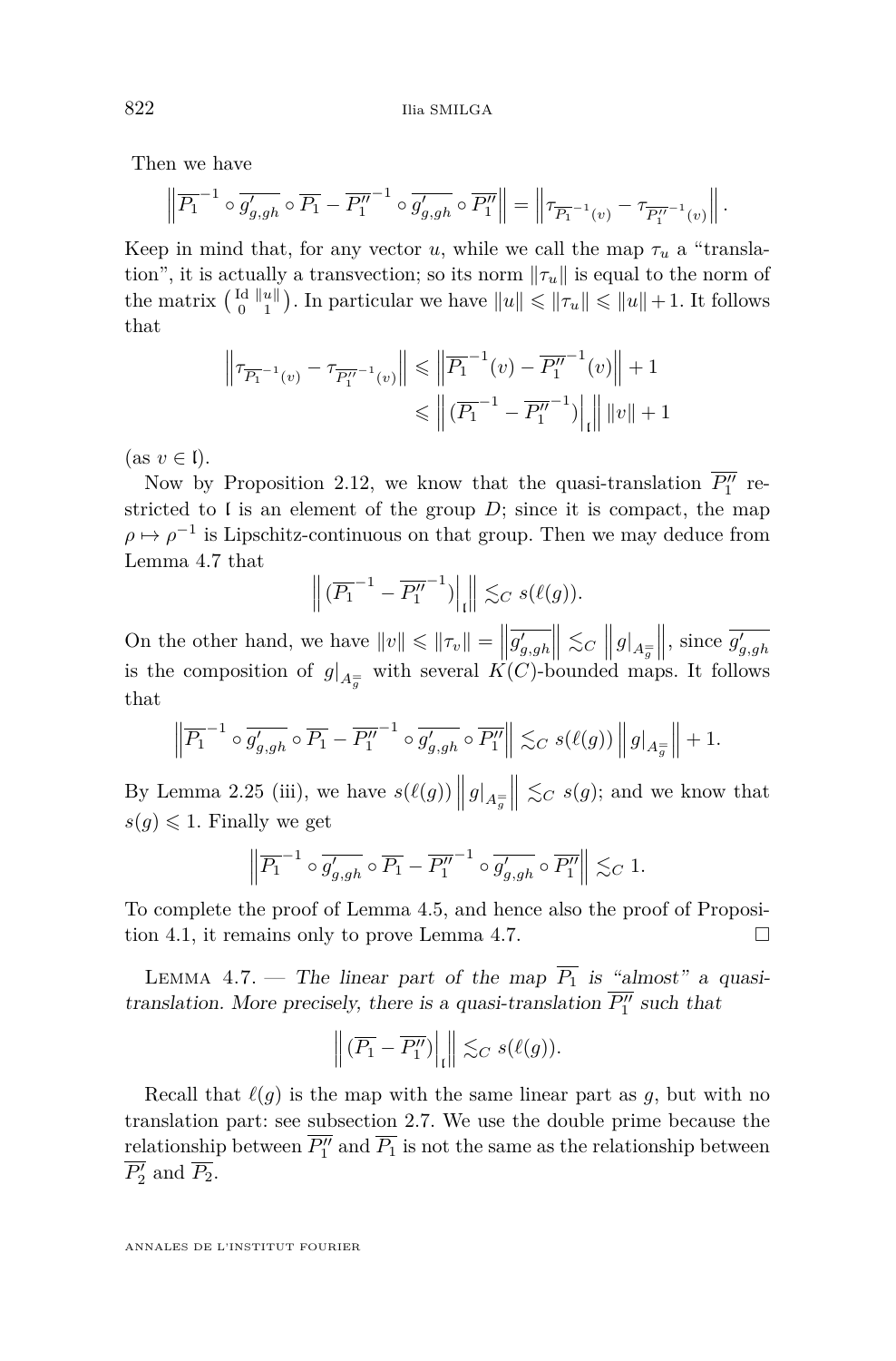*Proof.* — Let  $P''_1: A_{gh}^- \to A_{g,gh}^-$  be the projection parallel to  $V_{gh}^{\lt}$  (recall that  $P_1$ , by contrast, was along  $V_g^> \oplus V_g^<$ ); we set  $\overline{P_1''} := \phi_{g,gh} \circ P_1'' \circ \phi_{gh}^{-1}$ the corresponding endomorphism of  $\hat{\mathfrak{l}}$ . Then by Lemma [2.18,](#page-14-0)  $\overline{P''_1}$  is a quasitranslation.

We need to show that for any  $x \in I$ , we have

$$
\|\overline{P_1}(x) - \overline{P''_1}(x)\| \lesssim_C s(\ell(g)) \|x\|.
$$

By Remark [4.2,](#page-30-2) this is true iff for any  $x \in V_{gh}^-$ , we have

$$
||P_1(x) - P_1''(x)|| \lesssim_C s(\ell(g)) ||x||.
$$

Take any  $x \in V_{gh}^-$ . Let us decompose it in two ways:

$$
x =: \underbrace{x_1}_{\in V_{g,gh}^-} + \underbrace{x_2}_{\in V_g^-} + \underbrace{x_3}_{\in V_g^-} + \underbrace{x_2}_{\in V_g^0}
$$
  
=: 
$$
\underbrace{x_1'}_{\in V_{g,gh}^-} + \underbrace{x_2'}_{\in V_{gh}^-}
$$

so that  $x_1 = P_1(x)$  and  $x'_1 = P''_1(x)$ . Our first goal is to establish the estimate [\(4.1\)](#page-39-0) below. Roughly, the idea is that since  $x \in V_{gh}^- \subset V_{gh}^{\ge}$ , and since the latter subspace is "close" to  $V_g^{\geq} = V_{g,gh} = V_g^{\geq}$ , the component  $x_2$ is "small".

More precisely,  $x_2$  is the image of  $x$  by the projection onto  $V_g^<$  parallel to  $V_g^{\geq}$ ; hence  $\phi_g(x_2)$  is the image of  $\phi_g(x)$  by the projection onto  $\mathfrak{n}^-$  parallel to p <sup>+</sup>, which is an orthogonal projection. It follows that

$$
\frac{\|\phi_g(x_2)\|}{\|\phi_g(x)\|} = \sin \alpha \left(\phi_g(x), \mathfrak{p}^+\right)
$$
  
\$\leq \alpha \left(\phi\_g(x), \mathfrak{p}^+\right)\$  
\$\leq \alpha^{\text{Haus}}\left(\phi\_g(V\_{gh}^{\geq}), \phi\_g(V\_g^{\geq})\right)\$.

Since *g* is *C*-non-degenerate, using Lemma [2.20](#page-17-0) we get

<span id="page-39-0"></span>
$$
||x_2|| \lesssim_C \alpha^{\rm Haus} (V_{gh}^\geqslant, V_g^\geqslant) ||x||.
$$

From Corollary [3.7,](#page-25-1) it follows that

(4.1) 
$$
||x_2|| \lesssim_C s(\ell(g)) ||x||.
$$

On the other hand, we have:

$$
x_2=\underbrace{(x_1'-x_1)}_{\in V_{g,gh}^-}-\underbrace{x_3}_{\in V_g^>}+\underbrace{x_2'}_{\in V_{gh}^<}.
$$

TOME 66 (2016), FASCICULE 2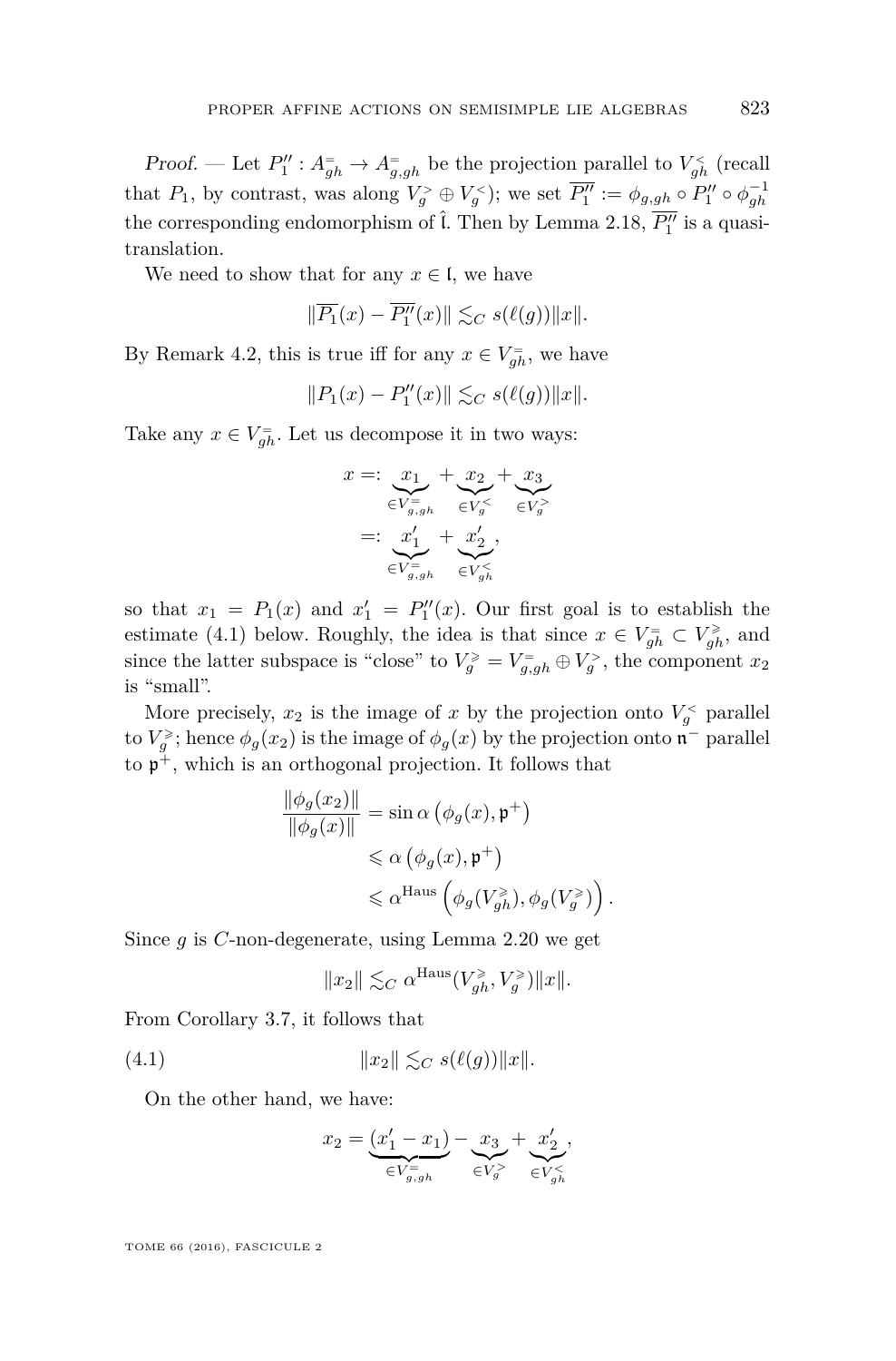hence

$$
\|\phi_{g,gh}(x_2)\|^2 = \|\phi_{g,gh}(x_1' - x_1)\|^2 + \|\phi_{g,gh}(x_3)\|^2 + \|\phi_{g,gh}(x_2')\|^2
$$

and in particular

$$
\|\phi_{g,gh}(x_1' - x_1)\| \le \|\phi_{g,gh}(x_2)\|.
$$

Since  $(A_g^{\geq}, A_{gh}^{\leq})$  is 2*C*-non-degenerate (Remark [4.2\)](#page-30-2), it follows that

 $(4.2)$   $||x$  $\|x_1 - x_1\| \lesssim_C \|x_2\|.$ 

Combining this with [\(4.1\)](#page-39-0), we get

$$
||x'_1 - x_1|| \lesssim_C s(\ell(g)) ||x||;
$$

Lemma [4.7,](#page-38-0) and therefore Lemma [4.5](#page-33-0) and Proposition [4.1,](#page-30-0) are now proved. П

#### **5. Margulis invariants of words**

<span id="page-40-0"></span>We have already studied how contraction strengths (Proposition [3.6\)](#page-25-0) and Margulis invariants (Proposition [4.1\)](#page-30-0) behave when we take the product of two R-regular, *C*-non-degenerate, sufficiently contracting maps. The goal of this section is to generalize these results to words of arbitrary length on a given set of generators.

DEFINITION 5.1. — Take *k* generators  $q_1, \ldots, q_k$ . Consider a word  $q =$  $g_{i_1}^{\sigma_1} \cdots g_{i_l}^{\sigma_l}$  of length  $l \geqslant 1$  on these generators and their inverses (for every *m* we have  $1 \leq i_m \leq k$  and  $\sigma_m = \pm 1$ ). We say that *g* is reduced if for every *m* such that  $1 \leq m \leq l-1$ , we have  $(i_{m+1}, \sigma_{m+1}) \neq (i_m, -\sigma_m)$ . We say that *g* is cyclically reduced if it is reduced and also satisfies  $(i_1, \sigma_1) \neq (i_l, -\sigma_l)$ .

<span id="page-40-1"></span>PROPOSITION 5.2. — For every  $C \geq 1$ , there is a positive constant  $s_3(C) \leq 1$  with the following property. Take any family of maps  $g_1, \ldots, g_k \in$  $G \ltimes \mathfrak{g}$  satisfying the following hypotheses:

- (H1) Every  $g_i$  is  $\mathbb{R}$ -regular.
- (H2) Any pair taken among the maps  $\{g_1, \ldots, g_k, g_1^{-1}, \ldots, g_{k}^{-1}\}\$  is *C*-non-degenerate, except of course if it has the form  $(g_i, g_i^{-1})$  for some *i*.
- (H3) For every *i*, we have  $s(g_i) \leq s_3(C)$  and  $s(g_i^{-1}) \leq s_3(C)$ .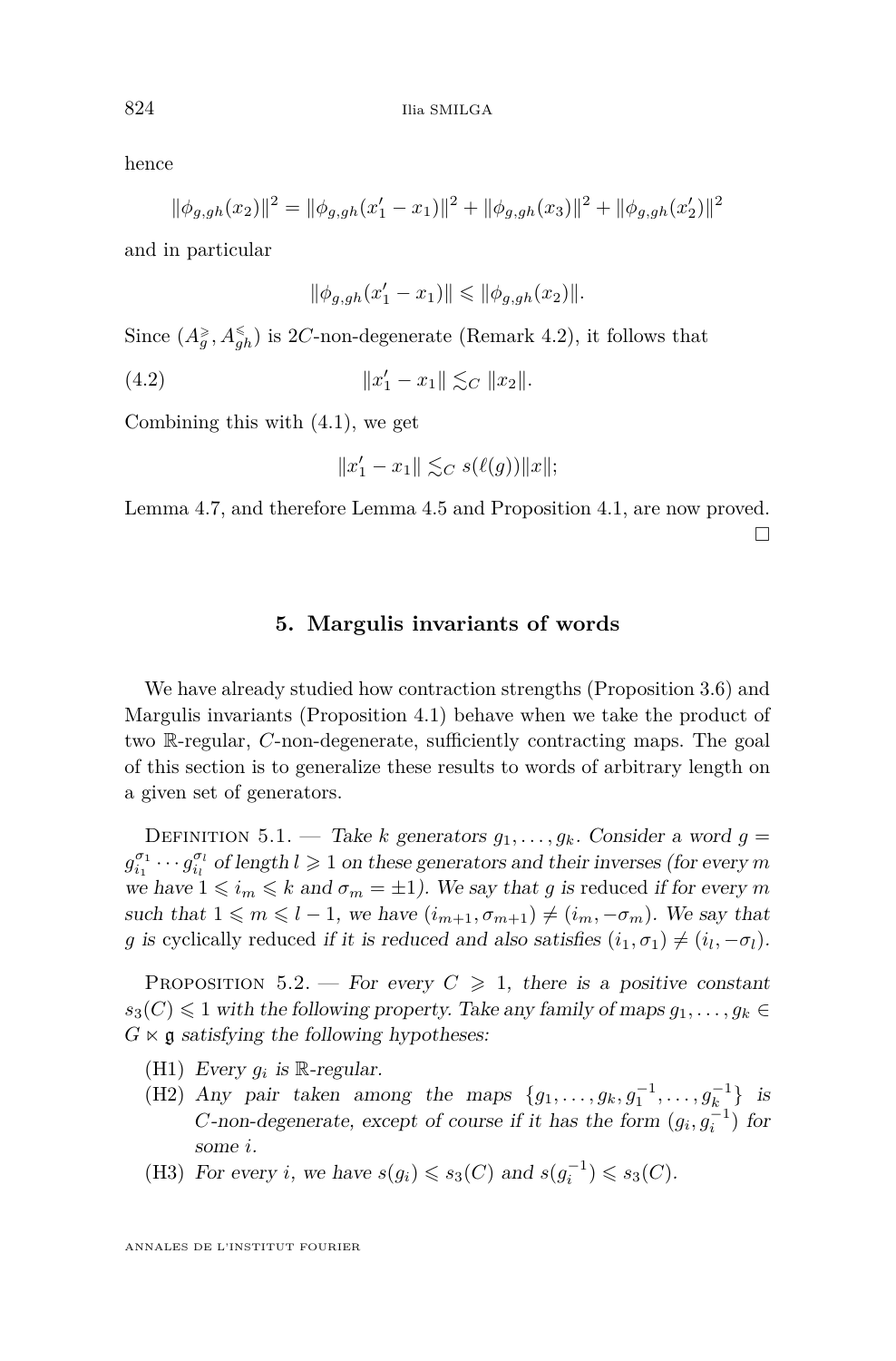Take any nonempty cyclically reduced word  $g = g_{i_1}^{\sigma_1} \cdots g_{i_l}^{\sigma_l}$  (where we have  $1 \leq i_m \leq k$  and  $\sigma_m = \pm 1$  for every *m*). Then *g* is R-regular, 2*C*-nondegenerate, and we have

$$
\left\| M(g) - \sum_{m=1}^{l} M(g_{i_m}^{\sigma_m}) \right\| \leq l \mu(2C)
$$

(where  $\mu(2C)$  is the constant introduced in Proposition [4.1\)](#page-30-0).

The proof proceeds of course by induction, with Proposition [3.6](#page-25-0) and Proposition [4.1](#page-30-0) providing the induction step; however, there is a subtlety. When we suppose that the pair  $(g, h)$  is *C*-non-degenerate, we can only conclude that *gh* is 2*C*-non-degenerate; this would break the induction if we used a direct approach. To guarantee 2*C*-non-degeneracy for all words, we must use the fact that the contraction strength of *g* grows exponentially with its length, so that the (Hausdorff) distance between  $A_g^{\geqslant}$  and  $A_{g_{i_1}}^{\geqslant}$  is in fact a sum of exponentially diminishing increments and remains bounded. To take this into account, we shall prove by induction a series of slightly more complicated statements.

Proof. — Let us fix  $C \geq 1$ , a positive constant  $s_3(C) \leq 1$  to be determined in the course of the proof, and a family  $q_1, \ldots, q_k$  satisfying the hypotheses (H1), (H2) and (H3). We will show by induction on  $\max(l, l')$ that whenever we take a nonempty cyclically reduced word  $g = g_{i_1}^{\sigma_1} \cdots g_{i_l}^{\sigma_l}$ , we have the following properties:

(i) The map  $g$  is R-regular.

(ii) 
$$
\begin{cases} \alpha^{\text{Haus}}\left(A_g^{\geqslant}, A_{g_{i_1}^s}^{\geqslant} \right) \lesssim_C 2 \left(1 - 2^{-(l-1)}\right) s_3(C) \\ \alpha^{\text{Haus}}\left(A_g^{\leqslant}, A_{g_{i_l}^s}^{\leqslant} \right) \lesssim_C 2 \left(1 - 2^{-(l-1)}\right) s_3(C). \end{cases}
$$

(iii) 
$$
s(g) \leq 2^{-(l-1)} s_3(C)
$$
.

(iv) 
$$
\left\| M(g) - \sum_{m=1}^{l} M(g_{i_m}^{\sigma_m}) \right\| \leq (l-1)\mu(2C).
$$

(v) If  $h = g_{i'_1}^{\sigma'_1} \cdots g_{i'_{l'}}^{\sigma'_{l'}}$  is another nonempty cyclically reduced word such that *gh* is also cyclically reduced, the pair (*g, h*) is 2*C*-nondegenerate.

In particular, the properties (i), (iv) and (v) imply the Proposition.

Indeed, all five statements are true for  $l = 1$  (and  $l' = 1$ ). Now let  $l \geqslant 2$ , and suppose that statements (i) through (v) are true for all cyclically

TOME 66 (2016), FASCICULE 2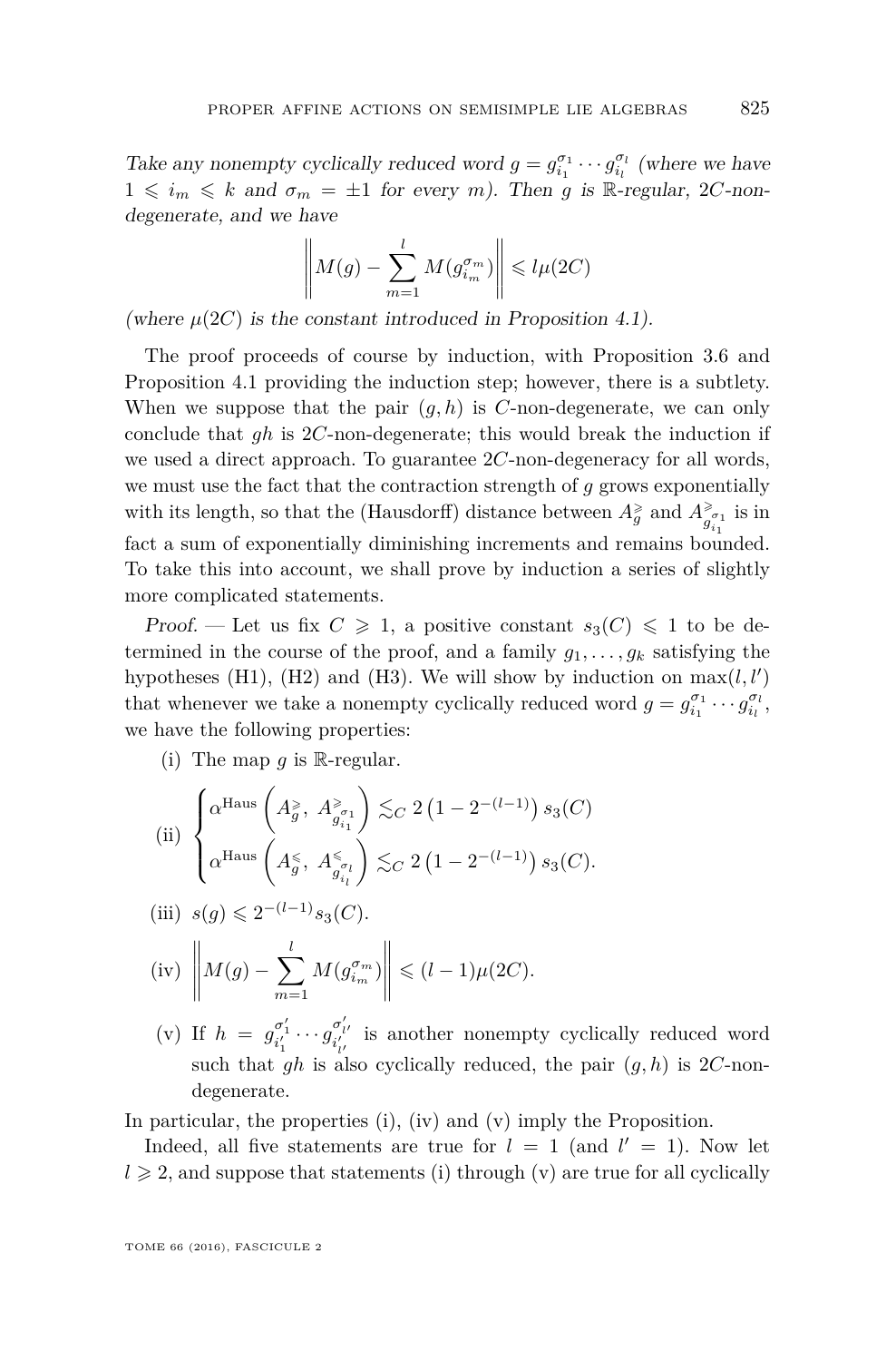reduced words of length  $m$  with  $1 \leqslant m \leqslant l - 1$ . Take any cyclically reduced word  $g = g_{i_1}^{\sigma_1} \cdots g_{i_l}^{\sigma_l}$ . Then we claim that it is possible to decompose *g* into two cyclically reduced subwords

$$
g' := g_{i_1}^{\sigma_1} \cdots g_{i_m}^{\sigma_m} \quad \text{and} \quad g'' := g_{i_{m+1}}^{\sigma_{m+1}} \cdots g_{i_l}^{\sigma_l},
$$

both nonempty (that is,  $0 < m < l$ ).

Indeed, suppose the contrary: suppose that for every such *m*, we have

$$
(i_m, \sigma_m) = (i_1, -\sigma_1)
$$
 or  $(i_{m+1}, \sigma_{m+1}) = (i_l, -\sigma_l)$ .

Let us show, by induction on *m*, that the first condition always fails, hence the second always holds. For  $m = 1$ , this is obvious. Suppose we know it for  $m-1$ ; then we have

$$
(i_m, \sigma_m) = (i_l, -\sigma_l) = (i_2, \sigma_2) \neq (i_1, -\sigma_1)
$$

because the word is reduced. Now taking  $m = l - 1$ , we get a contradiction.

By induction hypotheses (i) and (v),  $g'$  and  $g''$  are R-regular and form a 2*C*-non-degenerate pair; by induction hypothesis (iii), we have  $s(g') \leq$  $2^{-(m-1)}s_3(C) \leqslant s_3(C)$  and we may suppose that  $s_3(C) \leqslant s_1(2C)$  (similarly for  $g'^{-1}$ ,  $g''$ ,  $g''^{-1}$ ). Thus the pair  $(g', g'')$  satisfies Proposition [3.6](#page-25-0) (with constant  $2C$ ). Let us show that *g* satisfies the properties (i) through (v).

- The property (i) (that *<sup>g</sup>* is <sup>R</sup>-regular) is a direct consequence of Proposition [3.6.](#page-25-0)
- Let us check the property (iii). From Proposition [3.6](#page-25-0) (ii), it follows that  $s(g) \lesssim_C s(g')s(g'')$ ; we then have, by induction hypothesis (iii):

$$
s(g) \lesssim_C \left( 2^{-(m-1)} s_3(C) \right) \left( 2^{-(l-m-1)} s_3(C) \right)
$$
  
=  $s_3(C) \left( 2^{-(l-2)} s_3(C) \right)$ .

If we take  $s_3(C)$  sufficiently small, we get

$$
s(g) \leqslant 2^{-(l-1)} s_3(C).
$$

• Now we check (ii); it is enough to check the first inequality (the second one follows by substituting  $g^{-1}$ .) Remember that  $\alpha^{\text{Haus}}$  is a metric on the set of all vector subspaces of  $\hat{g}$ , so we have

$$
\alpha^{\text{Haus}}\left(A_g^{\geqslant},\ A_{g_{i_1}^{\sigma_1}}^{\geqslant}\right)\ \leqslant\ \alpha^{\text{Haus}}\left(A_g^{\geqslant},\ A_{g'}^{\geqslant}\right)+\alpha^{\text{Haus}}\left(A_{g'}^{\geqslant},\ A_{g_{i_1}^{\sigma_1}}^{\geqslant}\right).
$$

Estimating the first term by Proposition [3.6](#page-25-0) (i) and the second term by induction hypothesis (ii), we get:

$$
\alpha^{\text{Haus}}\left(A_g^{\ge}, A_{g_{i_1}}^{\ge} \right) \lesssim_C s(g') + 2\left(1 - 2^{-(m-1)}\right)s_3(C).
$$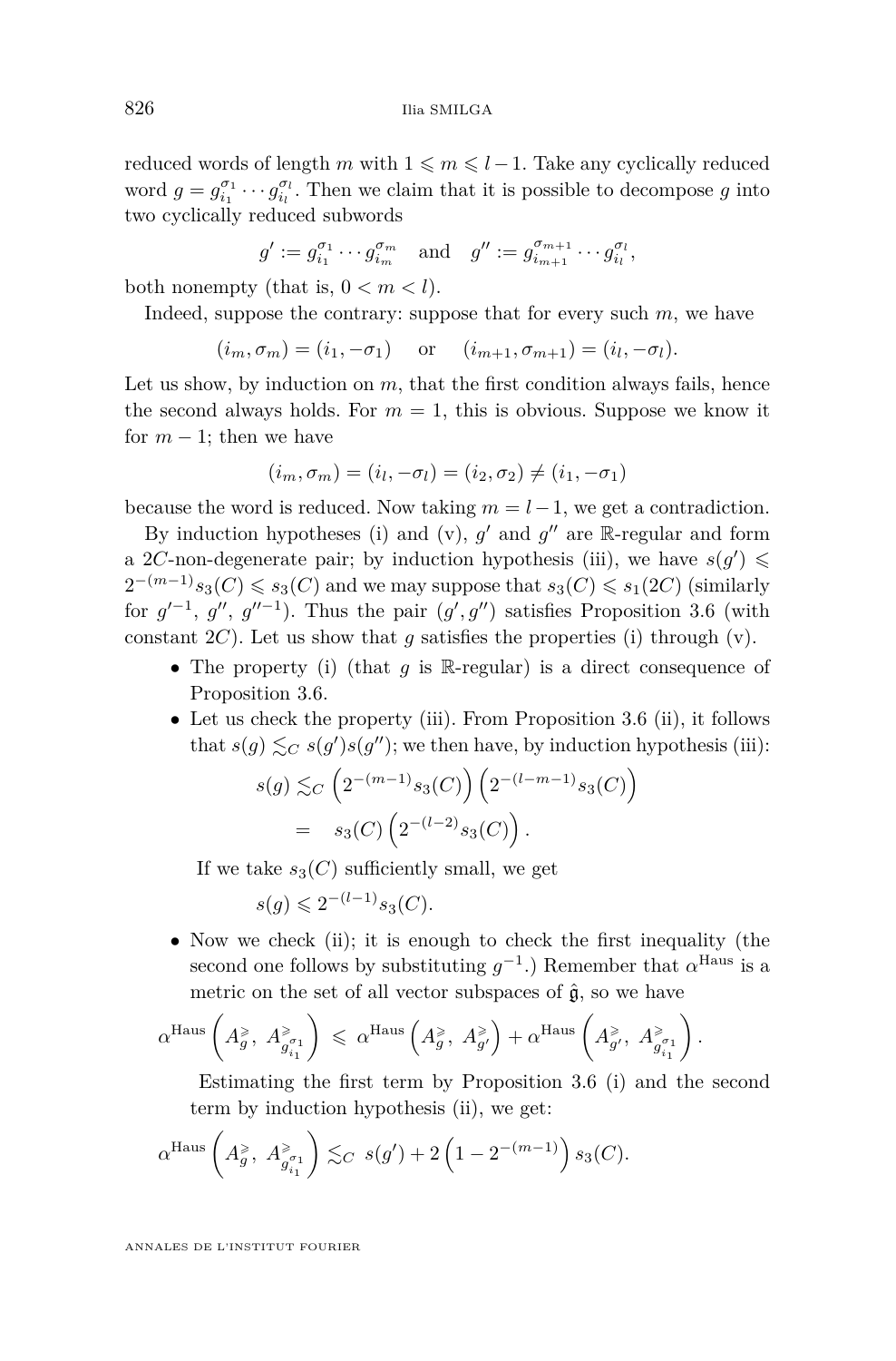Now by induction hypothesis (iii) we have  $s(g') \leq 2^{-(m-1)}s_3(C)$ , hence

$$
\alpha^{\text{Haus}}\left(A_g^{\geqslant}, A_{g_{i_1}^{\sigma_1}}^{\geqslant}\right) \lesssim_C 2^{-(m-1)} s_3(C) + 2\left(1 - 2^{-(m-1)}\right) s_3(C)
$$
  
= 2\left(1 - 2^{-m}\right) s\_3(C)  

$$
\leq 2\left(1 - 2^{-(l-1)}\right) s_3(C),
$$

since  $m \leq l - 1$ . (Here the implicit multiplicative constant is the same as in Proposition [3.6](#page-25-0) (i), and does not change after the induction step.)

• Next we check (iv). By induction hypothesis (iv), we have

$$
\left\{ \left\| M(g') - \sum_{p=1}^{m} M(g_{i_p}^{\sigma_p}) \right\| \leq (m-1)\mu(2C)
$$
  

$$
\left\| M(g'') - \sum_{p=m+1}^{l} M(g_{i_p}^{\sigma_p}) \right\| \leq (l-m-1)\mu(2C).
$$

If we take  $s_3(C) \le s_2(2C)$ , then *g*' and *g*" satisfy Proposition [4.1,](#page-30-0) hence

$$
||M(g) - M(g') - M(g'')|| \le \mu(2C).
$$

Adding these three inequalities together, we get the desired conclusion.

• It remains to check (v): let  $h = g_{i'_1}^{\sigma'_1} \cdots g_{i'_{l'}}^{\sigma'_{l'}}$  be another cyclically reduced word (with  $1 \leq l' \leq l$ ) such that  $gh$  is also cyclically reduced. We need to check that the four pairs  $(A_g^{\geq}, A_g^{\leq}), (A_g^{\geq}, A_h^{\leq}), (A_h^{\geq}, A_g^{\leq})$ and  $(A_h^{\geq}, A_h^{\leq})$  are 2*C*-non-degenerate. This follows by Lemma [3.9](#page-28-0) from the property (ii) (applied to both *g* and *h*) and from the hypothesis (H2), provided we take  $s_3(C)$  small enough.

#### **6. Construction of the group**

<span id="page-43-0"></span>We now show (Lemma [6.1\)](#page-44-0) that if we take a group generated by a family of R-regular, *C*-non-degenerate, sufficiently contracting maps with suitable Margulis invariants, it satisfies all of the conclusions of the Main Theorem, except Zariski-density. We then exhibit such a group that is also Zariskidense (and thus prove the Main Theorem).

Recall (from Section [4\)](#page-30-1) that  $w_0$  is some element of *G* with the property that  $w_0(\mathfrak{p}^+, \mathfrak{p}^-) = (\mathfrak{p}^-, \mathfrak{p}^+)$ . Note that there is a nonzero vector  $v \in \mathfrak{z}$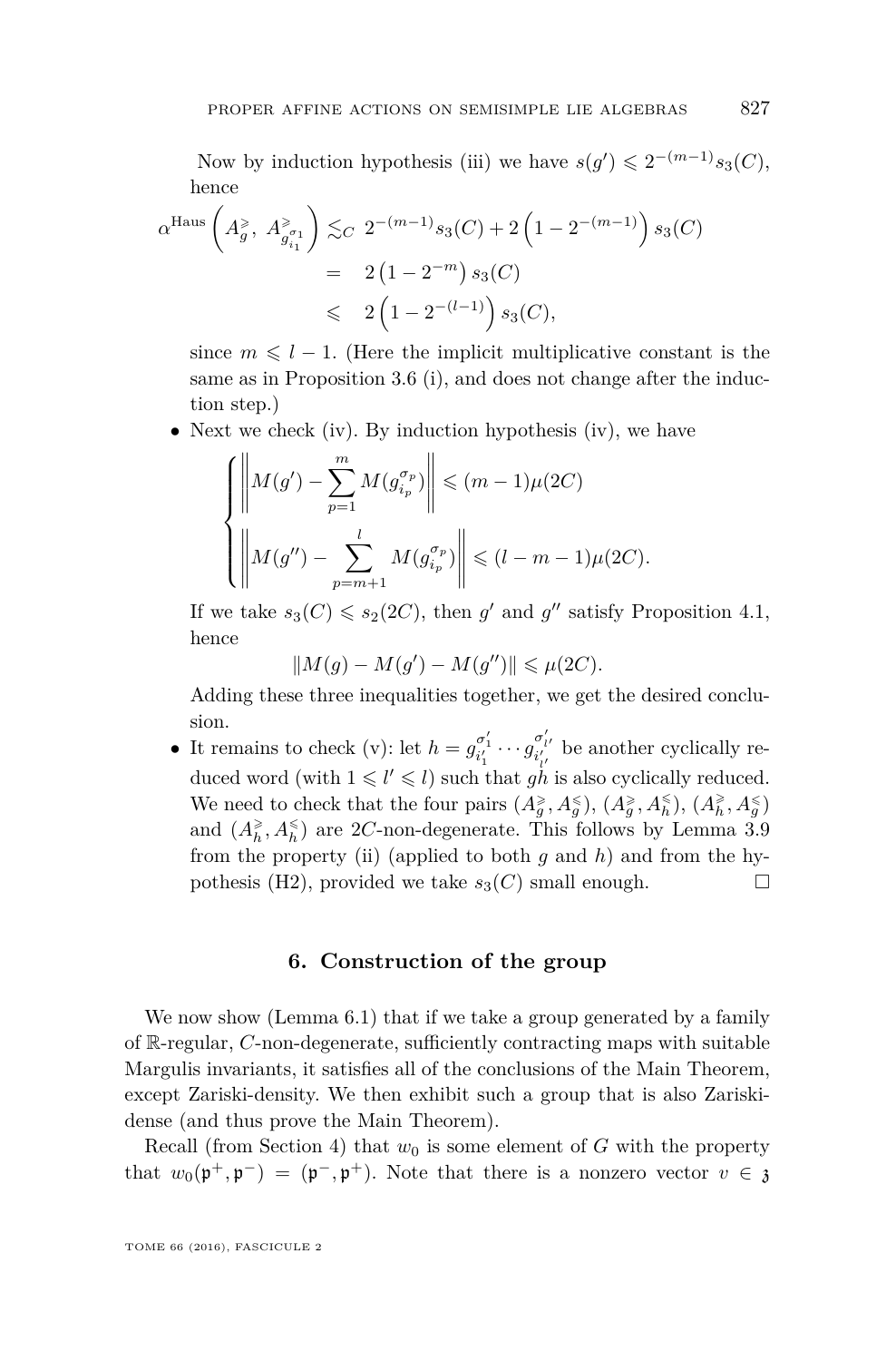that is fixed by  $-w_0$ . Indeed,  $w_0$  normalizes the space  $\mathfrak{p}^+ \cap \mathfrak{p}^- = \mathfrak{l}$ ; hence it normalizes its split center  $a$ . Since  $w_0$  exchanges positive and negative roots, the open Weyl chamber  $\mathfrak{a}^+$  is stable by the involution  $-w_0$ . Since  $\mathfrak{a}^+$  is a convex set, we may take  $v = v' - w_0(v')$  for any  $v'$  in  $\mathfrak{a}^+$ . Then we have indeed  $v \neq 0, v \in \mathfrak{a} \subset \mathfrak{z}$  and  $-w_0(v) = v$ .

From now on, we fix a vector  $M_0$  collinear to *v* and such that  $||M_0|| =$  $2\mu(2C)$ .

<span id="page-44-0"></span>LEMMA 6.1. — Take any family  $g_1, \ldots, g_k \in G \ltimes \mathfrak{g}$  satisfying the hypotheses (H1), (H2) and (H3) from Proposition [5.2,](#page-40-1) and also the additional condition

(H4) For every *i*,  $M(q_i) = M_0$ .

Then these maps generate a free group acting properly discontinuously on the affine space  $g_{\text{Aff}}$ .

 $Proof.$  — To show that the group is free, simply remark that any nonempty reduced word on the  $g_i^{\pm 1}$  is conjugate to some cyclically reduced word, which, by Proposition [5.2,](#page-40-1) is R-regular and in particular different from the identity.

To show proper discontinuity, the first step is to prove the inequality [\(6.1\)](#page-44-1) below, which says that cyclically reduced elements of the group have Margulis invariants that grow unboundedly. Take any cyclically reduced word  $g = g_{i_1}^{\sigma_1} \cdots g_{i_l}^{\sigma_l}$ . Then from Proposition [5.2,](#page-40-1) it follows that

$$
||M(g)|| \ge \left\| \sum_{m=1}^{l} M(g_{i_m}^{\sigma_m}) \right\| - l\mu(2C).
$$

On the other hand, we know that for every *i* and  $\sigma$ , we have

$$
M(g_i^{\sigma}) = M_0.
$$

Indeed if  $\sigma = +1$ , this is true by hypothesis; if  $\sigma = -1$ , we have

<span id="page-44-1"></span>
$$
M(g_i^{-1}) = -w_0(M(g_i)) = -w_0(M_0) = M_0,
$$

by Proposition [4.1](#page-30-0) (i) and by definition of  $M_0$ . We conclude that

(6.1) 
$$
||M(g)|| \ge ||lM_0|| - l\mu(2C)
$$

$$
= 2l\mu(2C) - l\mu(2C)
$$

$$
= l\mu(2C).
$$

Now let  $K$  be any compact subset of the affine space  $\mathfrak{g}_{\text{Aff}}$ , and suppose that *g* is any reduced (not necessarily cyclically reduced) word on the  $g_i^{\pm 1}$ . We need to show that when *g* is sufficiently long, we have  $g(K) \cap K = \emptyset$ .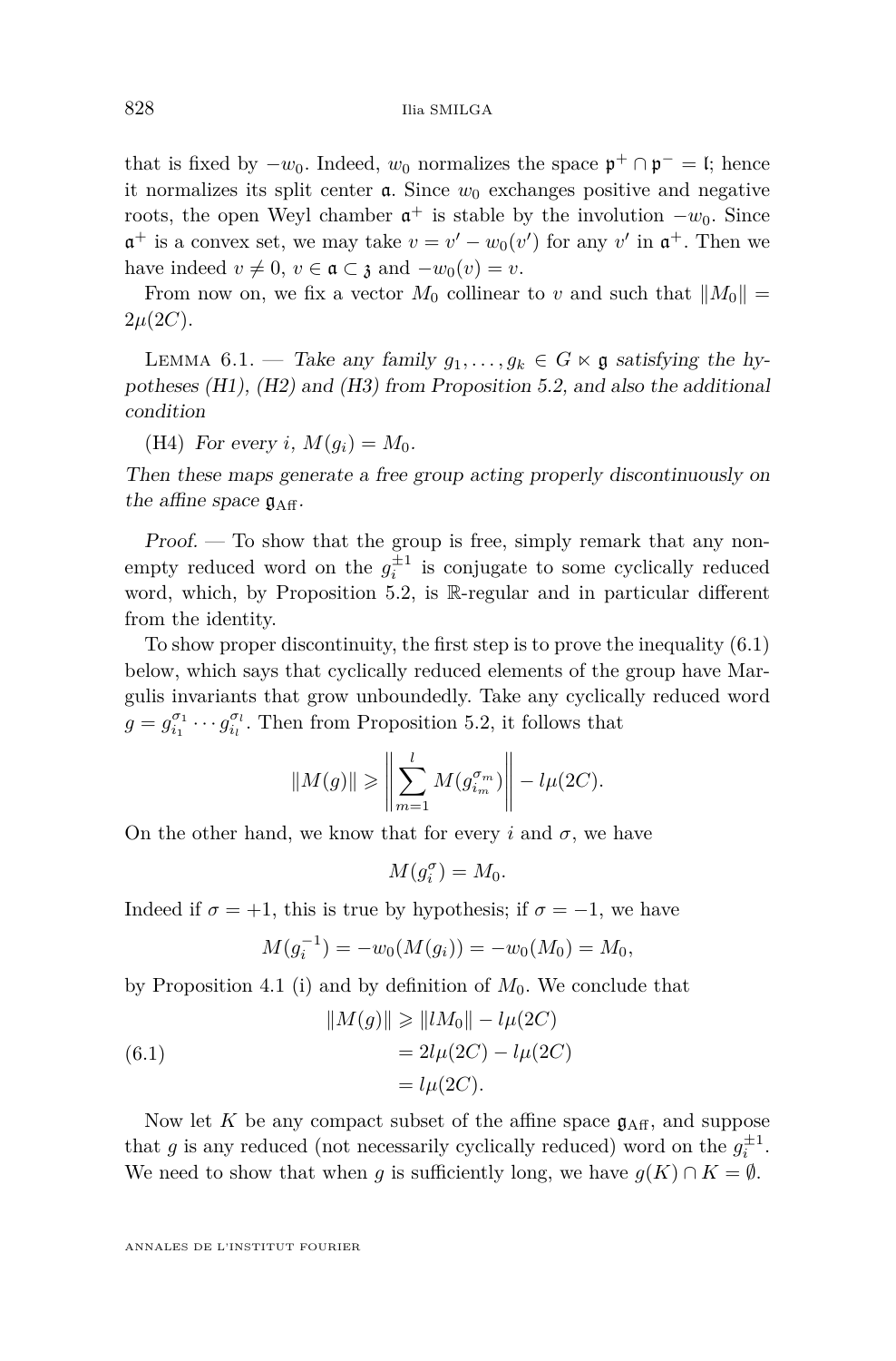Note first that it is always possible to find an index *i* and a sign  $\sigma$  such that  $g_i^{\sigma} g$  is cyclically reduced. Then we have:

<span id="page-45-0"></span>
$$
g(K) \cap K = \emptyset \iff g_i^{\sigma} g(K) \cap g_i^{\sigma}(K) = \emptyset.
$$

Setting  $K' = \bigcup_{i,\sigma} g_i^{\sigma}(K)$  (which is of course still compact), it is sufficient to prove that whenever *g* is cyclically reduced and sufficiently long, we have

(6.2) 
$$
g(K) \cap K' = \emptyset.
$$

Let  $\phi_g$  be an optimal canonizing map for *g*, and let us define  $\hat{\pi}_{\lambda}$  on the whole space  $\hat{\mathfrak g}$  as the (orthogonal) projection onto  $\mathfrak z \oplus \mathbb R_0$  parallel to  $\mathfrak d \oplus \mathfrak n^+ \oplus \mathfrak n^-$ (which may be seen as an affine map acting on  $g_{\text{Aff}}$ ). Then by definition of the Margulis invariant, we have

$$
\hat{\pi}_{\mathfrak{z}} \circ \phi_g \left( g(K) \right) = \tau_{M(g)} \circ \hat{\pi}_{\mathfrak{z}} \circ \phi_g(K)
$$

$$
= \hat{\pi}_{\mathfrak{z}} \circ \phi_g(K) + M(g).
$$

Now note that, on the one hand, *g* is 2*C*-non-degenerate by Proposition [5.2,](#page-40-1) hence

$$
\|\hat{\pi}_\mathfrak{z}\circ\phi_g(x-y)\|\leqslant\|\phi_g(x-y)\|\leqslant 2C\|x-y\|
$$

for any  $x, y \in \mathfrak{g}_{\text{Aff}}$ . On the other hand, recall the inequality [\(6.1\)](#page-44-1):

$$
\|M(g)\|\geqslant l\mu(2C),
$$

where *l* is the length of *g*. It follows that whenever

$$
l > \frac{2C}{\mu(2C)} \max_{x \in K, y \in K'} ||x - y||,
$$

the images  $\hat{\pi}_3 \circ \phi_g(g(K))$  and  $\hat{\pi}_3 \circ \phi_g(K')$  are disjoint. This implies [\(6.2\)](#page-45-0), which in turn implies the conclusion.  $\Box$ 

Proof of Main Theorem.  $\qquad$  The strategy is now clear: we find a positive constant  $C \geq 1$  and a family of maps  $g_1, \ldots, g_k \in G \ltimes \mathfrak{g}$  (with  $k \geq 2$ ) that satisfy the conditions (H1) through (H4) and whose linear parts generate a Zariski-dense subgroup of *G*, then we apply Lemma [6.1.](#page-44-0) We proceed in several stages.

- By a result of Benoist (Lemma 7.2 in [\[6\]](#page-47-17)), we may find a family of maps  $\gamma_1, \ldots, \gamma_k \in G$  (that we shall see as elements of  $G \ltimes \mathfrak{g}$ , by identifying *G* with the stabilizer of  $\mathbb{R}_0$ , such that:
	- (i) Every  $\gamma_i$  is R-regular (this is  $(H1)$ ).
	- (ii) For any two indices *i*, *i'* and signs  $\sigma$ ,  $\sigma'$  such that  $(i', \sigma') \neq$  $(i, -\sigma)$ , the spaces  $V_{\gamma_i^{\sigma}}^{\geq \sigma}$  and  $V_{\gamma_{i'}^{\sigma'}}^{\leq \sigma}$  are transverse.
	- (iii) Any single  $\gamma_i$  generates a Zariski-connected group.
	- (iv) All of the *γ<sup>i</sup>* generate together a Zariski-dense subgroup of *G*.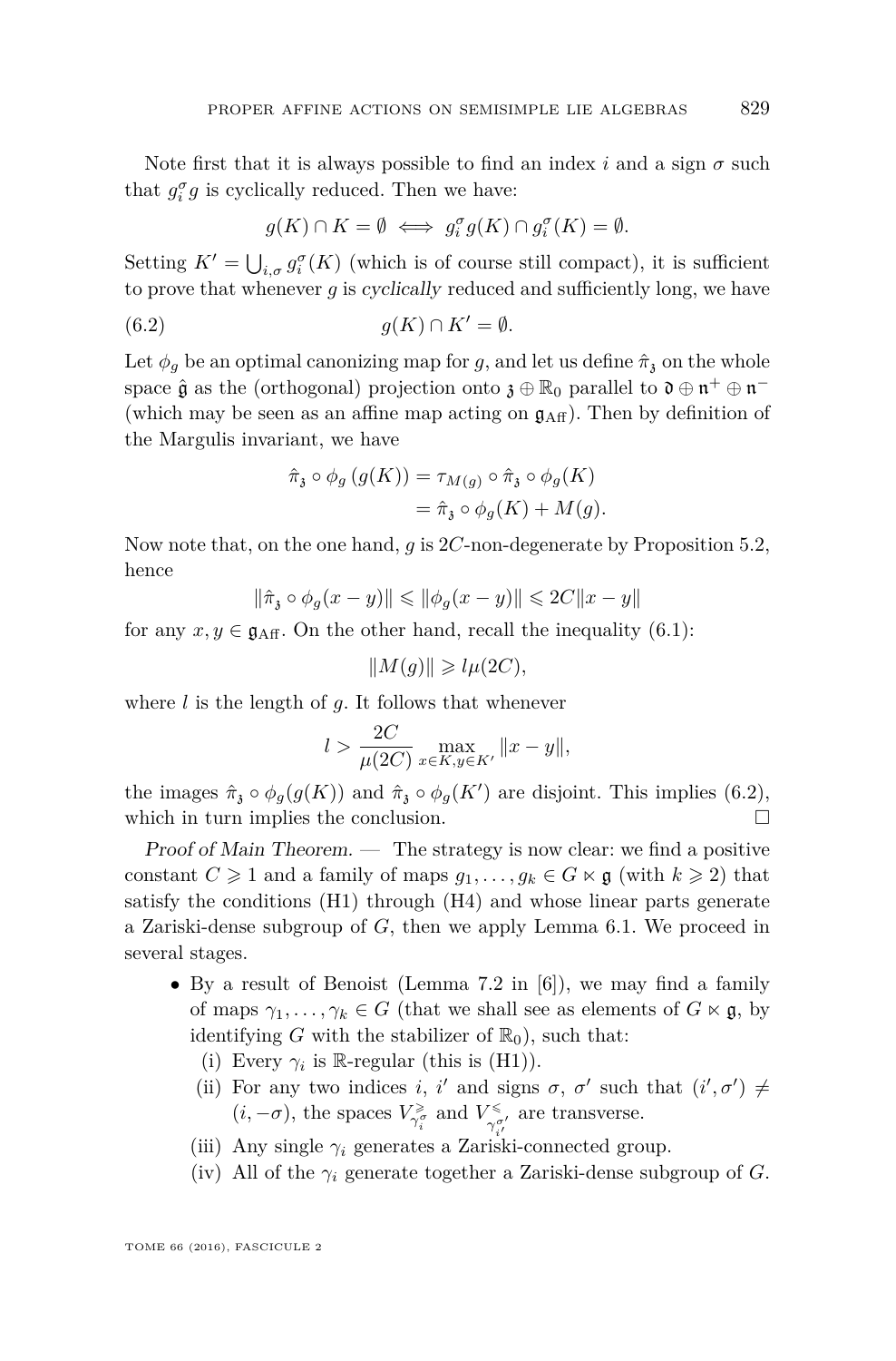Note that Zariski-density is only possible if  $k \geq 2$ .

- Clearly, every pair of transverse spaces is *C*-non-degenerate for some finite  $C$ ; and here we have a finite number of such pairs. Hence if we choose some suitable value of *C* (that we fix for the rest of this proof), the hypothesis (H2) becomes a direct consequence of the condition (ii) above.
- From condition (iii) (Zariski-connectedness), it follows that any algebraic group containing some power  $\gamma_i^N$  of some generator must actually contain the generator  $\gamma_i$  itself. This allows us to replace every  $\gamma_i$  by some power  $\gamma_i^N$  without sacrificing condition (iv) (Zariskidensity). Clearly, conditions (i), (ii) and (iii) are then preserved as well. If we choose N large enough, we may suppose that the numbers  $s(\gamma_i^{\pm 1})$  are as small as we wish: this gives us (H3). In fact, we shall suppose that for every *i*, we have  $s(\gamma_i^{\pm 1}) \leq s_4(C)$  for an even smaller constant  $s_4(C)$ , to be specified soon.
- To satisfy (H4), we replace the maps  $\gamma_i$  by the maps

$$
g_i := \tau_{\phi_i^{-1}(M_0)} \circ \gamma_i
$$

(for  $1 \leq i \leq k$ ), where  $\phi_i$  is a canonizing map for  $\gamma_i$ .

We need to check that this does not break the first three conditions. Indeed, for every *i*, we have  $\gamma_i = \ell(g_i)$ ; even better, since the translation vector  $\phi_i^{-1}(M_0)$  lies in the subspace  $V_{\gamma_i}^=$  stable by  $\gamma_i$ , obviously the translation commutes with  $\gamma_i$ , hence  $g_i$  has the same geometry as  $\gamma_i$  (by this we mean that  $A_{g_i}^{\geq} = A_{\gamma_i}^{\geq} = V_{\gamma_i}^{\geq} \oplus \mathbb{R}_0$  and  $A_{g_i}^{\leq} = A_{\gamma_i}^{\leq} = V_{\gamma_i}^{\leq} \oplus \mathbb{R}_0$ . Hence the  $g_i$  still satisfy the hypotheses (H1) and (H2), but now we have  $M(g_i) = M_0$  (this is (H4)). As for contraction strength, we have, by Lemma [2.25:](#page-19-0)

$$
s(g_i) \lesssim_C s(\gamma_i) \|\tau_{M_0}\| \leqslant s_4(C) \|\tau_{M_0}\|,
$$

and similarly for  $g_i^{-1}$ . Recall that  $||M_0|| = 2\mu(2C)$ , hence  $||\tau_{M_0}||$ depends only on *C*. It follows that if we choose  $s_4(C)$  small enough, the hypothesis (H3) is satisfied.

We conclude that the group generated by the elements  $g_1, \ldots, g_k$ acts properly discontinuously (by Lemma [6.1\)](#page-44-0), is free (by the same result), nonabelian (since  $k \geq 2$ ), and has linear part Zariski-dense in  $G$ .

Acknowledgements. — I would like to thank my PhD advisor, Prof. Yves Benoist, whose help while I was working on this paper has been invaluable to me.